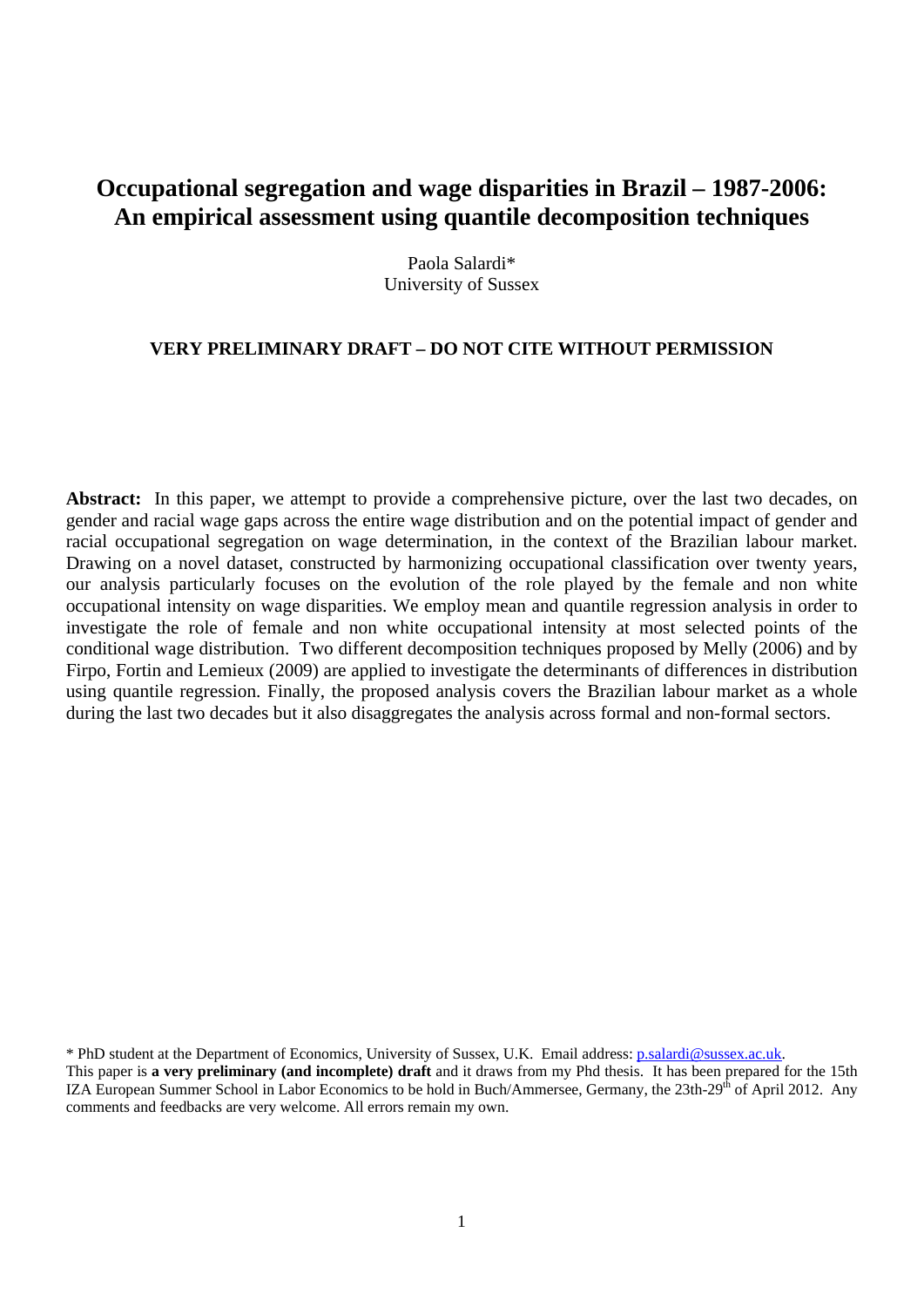# **1. Introduction**

There have been a huge range of studies of wage inequality and wage differentials over the last three decades. The vast majority of these studies focus on investigating wage disparities by employing the wellknow Oaxaca (1973) and Blinder (1973) wage decomposition technique (OB decomposition, hereafter). It is a simple and very powerful tool that allows for disentangling the contribution of characteristics (the explained component) to the contribution of the returns to those characteristics (the unexplained component or wage structure effect).

However, it also has several limitations that have been documented in the literature. One important drawback is that it focuses only on average effects on wage gaps, and the estimation of only average treatment effects might overlook some key dynamics. Hence the restricted focus on averages may lead to a misleading or incomplete picture of the pattern of wage differentials across the entire wage distribution. A second limitation with most existing studies is that they do not draw clear connections between occupation segregation and wage discrimination, despite the fact that the two are likely to be closely interconnected.

With these two limitations in mind, the main goals of this paper are twofold. First, we estimate the evolution of gender and racial wage gaps in Brazil over the last two decades at different quantiles of the wage distribution. Second, while tracing the pattern of wage differentials, we focus particularly on the role played by the *female* and *non white occupational intensity* on gender and racial wage differentials, respectively. The latter analysis is made possible by our construction of a novel dataset that harmonized occupational codes from Brazilian household surveys over twenty years, and thus facilitates consistent analysis across occupations.

In order to achieve these two goals we apply two novel decomposition techniques developed by Melly (2006) and Firpo, Fortin and Lemieux (2009), which make it possible to decompose wage differentials into the effects of characteristics and the effects of coefficients at different quantiles of the wage distribution.

Along with the two main aims of this paper, the empirical analysis also takes account of several additional aspects. First, we look at both gender and racial wage differentials, and discuss similarities and differences between them. Second, we not only analyse the entire labour market but we also disaggregate the analysis between the formal and non formal sectors. Finally we adopt a temporal perspective to our analysis, as the period of interest covers two decades (from 1987 to 2006).

The structure of the paper is as follows. The next section presents a brief literature review, situating the contribution of this paper within the broader literature. Section 3 presents the data and provides an overview of gender and racial wage differentials over the wage distribution. Section 4 illustrates the empirical methodology by describing the identification strategy and the two quantile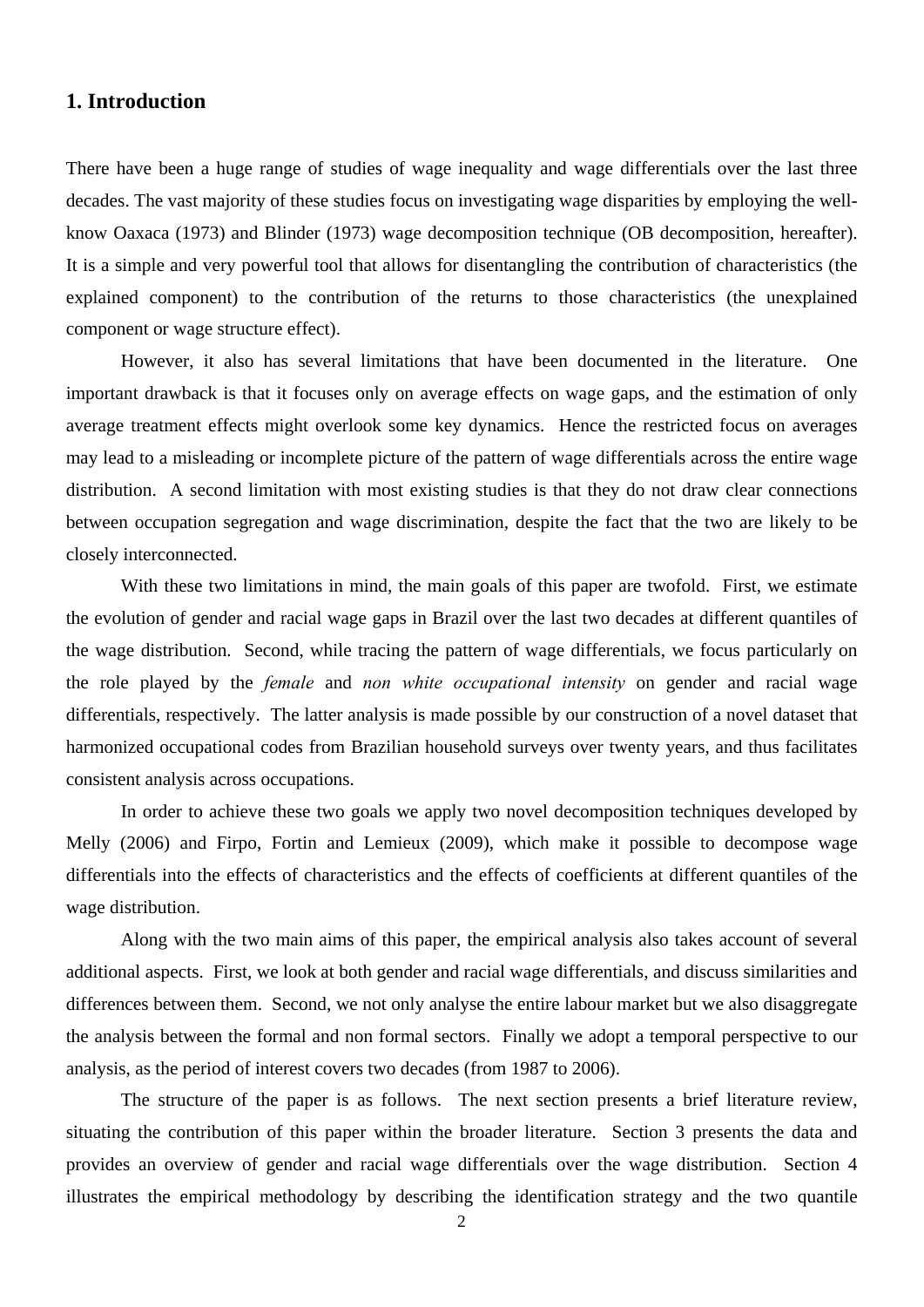decomposition techniques adopted in this paper. Section 5 presents our findings and section 6 finally concludes.

# **2. Literature review**

After the publication of seminal studies by Oaxaca (1973) and Blinder (1973), research on pay gaps in many developed and developing countries, both by gender and by race or ethnicities, has been prolific. Moreover, a large number of studies not only have applied this powerful methodology, but have also improved it in several respects. Several papers have sought to tackle the 'index number' problem (Cotton, 1988; Neumark, 1988; Oaxaca and Ransom, 1994) and to compute the variances for the decomposition components (Oaxaca and Ransom, 1998). Other papers have dealt with selection bias correction within the decomposition frameworks. This began with Dolton, Makepeace, and Van Der Klaauw (1989) and Neuman and Oaxaca (2004), while the most recent paper by Bourguignon, Fournier and Gurgand (2007) addresses the selection bias problem using a multinomial logit model.

Another important set of studies upgrade the OB decomposition technique by accounting for occupational structure. The seminal work by Brown et al (1980) introduced a modified version of the OB decomposition where the occupational attachment model is estimating using a multinomial logit, while Miller (1987) proposes estimation by ordered probit model. Reilly (1991) introduced the selection bias correction together with the occupational attachment model in order to estimate the occupational wage equations. In this set of studies the contribution of occupational segregation to wage gaps is thus estimated separately (see also Gill, 1994; Neuman and Silber, 1996; Appleton et al, 1999). Other works have aimed at estimating gender wage gaps by taking into account the 'degree of feminization' (see, among others, Macpherson and Hirsch, 1995; Baker and Fortin, 2003; Cotter, Hermsen and Vanneman, 2003), while some others explore inter-industry wage differentials (see, among others, Krueger and Summers, 1988; Fields and Wolff, 1995; Haisken De New & Schmidt, 1997; Horrance and Oaxaca, 2001). As the OB decomposition approach suffers from the absence of a direct estimation of individual productivity, an interesting approach that has been proposed is the analysis of wage differentials by employing employer-employee matching data (see, for example, Hellerstein, Neumark and Troske, 2002; Bayard, Hellerstein, Neumark and Troske, 2003, Hellerstein and Neumark, 2006; Hellerstein and Neumark, 2007).

Although each of these groups of studies tackles different limitations of the original OB decomposition method, they all rely on the estimation of wage gaps at the mean values. Going beyond the mean, namely to focus on more general counterfactual wage distributions, has been the subject of several studies in recent years (see Fortin, Lemieux and Firpo, 2011). The methodologies that go beyond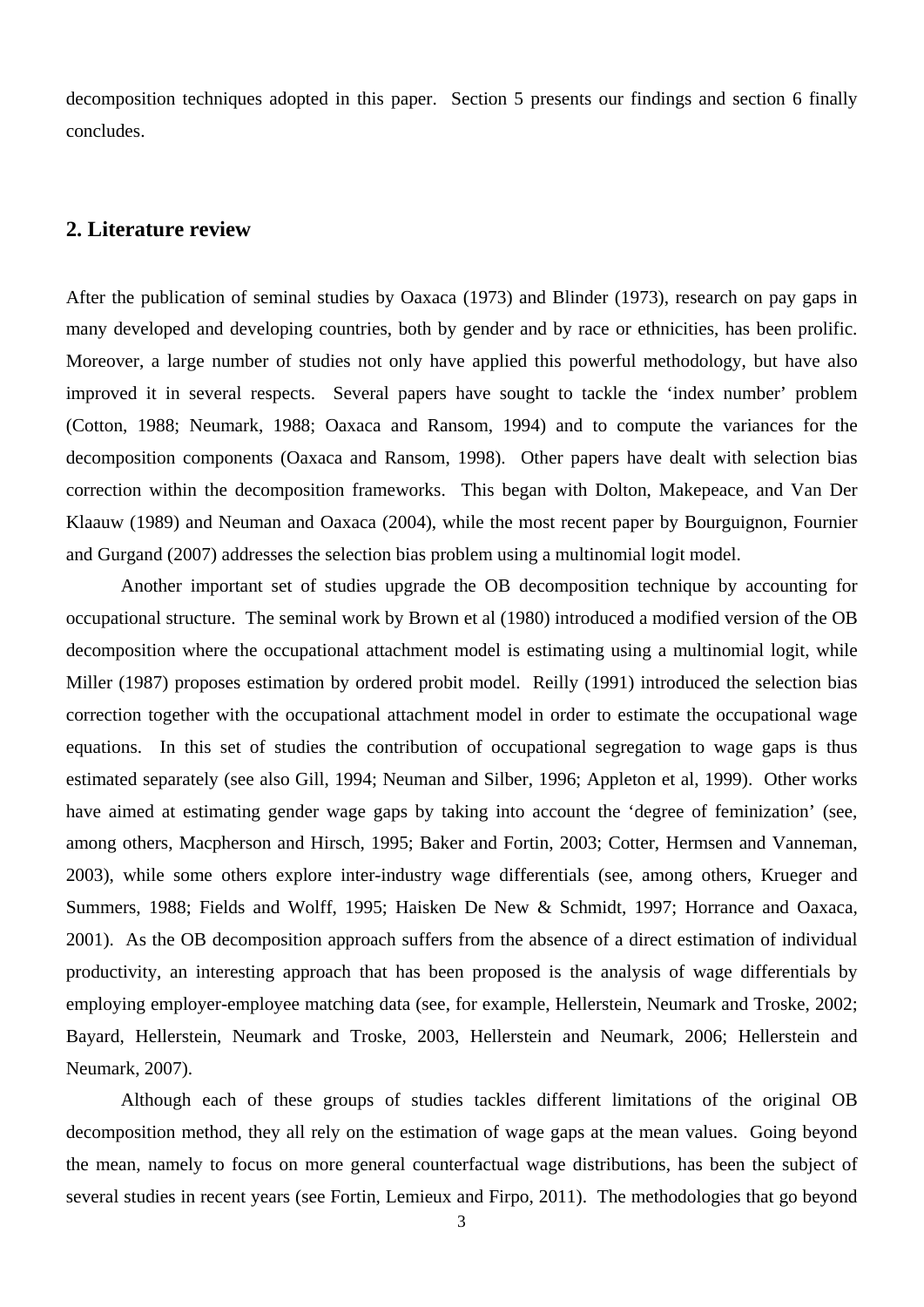the use of mean values include the residual imputation approach (Juhn, Murphy and Pierce, 1993), the weighted-kernel estimation (Di Nardo, Fortin and Lemieux 1996), the rank regression method (Fortin and Lemieux, 1998), methods based on estimating hazard functions (Donald, Green and Paarsch (2000) or methods based on parametric quantile estimation (such as Gosling, Maching and Meghir 2000 or Machado and Mata 2005). Melly (2005) has proposed a conditional quantile decomposition approach very similar to that of Machado and Mata (2005), while the more recent paper Chernozhukov, Fernandez-Val and Melly (2009) covers the modeling and estimation of a wide range of counterfactual conditional distributions. Finally, Firpo, Fortin and Lemieux (2009) have proposed a decomposition technique based on the recentered influence function of the statistics of interest, the RIF-regression approach.

In this paper we apply two of these techniques that go beyond the estimation based on mean values: the conditional quantile regression approach proposed by Melly (2006) and the RIF-regression method proposed by Firpo, Fortin and Lemieux (2009). We believe that employing these techniques in the context of the Brazilian labour market can provide a deeper understanding of specific dynamics related to wage differentials.

In analyzing gender and racial wage gaps for Brazil, this study builds on a large number of existing studies (see a review in Salardi, 2012). Some studies have accounted for occupational segregation while estimating wage differentials, following Brown et al (1980)'s reformulation of the OB decomposition (Ometto et al, 1999; Arcand and D'Hombres, 2004 or, more recently, Salardi, 2012). Several other studies have controlled for the selection bias problem, including Stecler et al (1992), Loureiro et al (2004), and Carvalho et al (2006), with a recent study using quantile regression with semiparametric correction for sample selection á la Newey (1991) and Buckinsky (1998) (see Coelho, Veszteg and Soares, 2010). However very few studies have investigated wage gaps using quantile regression estimations. Duarte, Ferreira and Salvato (2003) study earning differentials between the Southeast and Northeast of Brazil using a semi-parametric approach based on DiNardo, Fortin and Lemieux (1996). Guimares, Cavalcanti and Neto (2006) apply the methodology developed by Machado and Mata (2005), which is based on a quantile regression technique, to similarly investigate differences between the Southeast and Northeast. Santos and Ribeiro (2006) also explore gender wage gaps using the Machado and Mata (2005) decomposition technique, but looking only at the labour market in a single year, 1999.

There is also an interesting branch of studies that link the issue of informality to the investigation of the Brazilian labour market discrimination. Among others, Birdsall and Behrman (1992), Tiefenhaler (1992) and Silva and Kassouf (2000) have estimated wage gaps by formal and non-formal labour markets. Carneiro and Henley (2001) have explored wage differentials between formal and informal sector additionally controlling for selection bias. More recent advances are provided by Cacciamali and Hirata (2005) and Cacciamali, Tatei and Rosalino (2009).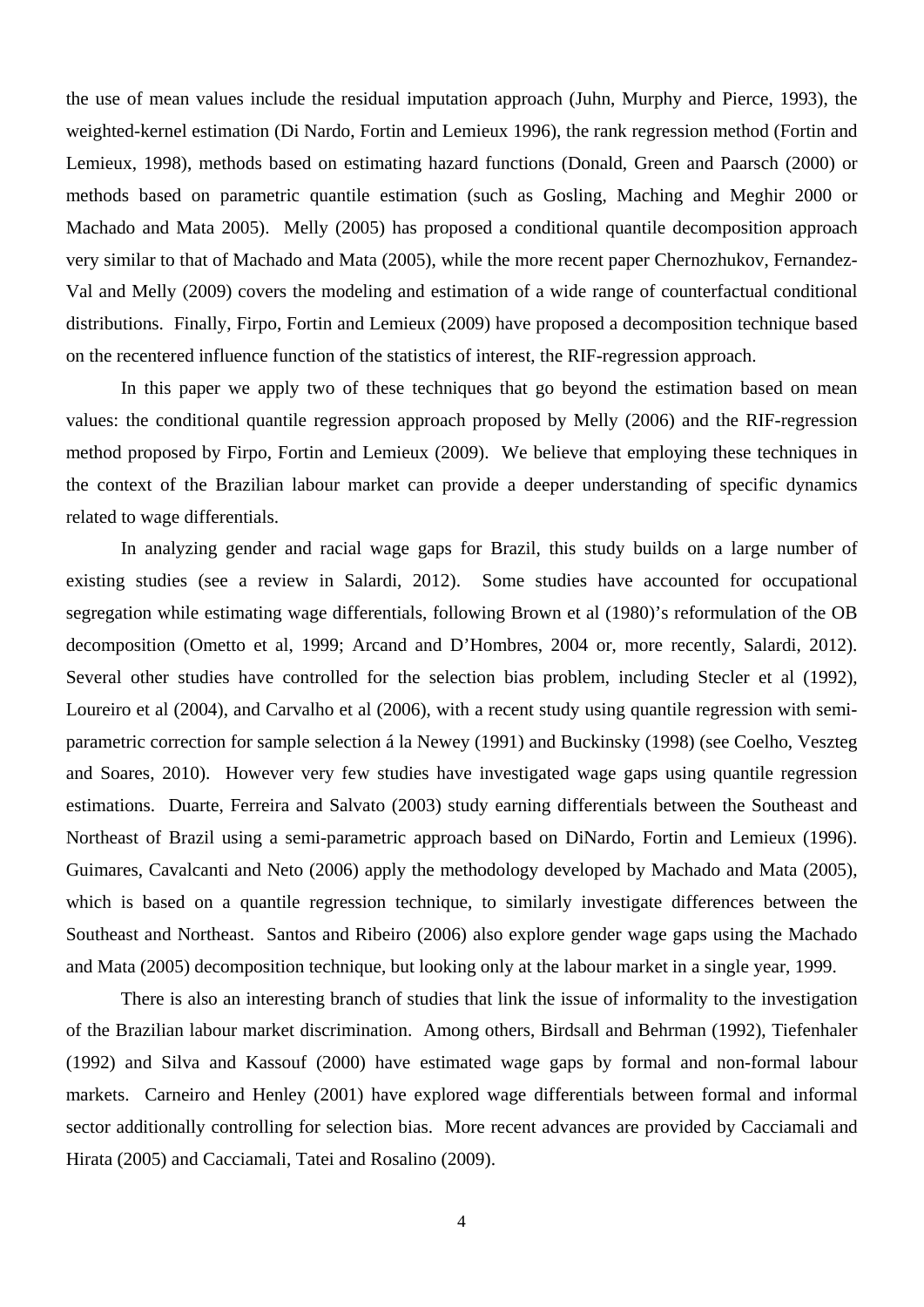Against this background, to the best of the author's knowledge this paper makes several original contributions to the existing literature on Brazilian labour market wage discrimination. First, it explores the evolution over time of *both* gender *and* racial wage gaps across the entire wage distribution. Second, it looks at the evolution of gender and racial wage gaps over time. Third, it links the analysis of wage discrimination with issues related to occupational segregation by estimating the role of female and non white occupational intensity on wage differentials. Finally, it contributes to the analysis of informality within the Brazilian labour market by disaggregating the analysis between formal and non-formal sectors, and expanding upon the limited number of studies exploring differences between the two sectors.

# **3. Data and overview of wage gaps**

For the analysis, we employ data at the micro-level from the national household survey for Brazil, the *Pesquisa Nacional por Amostra de Domicilio* (PNAD), covering the period from 1987 to 2006. The PNAD is collected by the national statistical office, the *Instituto de Geografia e Estatistica* (IBGE). It is one of the most comprehensive sources of socio-economic information on Brazilian households. The sample consists of workers aged between 15 and 65 years old who declare that they are working and for whom there are no missing observations for wages and occupational code. Unlike many studies of Brazil we consider the whole labour market by including civil servants, domestic workers and individuals involved in agricultural activities across all five regions of Brazil, in both urban and rural areas.

The primary advantage of this dataset is the availability of information on earnings and occupations over a prolonged period of time (two decades). The information related to earnings is consistently provided by the dataset and we compute the log of hourly earnings from the primary occupation. Dealing with occupational codes is more complex, as the PNAD employs a classification of occupations that varies across years and which, for the majority of years, is not directly comparable with the international classification provided by the ILO, the ISCO-08. We solve this consistency problem by employing a new harmonized occupational classification developed by Salardi (2012) and employed to study the evolution of occupational segregation in Brazil in Salardi (2011). This classification is harmonized and consistent over the two decades of interest (from 1987 to 2006) and consists of 80 different occupational categories at 3-digit level of specification (more details about the classification are provided in Salardi 2011, 2012).

Having harmonized and consistent classifications over time allows us to construct two variables of interest: female occupational intensity (FOCC) and the non white occupational intensity (NWOCC). They consist of the proportion of female (or non white) workers in each occupation. We compute these values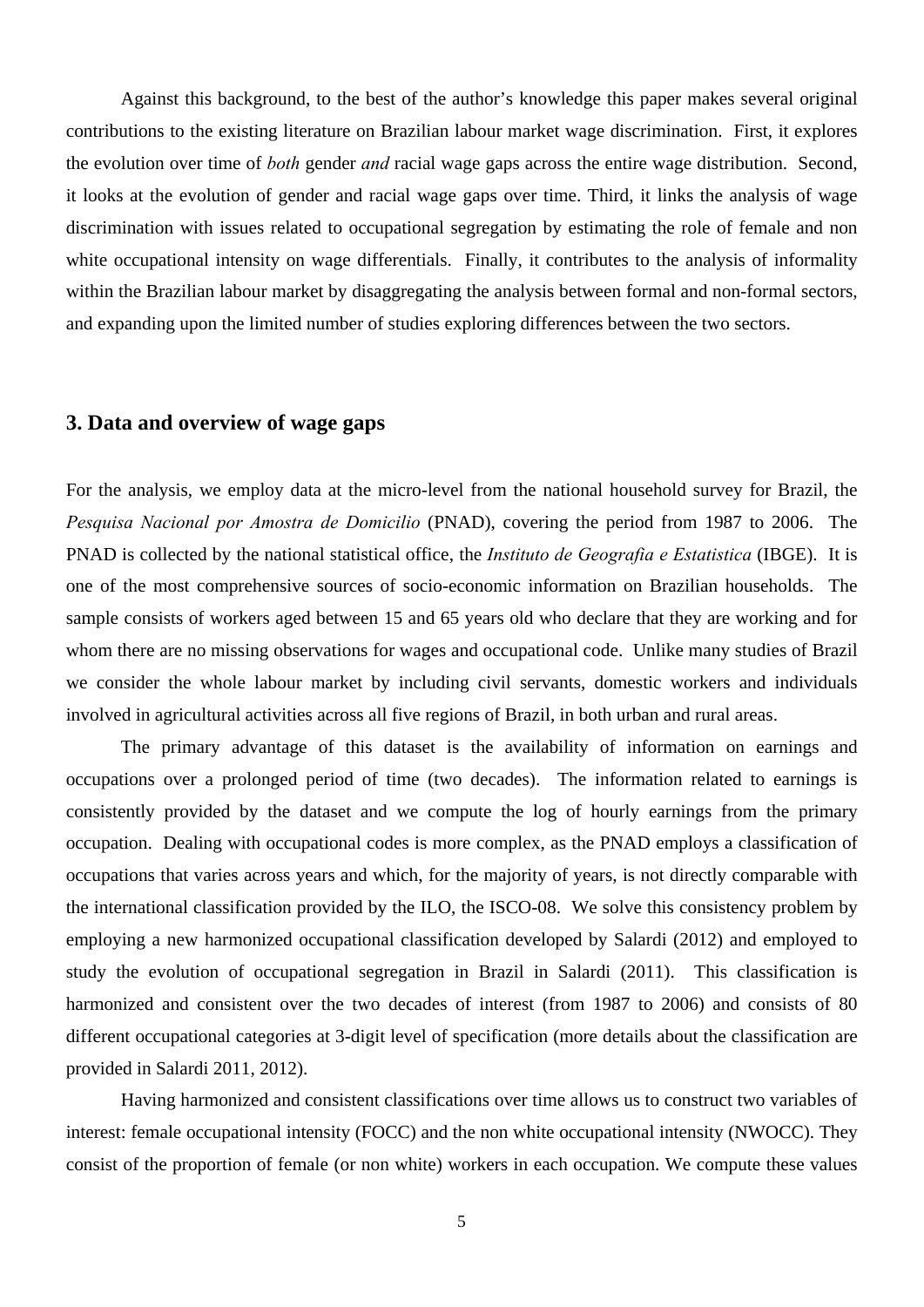at a 2-digit level of occupational classification, which includes 23 different occupational codes. In other words, these two variables tell us the degree of *femaleness* or *non whiteness* of each occupation.

On the other hand, the use of this dataset over such a prolonged period of time restricts the set of other information that is available for all years. Many variables that are commonly employed in the specification of wage equations, such as work experience, are not present in the earlier years of this dataset. For this reason, we employ an austere wage equation specification, which has nonetheless proven to have high explanatory power while benefitting from the temporal perspective granted by the use of two decades of data.

The dataset has a large sample size that varies from a labour force of roughly 98,000 observations in the first year (1987) up to roughly 150,000 in the last year (2006). The entire Brazilian labour force can then be further grouped in three main sectors: formal, informal and self-employed. The distinction between formal and non-formal labour markets is based on possession of a signed working card, the *carteira de trabalho*. We, also, choose to distinguish among non-formal activities between employees with no signed labour card and those who are self-employed, as these two categories show different trends. A comprehensive discussion of the similarities and differences between the three main labour market sectors can be found in Salardi (2011). Finally, in distinguishing workers by race we choose to aggregate the labour force into white and non-white categories, where the group of non-white workers considers both brown and black individuals. This avoids problematic definitional challenges, while nonetheless capturing an empirically important distinction (see more in Salardi, 2012).

Figure 1 reports the kernel density functions by gender and by race for the first and last years of period of analysis. Gender and racial disparities are clearly visible, as wage distributions for male and white workers are shifted to the right. On average, male and white workers earn more than female and non white workers, respectively. If we look at how the distributions have changed over time we notice an interesting pattern: the female and male wage distributions show significant convergence by 2006, while the wage distributions of white and non white workers in 2006 are similar to those in 1987. That is, while gender disparities appear to have consistently declined over time, racial wage differentials seem to have remained substantially unchanged.

## *[Figure 1 about here]*

Disaggregating the sample into formal and non-formal sectors reveals similar trends across the different labour markets. There is an extended discussion of the evolution of wage gaps over time by gender and race, and by formal and non formal sectors, in Salardi (2012), while here the focus is on adding nuance to this story by focusing our attention to how wage gaps are distributed across the wage distribution. To this end, Figure 2 shows wage gaps, by both gender and race, over different quantiles of the wage distribution. We can clearly see that wage differentials by gender are considerably greater at the bottom of the wage distribution. By contrast, racial wage differentials increase as we move toward the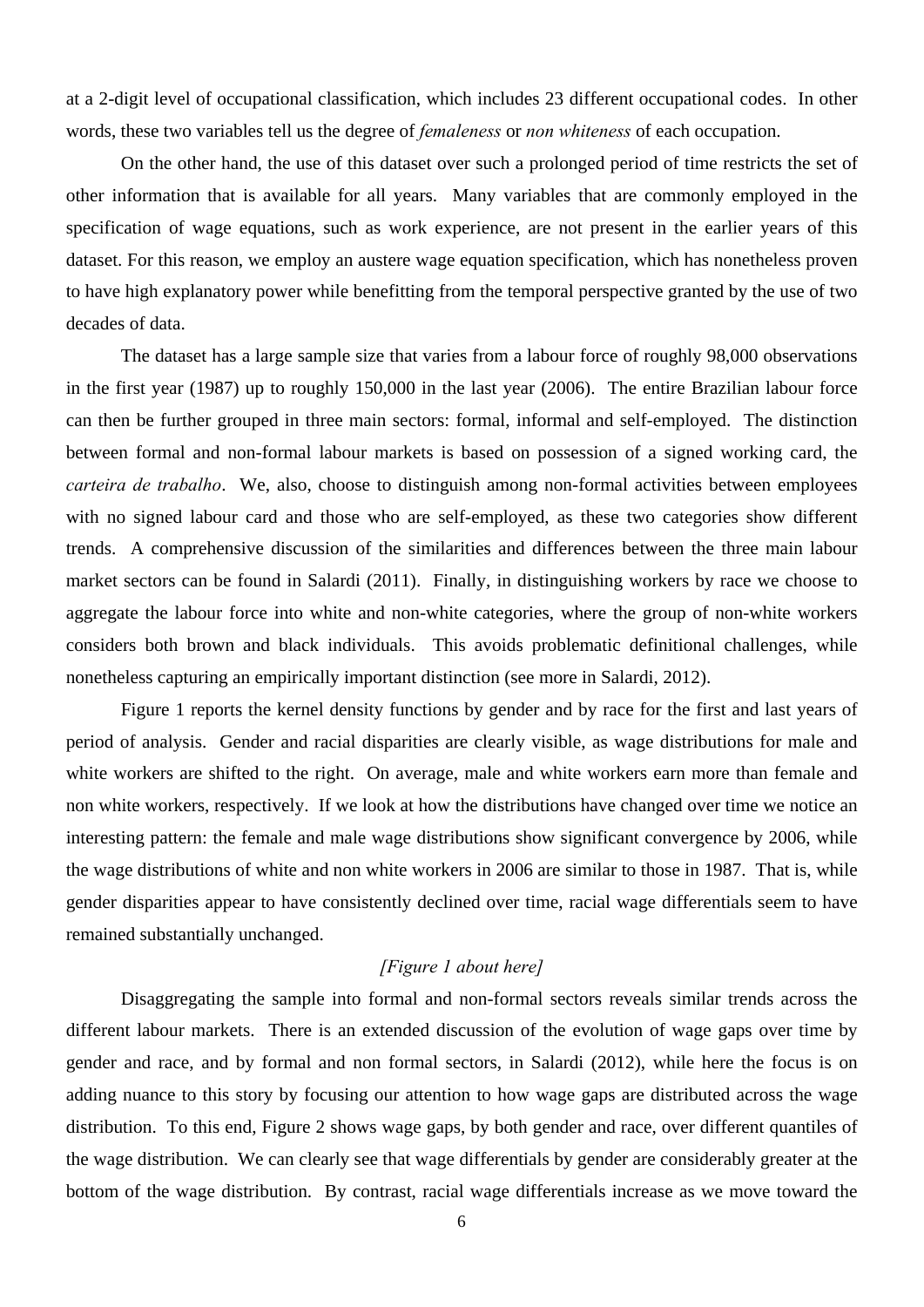top of the wage distribution. Over time we notice a considerable decline in gender wage gaps across the wage distribution, with the average value moving from 0.322 in 1987 to 0.05 in 2006; in the case of racial wage gaps the patterns remain fairly similar over time, with the average value moving from 0.489 in 1987 to 0.413 in 2006.

## *[Figure 2 about here]*

If we disaggregate the analysis of wage gaps across quantiles into the formal and non-formal sectors, we see that gender wage differentials are severe at the bottom of wage distribution only in the case of non-formal sectors. By contrast, within the formal sector the gender gap seems to increase as we move toward the top of the wage distribution, with particularly large wage gaps at the very top of the distribution. Interestingly, and particularly for the informal sector, we record negative wage gaps in the upper half of the wage distribution, before observing large wage gaps at the very top of the distribution (see Figure 3a). Thus, the U-shape that we notice when looking at gender wage gaps over quantiles for the entire labour market disguises different patterns in the formal and non formal sectors: greater gender gaps within low-paid occupations occur primarily in non-formal sectors, while greater gender gaps within top occupations is a more prominent feature of formal sector activities.

Turning to racial wage gaps, we do not see large differences in patterns across sectors, as in all sectors racial wage gaps tend to increase as we move toward the top of the wage distribution (see Figure3b).

## *[Figure 3a and 3b about here]*

Finally, Figure 4 presents a more general picture of both gender and racial wage gaps, presenting data at selected points within the wage distribution (specifically 0.1, 0.25, 0.5, 0.75 and 0.9), and for five years across the entire period (1987, 1992, 1997, 2002 and 2006). There are two main messages that emerge from these plots. First, gender wage gaps are more severe at the bottom, while racial wage gaps tend to increase as we move to the top of the wage distribution. Second, over time, both gender and racial differentials have consistently decreased, however the decrease is more pronounced for gender wage gaps.

# *[Figure 4 about here]*

Given that the following decomposition analysis involves a series of mean and quantile regressions, exploring the relationship between a variety of covariates at different points in the wage distribution, it is useful to look briefly at the mean of the primary covariates for a few selected wage quantiles. In order to save space, we do not present tables of the means and standard deviations for all covariates across quantiles and years, but simply summarize the most important findings. While female and male workers are distributed relatively homogeneously across quantiles (especially in more recent years), there is a clear racial pattern, as the presence of non white workers declines within higher wage quantiles. Age and years of education increase as we move to higher quantiles, consistent with a positive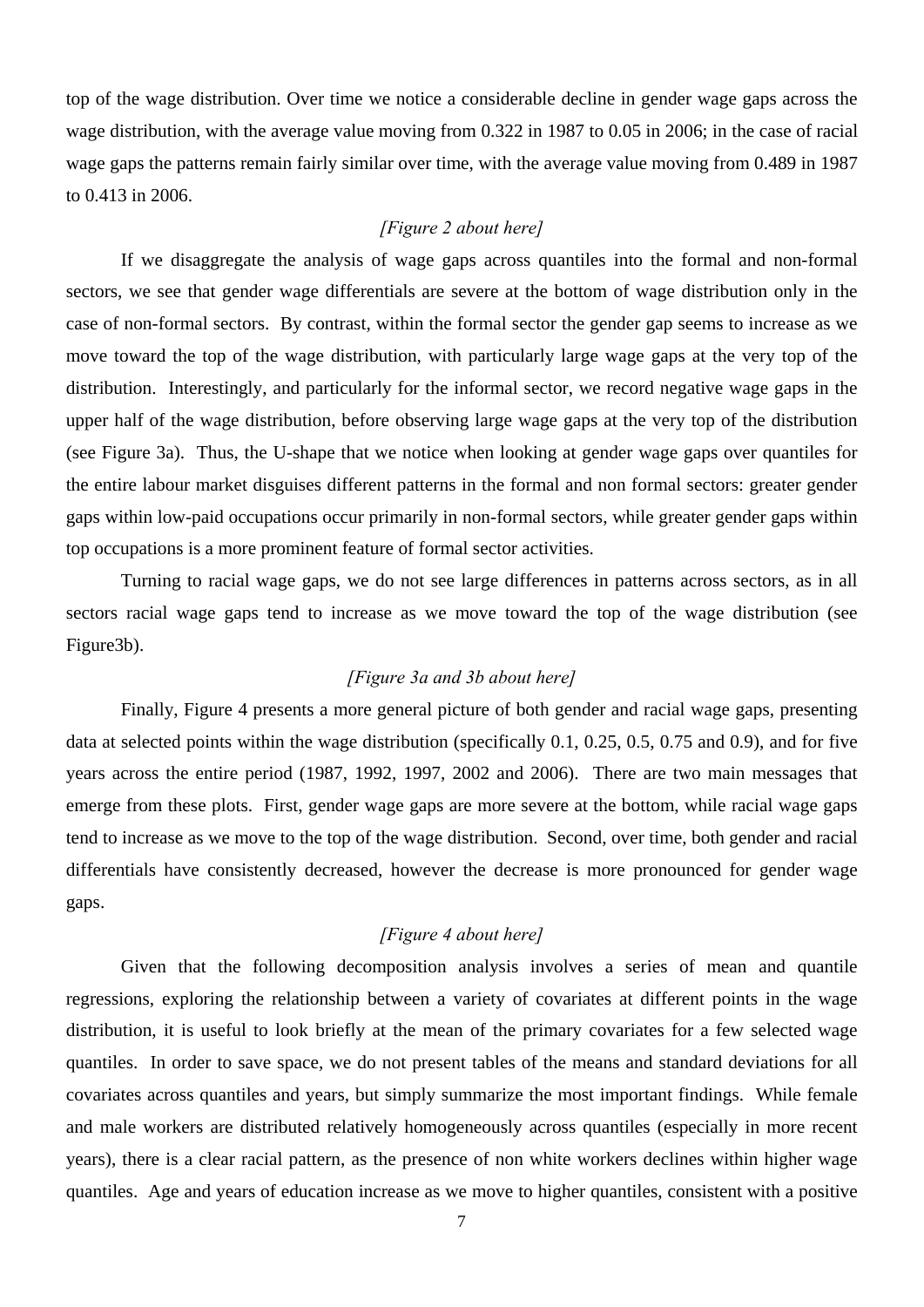relationship between earnings and human capital endowments. There are less workers living in urban areas at lower wage quantiles, confirming that rural workers have, on average, lower wages. Along the same lines, people working in the agricultural sector are more numerous at the bottom of the wage distribution, together with those working in the personal and restaurant services sector. Looking at the concentration of different occupations within different quantiles confirms that higher skilled jobs are, indeed, better paid.. When we look at the distribution of informality over wage quantiles, we discover an interesting story. Even if the presence in the formal sector is equal to roughly 45-46% over time, only 0.05% in 1987 and 0.008% in 2006 of formal workers are in the 10% bottom of the wage distribution.

Since the relationship between wage differentials and female and non white occupational intensity is of special interest, we describe patterns in occupations intensity in somewhat more detail. Our variable for female occupational intensity moves from an average equal to 37% in 1987 to 44% in 2006 and it is homogenously distributed over wage quantiles (although it is slightly higher at the bottom of the wage distribution in the earlier years). By contrast, non white occupational intensity moves from 47% in 1987 to 53% in 2006 but it consistently decreases as we move to the top quantiles in any given year. It broadly means that female-dominated occupations are located at different level of earnings while non whitedominated occupations are in fact characterized by low earnings.

Figure 5 further highlights how female and non white occupational intensity vary across wage quantiles. In both 1987 and 2006 there is no clear pattern for female occupational intensity, while non white occupational intensity steadily decreases as we move to the top of the wage distribution.

# *[Figure 5 about here]*

Figure 6 plots average wages by gender or race at different levels of female or non white occupational intensity. Looking first at gender, we see little trend in the relationship between the two variables, as female dominated occupation are neither better not worse paid than male dominated professions, although on average male workers earn more than women independent of the degree of femaleness within occupations. The pattern by race is very different, as wages consistently decline as the non-white occupational intensity increases, while, as with the case of gender, white workers consistently earn higher wages within occupations, independent of the degree of non-whiteness.

## *[Figure 6 about here]*

Finally, how can we summarise the linkages between gender and racial wage differentials, wage quantiles and female or non white occupational intensity? Gender differentials are more pronounced at the extreme of the wage distribution and particularly more severe within low-paid occupations, while racial wage gaps widen as we move to the top of the wage distribution. Women seem to be homogenously distributed across occupations, while non white individuals are mainly segregated in lowpaid and low-skilled occupations. Although employed at any occupational levels, women seem to suffer by more severe wage gaps within low paid non-formal occupations and within the very top paid formal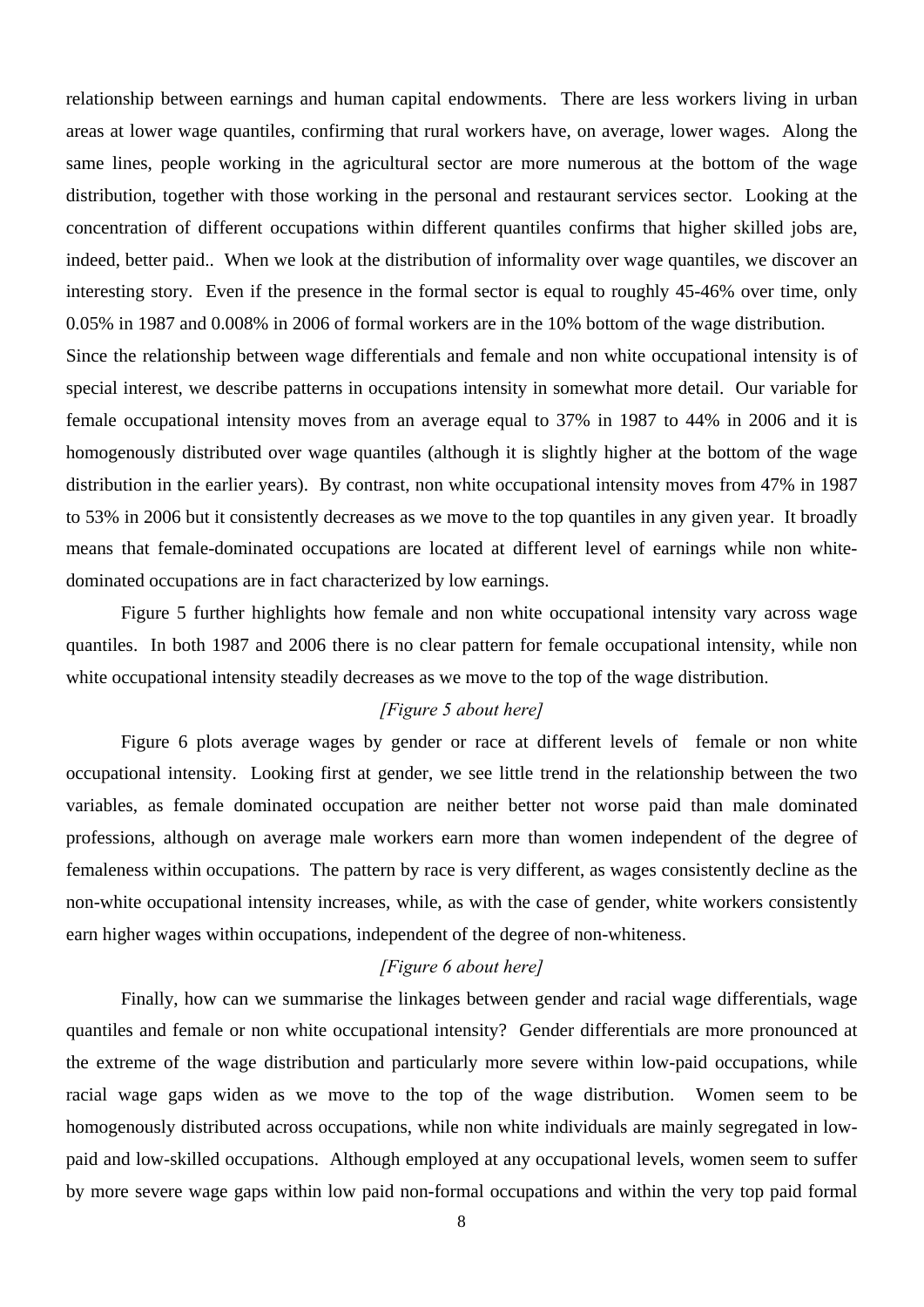jobs, even if they are not an insignificant presence within the latter occupations. Non white workers tend to work in low-paid and low-skilled occupations and their wage difference with respect to white workers considerably widens within those occupations that are characterised by less presence of non whites and higher earnings. These figures seem to create space for the hypothesis of *sticky floors* within non-formal jobs and *glass ceilings* within formal jobs for female workers and *glass ceilings* for non white workers.

# **3. Empirical methodology**

In this section we describe the quantile decomposition techniques that we apply in order to gain a more nuanced understanding of the descriptive statistics presented so far. First we discuss the identification strategy and the definition of the parameters of interest. Then we explain the conditional quantile decomposition technique developed by Melly (2006) and the RIF-regression method proposed by Firpo, Fortin and Lemieux (2009).

## **3.1 Identification strategy**

Our investigation is ultimately interested in answering a counterfactual question: 'How much would female workers be paid if they were paid according to the wage structure for male workers?' Alternatively, from the racial perspective, 'How much would non white workers be paid if they were paid like white workers?'. We are thus seeking to compare observed wage structures with counterfactuals, which capture potential alternative wage structures. As such, our problem of the wage structure effect can be interpreted as a treatment effect and ultimately it can be linked to the program evaluation literature as extensively explained in Fortin, Lemieux and Firpo (2011).

In other words, we are interested in the effect that a binary variable, which is our treatment (gender or race in our case), exerts on a specific outcome, earnings. Using the notation adopted by Fortin, Lemieux and Firpo (2011), this binary treatment identifies two distinct groups, group A and group B, which, for our purposes, are female versus male workers and non white versus white workers. We can thus think of the effect of gender or race for each individual worker,  $Y_{Bi} - Y_{Ai}$ , as the individual treatment effect We can, in turn, interpret the difference between the average earnings of group B and the average earnings of group A, as the average treatment effect (ATE) from the impact evaluation literature, as follows:

$$
ATE = E[Y_B] - E[Y_A]
$$
 [1]

We know that moving from group A to group B is conceived to be "the treatment". Hence the observed average wages for group B and A are defined as  $E[Y_B|D_B = 1]$  and  $E[Y_A|D_A = 1]$  respectively.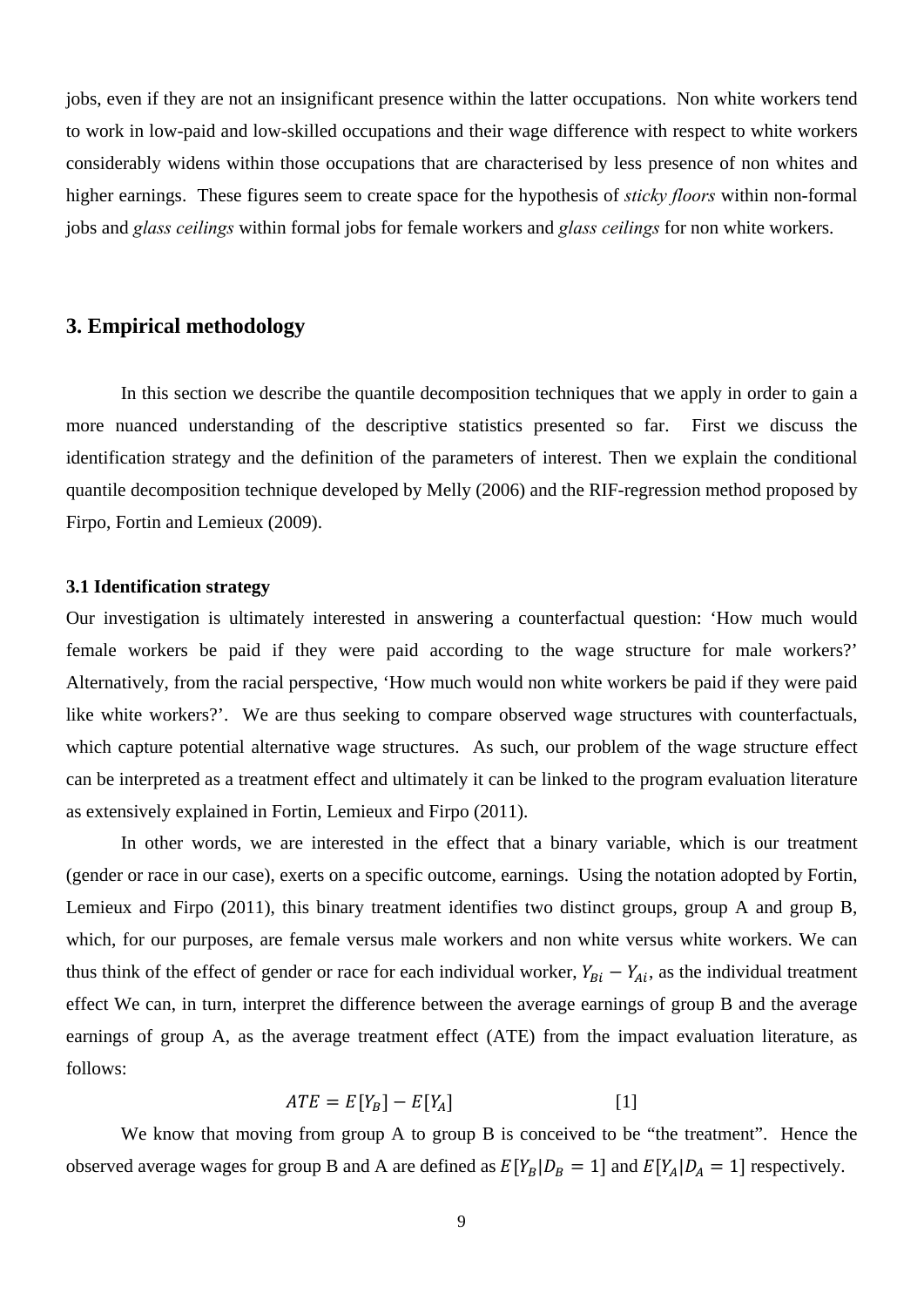The introduction of the counterfactual enables to disentangle the average treatment effects of the treated (ATT). In fact, by adding and subtracting the counterfactual, we obtain:

$$
E[Y_B] - E[Y_A] = \{ E[Y_B | D_B = 1] - E[Y_A | D_B = 1] \} + \{ E[Y_A | D_B = 1] - E[Y_A | D_A = 1] \} \tag{2}
$$

The first bracketed component on the right side identifies the ATT, namely the difference between the observed average wages of group B and the hypothetical wages that workers belonging to group B would have been paid if they belonged to group A. That is:

$$
ATT = E[Y_B | D_B = 1] - E[Y_A | D_B = 1]
$$
 [3]

From equation [2] it appears now clear the link between the program evaluation literature and wage decomposition methodologies. In fact wage decomposition methodologies aim at investigating the extent to which wage differentials originate from differences in structure and differences in observed characteristics. The first bracketed term of equation 2 represents the differences in the returns of the observables, or differences in coefficients (or wage structure component), while the second bracketed term represents the differences in the observable characteristics. As pointed out by Fortin, Lemieux and Firpo (2011), the only difference between the two approaches lies in which component gets more attention: for the wage decomposition techniques, the differences in the observables is the key component, while for the program evaluation literature the wage structure effect or treatment effect of the treated (ATT) is central.

The choice of the reference group is arbitrary and it clearly depends on the structure of the researcher's problem. If we change the reference group in the above notation, we get a different counterfactual and equation [2] becomes:

$$
E[Y_B] - E[Y_A] = \{ E[Y_B | D_B = 1] - E[Y_B | D_A = 1] \} + \{ E[Y_B | D_A = 1] - E[Y_A | D_A = 1] \} [4]
$$

Now, the second bracketed term identifies the treatment effect of the non-treated (ATNT), or, more intuitively, the difference between the hypothetical wages that workers belonging to group A would be paid if they were in group B, and the observed wages of workers belonging to group A. That is:

$$
ATNT = E[Y_B | D_A = 1] - E[Y_A | D_A = 1]
$$
\n<sup>(5)</sup>

Having thus presented the notation employed by Fortin, Lemieux and Firpo (2011) we conclude this section by re-formulating the notation to correspond with the research questions being investigated in this study. With respect to gender disparities, we have defined our research questions as: "what if female workers were paid according to male wage structure". Framed in this way, gender becomes our binary treatment, and, as such, group A now represents female workers, while group B now represents male workers. If now the generic outcome Y is defined as wage W, the average gender wage gap is defined as:

$$
\Delta_{FM} = E[W_M] - E[W_F] \tag{6}
$$

The counterfactual of interest is then  $E[Y_M|D_F = 1]$  and we will focus on the differences in wage structure, defined as the treatment effect of the non-treated (ATNT):

$$
ATNT = E[W_M | D_F = 1] - E[W_F | D_F = 1]
$$
 [7]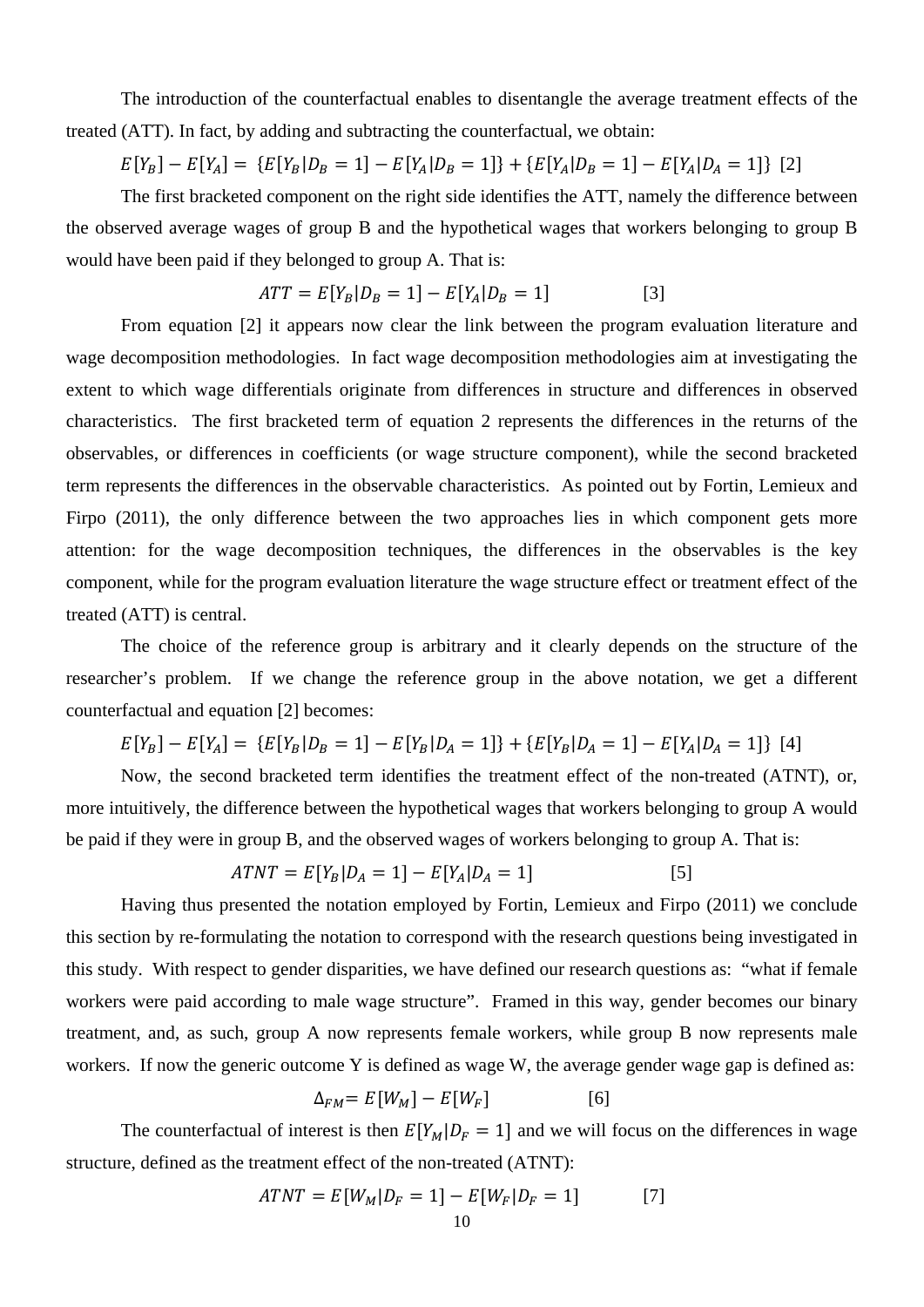Similarly, in terms of racial disparities, we ask "what if non white workers were paid according to the wage structure of white workers". As such, the binary treatment is now race (identified as white/nonwhite) and the average racial wage gap is given by:

$$
\Delta_{NWW} = E[W_W] - E[W_{NW}] \tag{8}
$$

The counterfactual of interest is  $E[W_W|D_{NW} = 1]$ , which captured the expected earnings of non white workers if they were paid according to the same wage structure as white workers. Again, the wage structure effect is provided by the average effect of the non-treated (ATNT) as follows:

$$
ATNT = E[W_W | D_{NW} = 1] - E[W_{NW} | D_{NW} = 1]
$$
 [9]

Having defined the problem in this way, it is worth briefly highlighting two issues about the likely effects, which are raised by Gardeazabal and Ugidos (2005). First, although gender or racial wage gaps could be negative in theory, in practice they have almost always been found to be positive, as men are on average paid more than women as well as white workers more than non white ones. Second, "the gender wage gap is not an upper bound on discrimination. When women are more productive than men, but yet are paid less than men, discrimination is greater than the gender wage gap."

Finally it is important to conclude by stressing that when we decompose wage differentials, we compute the contribution of several factors to observed outcomes but we are not necessarily identifying causal effects. Fortin, Lemieux and Firpo (2011) argue that the assumptions under which the wage structure effect could be interpreted as a causal effect are ultimately very stringent, for two reasons. First, the binary treatment defining the two distinct groups cannot, generally, be considered a choice in the case of gender or race. Second, the covariates are generally affected by the treatment variable. As a consequence, we cannot state that we are estimating the causal effect of the treatment while controlling for a set of exogenous characteristics, as these characteristics are not pre-treatment variables. Nonetheless, the identification of the contribution of different factors to observed wage differentials may remain useful in developing specific hypotheses, mechanisms or explanations.

Having thus specified the identification strategy, there are a variety of empirical methodologies that can be applied in order to compute the counterfactual of interest. The next two sub-sections overview the two approaches employed in this paper: the conditional quantile regression methodology (Melly, 2006) and the RIF- regression method (Firpo, Fortin and Lemieux, 2009).

#### **3.2. Estimation of counterfactual distributions using quantile regression**

In order to estimate the average treatment effect using the quantile methodology, we need to estimate the counterfactual quantile,  $Q_{\theta}^{C}$ , following two steps: first we need to estimate the conditional distribution by quantile regression and then we estimate the unconditional distribution by integrating the conditional distribution over a range of covariates (Melly, 2006).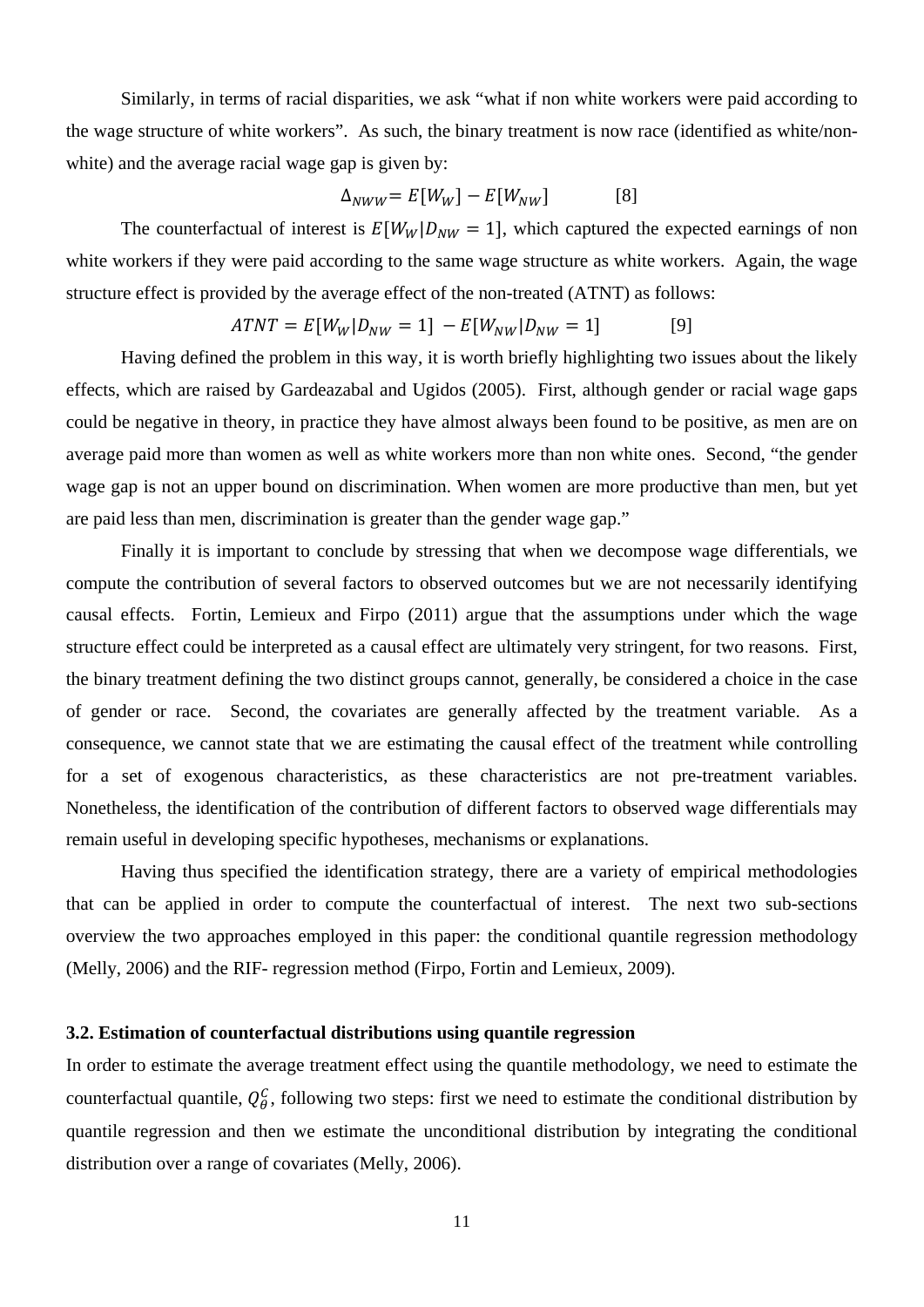In the first step, the impacts of the characteristics on the conditional wage distribution can be estimated using a quantile regression framework (see Koenker and Bassett 1978; Koenker and Hallock 2001; Koenker 2005). This estimation procedure is formulated in terms of absolute rather than squared errors. The estimator is known as the Least Absolute Deviations (LAD) estimator.

In contrast to the OLS approach, the quantile regression procedure is less sensitive to outliers and provides a more robust estimator in the face of departures from normality (see Koenker (2005) and Koenker and Bassett (1978)). Quantile regression models may also have better properties than OLS in the presence of heteroscedasticity (see Deaton (1997)).

The conditional quantile function  $Q_{\theta}(W|X)$  can be expressed using a linear specification as follows:

$$
Q_{\theta}(W|X) = X_i'\beta_{\theta} \quad \text{for each } \theta \in (0,1)
$$
 [10]

Where W is the dependent variable and denotes wages,  $X_i$  represents the set of covariates for each individual *i* and  $\beta_{\theta}$  are the different coefficient vectors that need to be estimated. These quantile regression coefficients can be interpreted as the returns to different characteristics at given quantiles of the wage distribution. It is important to note that we assume that all quantiles of W conditional on X are linear in X. We can then estimate the conditional quantile of W by linear quantile regression in each specific percentile of  $\theta \in (0,1)$ .

The conditional quantile function for group B would be:

$$
Q_{B,\theta}(W_B|X_B) = X_{B,i} \mathcal{B}_{B,\theta} \tag{11}
$$

While for group A:

$$
Q_{A,\theta}(W_A|X_A) = X_{A,i} \mathcal{B}_{A,\theta} \tag{12}
$$

The second step is necessary because the unconditional quantile is not the same as the integral of the conditional quantiles. In other words, the law of iterated expectations does not apply in the case of quantiles, so  $Q_{\theta}(W) \neq E_X[Q_{\theta}(W|X)]$  where  $Q_{\theta}(W)$  is the  $\theta$ th quantile of the unconditional distribution of wages and  $Q_{\theta}(W|X)$  is the corresponding conditional quantile. To simplify by providing an example, if we focus on the quantile equal to 0.5, i.e. the median, we can simply say that the expectation of the conditional median does not produce the median of the marginal distribution.

As a consequence we need to know the entire conditional distribution of W given X in order to estimate the unconditional distribution.

Note that:

$$
\theta = F_W(Q_\theta) = E[F_{W|X}(Q_\theta(W|X)) = \int F_{W|X}(Q_\theta(W|X))dF_X(X) \tag{13}
$$

 $F_W(Q_\theta)$  represents the conditional cumulative distribution of wages and the inverse of the distribution function  $F_W^{-1}(\theta)$  is ultimately the quantile function.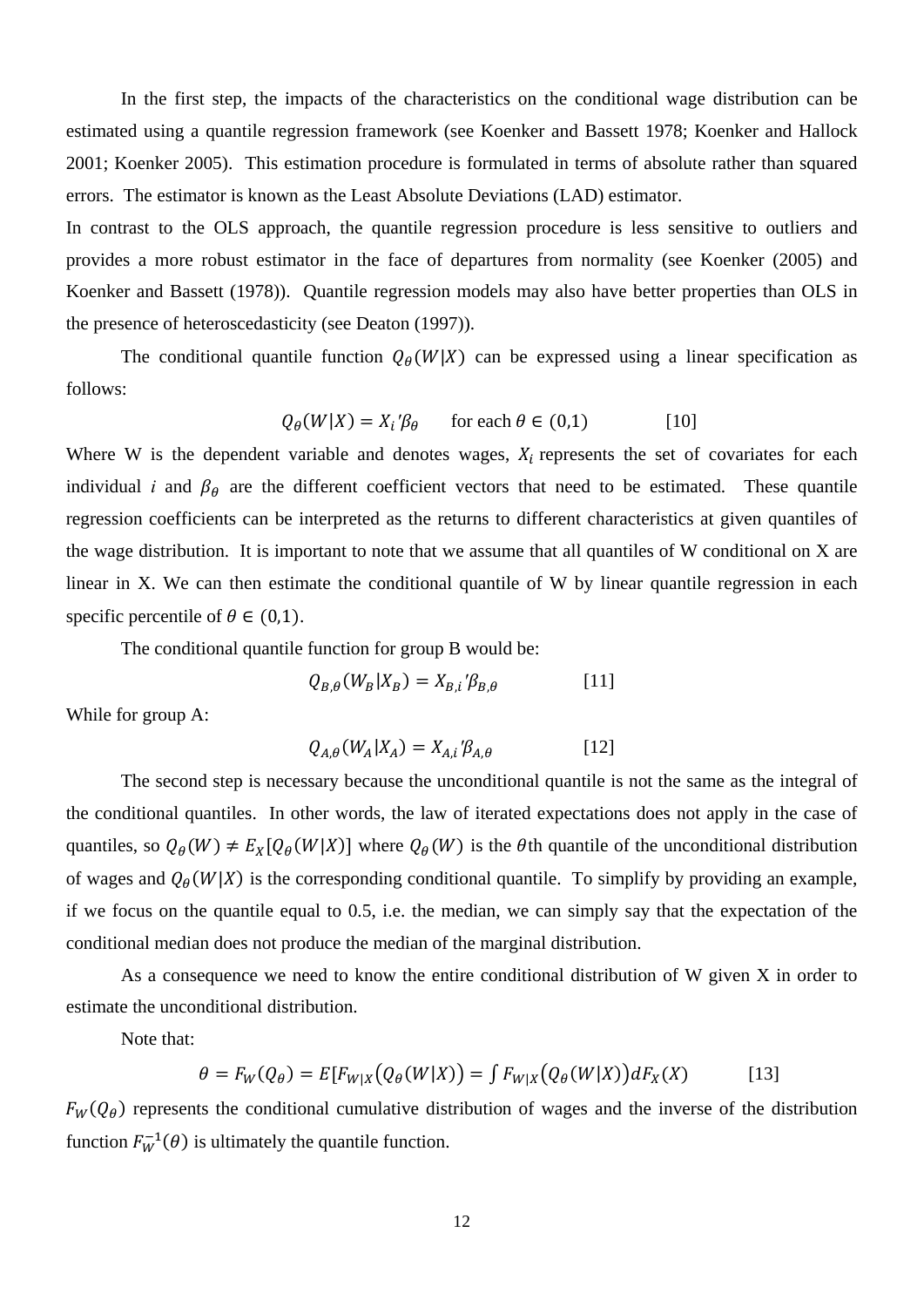Hence, by inverting the conditional quantile function we obtain the conditional distribution function. Then we obtain the unconditional distribution function by integrating the conditional distribution function over a range of covariates. Finally, by inverting the unconditional distribution function we obtain the unconditional quantiles of interest.

In our case, in order to obtain the key counterfactual quantile of interest, we need to invert the counterfactual distribution of interest,  $Q_{B,\theta}^C = F_{W_B^C}^{-1}(\theta)$ , which uses the distribution of the characteristics of group A with the wage structure of group B as follows:

$$
F_{W_{B,\theta}^C}(W) = \int F_{W_{B,\theta}|X_B}(W|X)dF_{X_A}(X)
$$
 [14]

Once the key counterfactual is estimated, we can perform the decomposition of wage gaps of the unconditional quantile function between groups B and A, denoted as:

$$
\Delta_{\theta} = [Q_{B,\theta} - Q_{B,\theta}^C] + [Q_{B,\theta}^C - Q_{A,\theta}] \quad [15]
$$

The first bracketed term represents the effect of characteristics (or the quantile endowment effects) and the second represents the effect of coefficients (or the quantile treatment effects).

The conditional quantile regression methodology proposed by Melly (2006) is very similar to the decomposition technique proposed by Machado and Mata (2005). The Machado and Mata (2005) technique estimates components of the aggregate decomposition using simulation methods. The drawback is that it is computationally demanding. Melly (2006) demonstrates that if the number of simulations used in the Machado and Mata (2005) procedure goes to infinity, the decomposition technique by Melly (2006) is numerically identical. As a consequence, if one wants to use a large number of quantile regressions (e.g., 99, one for each percentile from 1 to 99), the Melly (2006) decomposition can be a more efficient option.<sup>1</sup> It is important to highlight that the Melly (2006) method assumes exogeneity for all covariates. Alternatively, one should explore instrumental variables or sample selection procedures. Finally, this type of conditional quantile decomposition technique does not allow for computing detailed decompositions. Methods based on conditional distributions that contemplate this option are further explored in Chernozhukov, Fernandez-Val and Melly (2009). An alternative method that estimates the effect of each covariate on the unconditional quantile has been recently proposed by Firpo, Lemieux and Fortin (2009), and it is the subject of the next sub-section.

#### **3.3. Estimation of counterfactual distributions using RIF-regression**

A new procedure proposed by Firpo, Fortin and Lemieux (2009) aims to estimate the impact of changing in distribution of covariates, X, on quantiles of the unconditional distribution of an outcome variable. It consists of running a simple regression where the outcome variable is replaced with a transformation of it,

<sup>&</sup>lt;sup>1</sup> The stata command rqdeco, which is provided by Melly (2007), was used to compute the quantile endowment and treatment effects.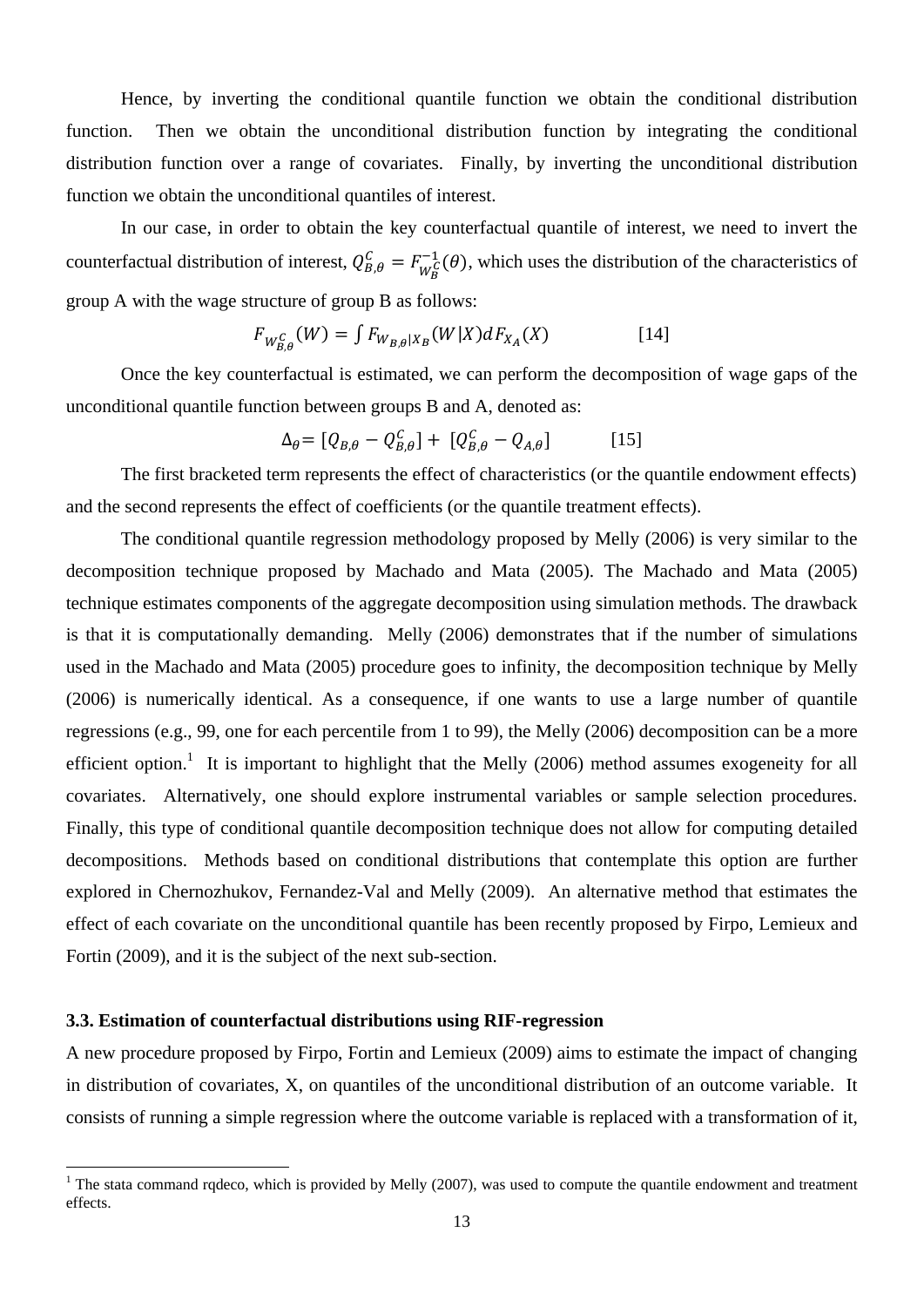the (recentered) influence function (RIF). Although it can be applied to any distributional statistics of interest for which it is possible to compute an influence function, here we focus on the changes in the quantiles, denoted  $Q_{\theta}$ , of the marginal unconditional distribution  $F_{W}$ .

As the statistics of interest in our case are quantiles,  $Q_{\theta}$ , the influence function,  $IF(W, Q_{\theta})$ , is defined as follows:

$$
IF(W, Q_{\theta}) = (\theta - \mathbb{I}\{W < Q_{\theta}\}) / f_W(Q_{\theta}) \tag{16}
$$

Where I $\{\cdot\}$  is an indicator function and  $f_W$  is the density function of the marginal distribution of W evaluated at  $Q_{\theta}$ .

Given that the RIF function,  $RIF(W, Q_{\theta})$ , is equal to  $Q_{\theta} + IF(W, Q_{\theta})$ , we then have the following formula:

$$
RIF(W, Q_{\theta}) = Q_{\theta} + \frac{\theta - \mathbb{I}\{W < Q_{\theta}\}}{f_W(Q_{\theta})}
$$
\n[17]

Hence, the RIF function can be computed easily in an OLS framework once we have computed the dummy variable I $\{W < Q_{\theta}\}\$  (which specifies whether the value of W is greater or smaller than  $Q_{\theta}$ ), and estimated the sample quantile  $Q_{\theta}$ , as well as the density function  $f_W$  evaluated at  $Q_{\theta}$  (generally computed using kernel density).

Then a value of transformed outcome variable is available for each observation and it can be used to estimate a simple OLS regression on a vector of covariates.<sup>2</sup> In the case of quantiles, the expected value of the RIF-regression model is viewed as an *unconditional* quantile regression. The coefficients of the unconditional quantile regression are computed for each group - group A and B if we keep the same notation as in previous sections -, and employed to compute the equivalent of the OB decomposition for each quantile as follows:

$$
\Delta_{\theta} = (\bar{X}_B - \bar{X}_A)\hat{\gamma}_{B,\theta} + \bar{X}_A(\hat{\gamma}_{B,\theta} - \hat{\gamma}_{A,\theta})
$$
\n[18]

Where the first term on the right side represents the differences in characteristics and the second term represents the differences in returns, which is the wage structure effect.

The primary advantage of this technique is that it estimates each individual covariate's effect at different quantiles of the wage distribution. This is significant, as few available techniques for estimating counterfactuals allow for such a detailed decomposition. In general, decomposition techniques on distributional functions different from the mean can rarely be employed to get a detailed decomposition. Machado and Mata (2005) provide a detailed decomposition of the wage structure, while the individual contribution of the binary variables, among the entire effect of the characteristics, is possible in the reweighted procedure proposed by Di Nardo, Fortin and Lemieux (1996).

<sup>2</sup> Examples of Stata ado file to implement the RIF-OLS methodology are available on Fortin's website http://www.econ.ubc.ca/nfortin/.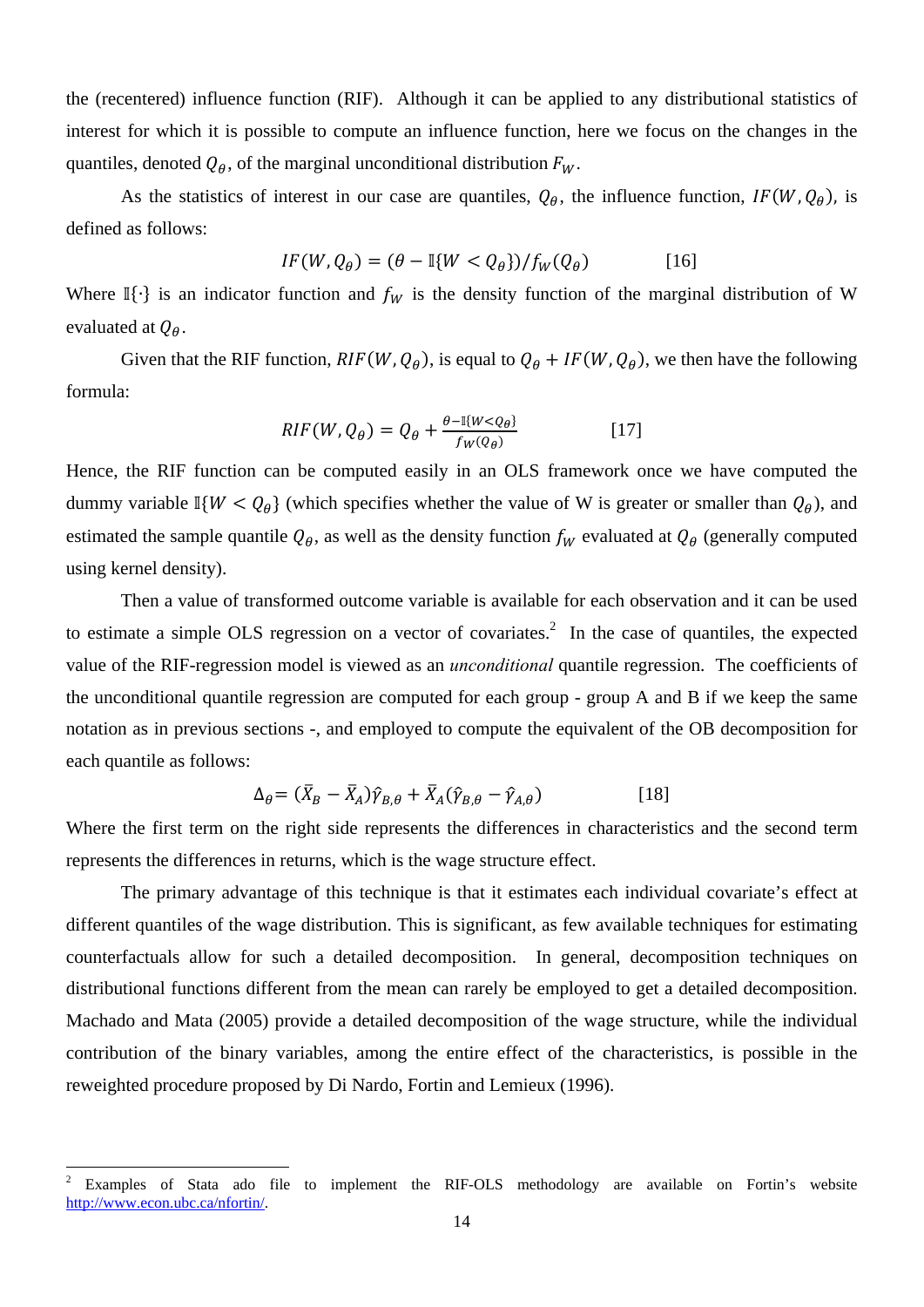The primary limitation of this methodology lies in the linear approximation of a non-linear distributional function. This decomposition procedure provides only a first-order approximation of the composition effects and this approximation is not precise and produces approximation error. This issue is tackled further in Heywood and Parent (2009). A second limitation is that, at least for now, this methodology is built to estimate unconditional quantile regressions in the presence of exogenous covariates and does not consider the possible presence of endogeneity (Firpo, Fortin and Lemieux, 2009).

It is important to highlight that in this section we explain how to compute RIF function within an OLS framework. However Firpo, Fortin and Lemieux (2009) provide two alternative ways to estimate the average marginal effect. The RIF-logit estimates the marginal effect from a logit model while the RIF-NP is based on a purely nonparametric estimator.

Finally, it is useful to conclude this section by returning to the intuition behind this methodology. The key to the Firpo, Lemieux and Fortin (2009) methodology lies in the fact that the decomposition of quantiles is achieved by inverting proportions back into quantiles. Knowing that the cumulative distribution function links (unconditional) quantiles to their proportion of observations below each given quantile, we can obtain quantiles by dividing proportions by the density. In other words, this methodology estimates proportions that are needed to be inverted back in quantiles. In this sense, Firpo, Lemieux and Fortin (2009) methodology is very similar to the methodology proposed by Chernozhukov, Fernandez-Val and Melly (2009) to decompose a general distributional function. The latter, after estimating a model for proportions, inverts them back *globally* into quantiles, while the Firpo, Lemieux and Fortin (2009) methodology performs the inversion only *locally* (Fortin, Lemieux and Firpo, 2011).

#### **3.4 Selectivity issues**

We have presented two different methods to estimate quantile counterfactuals, though always based on the assumption of exogenous covariates. In reality, there could be several cases in which exogeneity fails, and in which the results would then suffer from self-selection problems or more general endogeneity problems. Following, Lemieux and Firpo (2011), we can consider three different cases: 1) different selfselection process within group A and group B; 2) self-selection into group A and group B; and 3) general endogeneity of the covariates.

The first case is possible particularly when the criteria that distinguish group A and group B are gender or race, as in this study. It is especially easy to imagine that women and men may have different decision processes that bring them into the labour market, while the same is certainly potentially true of different race or skin colour groups as well. In this case the unconfoundness (or ignorability) assumption does not hold, and the decomposition terms are not identified correctly. Machado (2009) invokes three different self-selection cases - selection based on observables, selection based on unobservables and bounds - and analyses possible solutions for each case. The second case occurs when individuals can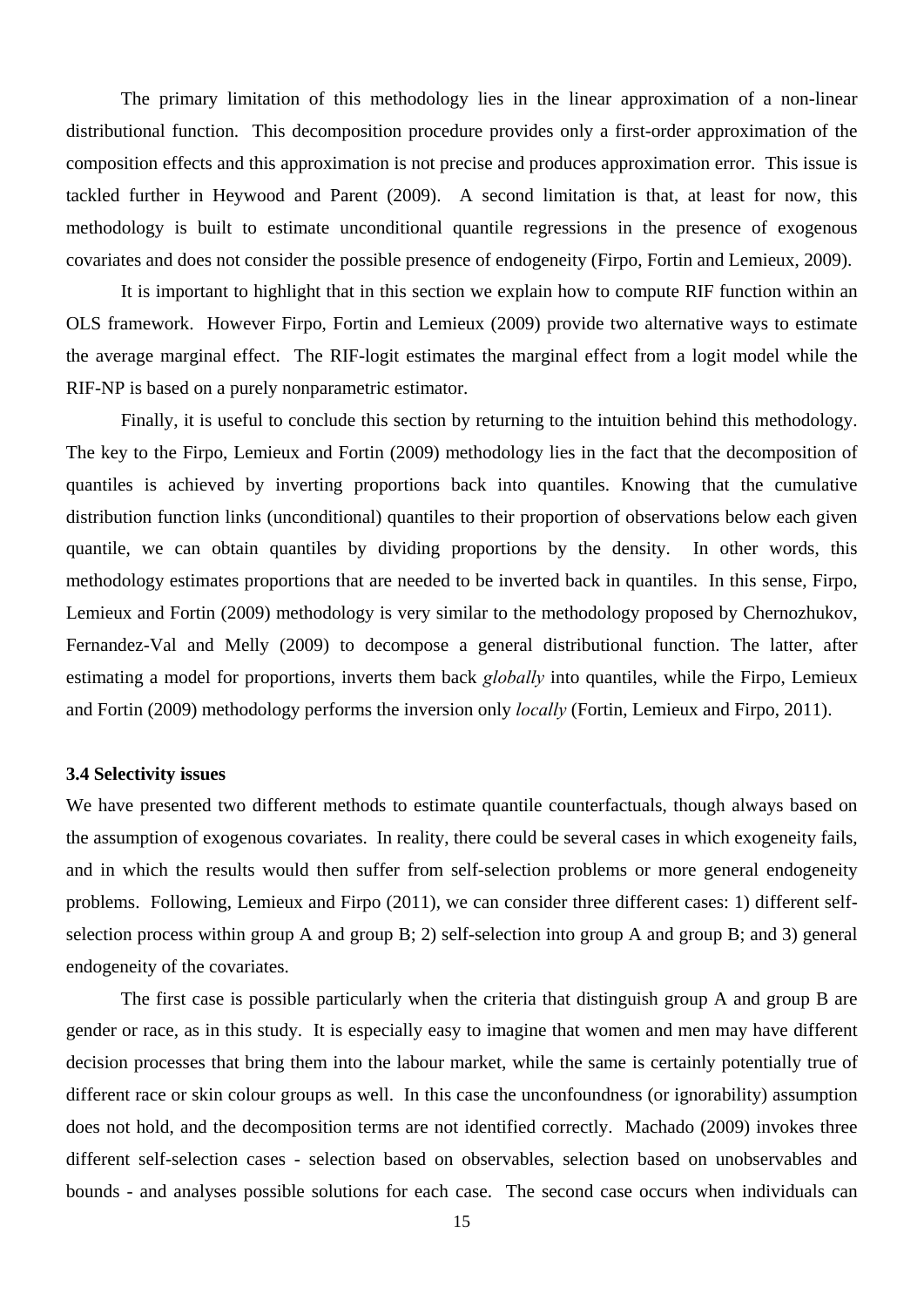decide whether to belong to group A or B. A proposed solution is the adoption of a control function, though this seems less likely to be relevant in this case owing to the nature of the binary categories. Finally, the third case refers to general endogeneity, which incurs when covariates are correlated with the error term. A standard solution to this problem is provided by instrumental variable methods. The investigation of self-selection and endogeneity issues and how to correct our empirical analysis in order to keep valid the identification of the decomposition components is subject to further improvements of this study.

# **4. Empirical findings**

In this section we present the results in three stages. First, we present a set of quantile regressions, estimated at different quantiles of the wage distribution, from the pooled samples for the first and the last years of the period of interest. In estimating pooled regressions we are assuming that women and men, and non white and white workers, receive the same returns to characteristics. As previously, we pay particular attention to the importance of the female and non white occupational intensity. Second, we divide the samples and estimate quantile regressions by gender and by race separately. Finally, third, with these estimations, we implement the two different quantile decomposition techniques in order to identify how much of the gender and racial wage gaps estimated at different quantiles of the wage distribution can be attributed to differences in characteristics and how much can be attributed to differences in returns to those characteristics (or wage structure).

#### **4.1 The effect of female and non white occupational intensity**

In performing the pooled quantile regression analysis we attempt various different specifications of the wage equation, moving from a more austere to a more complete specification. In the most austere specification, the log of hourly wages is regressed on age, age squared, years of education, gender and race. We then add dummies for living in urban areas, living in each of the five main regions of Brazil and for being a formal worker, after which we add the variables for female (or, alternatively, non white) occupational intensity. Finally, the effect of this last key variable is estimated while also controlling for a set of dummies covering 9 economic sectors, 23 occupations at 2-digit level and the 27 federal states of Brazil.

To conserve space we only report the quantile regressions for the specification which includes female or non white occupational intensity and dummies for occupations (i.e. occupation effects) for both years. These regressions are presented in tables A1 and A2 in the appendix. The estimated coefficients show the expected effects: the variable for years of education is positive and strongly statistically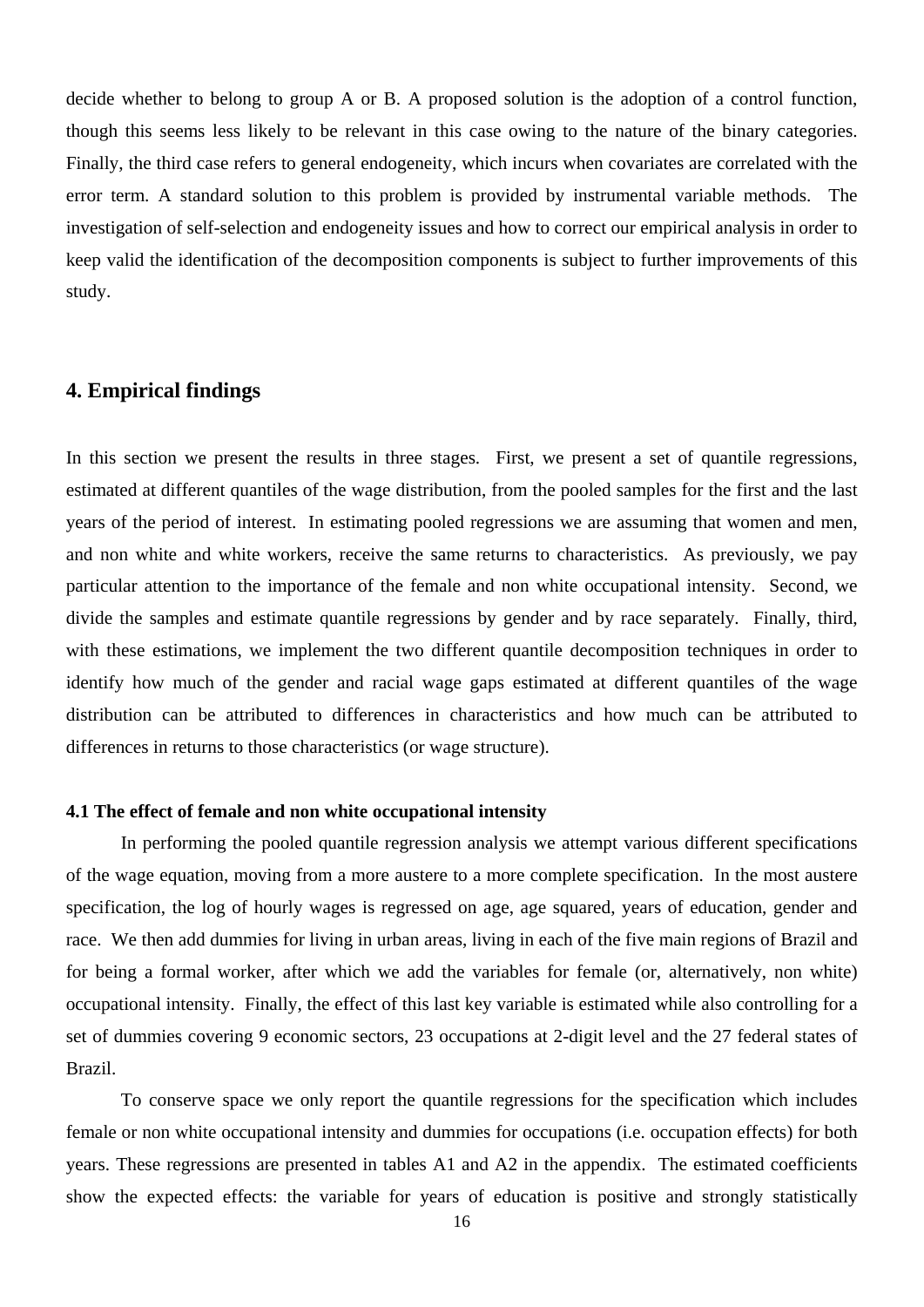significant and its effect increases as we move to higher quantiles. The same happens to the variables age and age squared, suggesting non-linear behaviour of this variable. Being a formal worker has a positive impact on the level of earnings, but this effect fades as we move to higher quantiles. Finally, the impact of being an urban worker is positive, and greater at the bottom of the distribution, suggesting that lowpaid workers earn more in urban areas.

Turning to the impact of female and non-white occupational intensity, Tables 1a and 1b report the estimated coefficients for these two variables across different specifications, and for both 1987 and 2006.

#### *[Table 1a and 1b about here]*

Female occupational intensity (FOCC) exerts a negative impact on wages and this negative impact tends to become greater in absolute terms as we move toward the top of the wage distribution (see specification 'a' in tables 1a and 1b). However this larger effect at the top is reversed when we include dummies for occupations (specification 'b') and disappears if we control for economic activities as well (specification  $(c')$ ).<sup>3</sup> In the case of non white occupational intensity (NWOCC), we see that the presence of non white workers has a negative effect on earnings, and this effect tends to be greater at the top of the distribution independently of whether we control for occupations and/or economic activities (see specifications 'e'-'h' in tables 1a and 1b).

When we look at female and male workers separately, we find that working in female-dominated jobs decreases earnings for female workers, particularly at the extremes of the wage distribution, even after controlling for the effect of occupations. By contrast, it has a positive effect on male wages, especially at the bottom of the wage distribution, though only when controlling for occupations (compare specification 'a' to 'b' in panel B in tables 1a and 1b). Turning to differences by race, for both non white and white workers, being employed in non white-dominated occupations means earning less, and this negative effect increases as we move toward the top of the distribution, independent of controlling for occupations or other effects (compare specifications 'e'-'h' in panel B in tables 1a and 1b. In sum, being employed in female-dominated occupations has a positive impact on male earnings but reduces earnings for female workers, particularly in the highest paid and lowest paid jobs. Being employed in non whitedominated occupations has a negative impact on wages, though relatively more among white workers and within better paid occupations.

#### **4.2 Empirical findings from the Melly (2006) quantile decomposition**

Before turning to the results when employing the Melly (2006) decomposition technique, it is useful to begin with results from the standard OB decomposition technique. Table 2 reports these decomposition results employing three alternative specifications. The first specification includes age, age

<sup>&</sup>lt;sup>3</sup> Additionally controlling for dummies of 27 state of Brazil does not change the pattern (see specification 'd' in tables 1a and  $\frac{1}{2}$ 1b).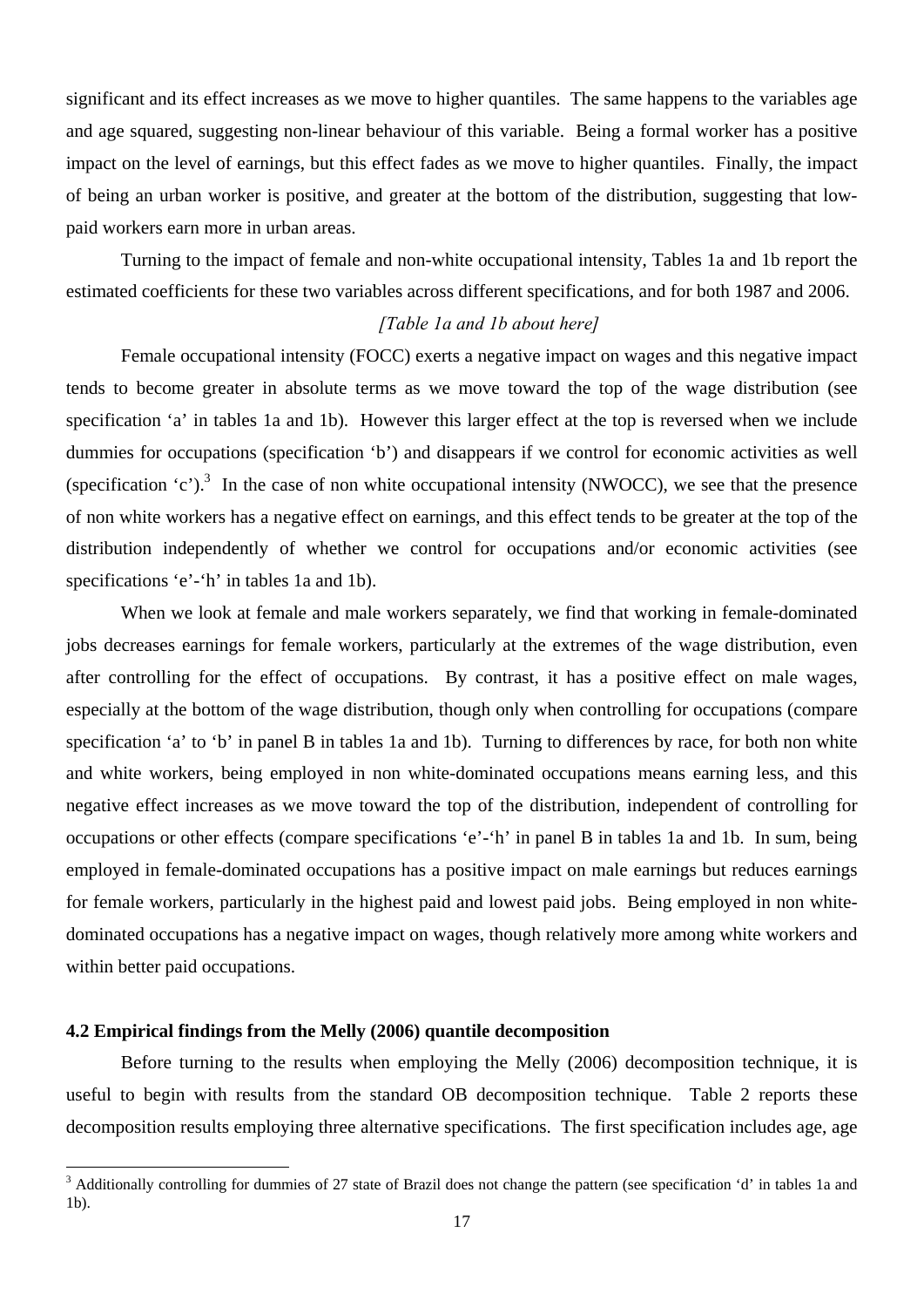squared, years of education, a dummy for formal workers, a dummy for urban workers, and dummies for the 5 main regions of Brazil. In the second specification we add the variable for female occupational intensity and occupations' effects (dummies for 23 occupations effects at the 2-digit level). Finally, in the third specification we add economic activities effects (dummies for 9 economic activities) and dummies for states of Brazil.

## *[Table 2 about here]*

As is described in detail in Salardi (2012), at aggregate level we see a sharp decrease in both gender and racial wage gaps over time. Gender wage gaps, although smaller in magnitude, have declined much faster and considerably more. Strikingly, gender differences are overwhelmingly attributable to differences in returns to characteristics (or the wage structure effect, also called the 'unexplained' components in the decomposition) while the effect of characteristics (or 'explained' components) is generally negative, signalling that female workers have better endowments, particularly in educational attainment. By contrast, racial differences are largely attributable to differences in characteristics, as white workers have significantly greater endowments than non whites, though the returns to characteristics also remains positive, implying that the wage gaps persists even after accounting for differences in endowments. Finally, it is interesting to note that the inclusion of the occupational intensity variables (when moving from the first to the second specification) leads to a large change in the decomposition components of gender wage gaps, consistent with the hypothesis that female occupational intensity and occupational distribution are important factors. The impact of including these variables is also noticeable, but much more modest, in the case of racial gaps.

The detailed decomposition, which captures the contribution of each individual covariate of the estimated wage equations, explains these patterns further. Beginning with gender wage gaps, education accounts for the largest part of the impact of characteristics (explained component) on gender wage differentials, with a consistently negative and significant sign (see in panel A of table 2). Turning to the returns to characteristics (unexplained component), the role played by female occupational intensity stands out, as the extent of female occupational intensity has a strongly positive effect on gender differentials. In 1987 it accounted, by a large margin, for the largest part of the unexplained components and, while it has declined significantly over time, it remained strongly positive in 2006.

Turning to racial wage gaps (panel B of table 2), education again plays a central role in the explained component, however this time its contribution is, reflecting better endowments for white workers. When we move to returns to characteristics, both non white occupational intensity and occupations' effects account for a large portion of the overall pattern. The negative effect of non white occupational intensity implies better returns for non white workers within non white dominated occupations, though the positive contribution of occupations conveys that whites are employed in more rewarding jobs.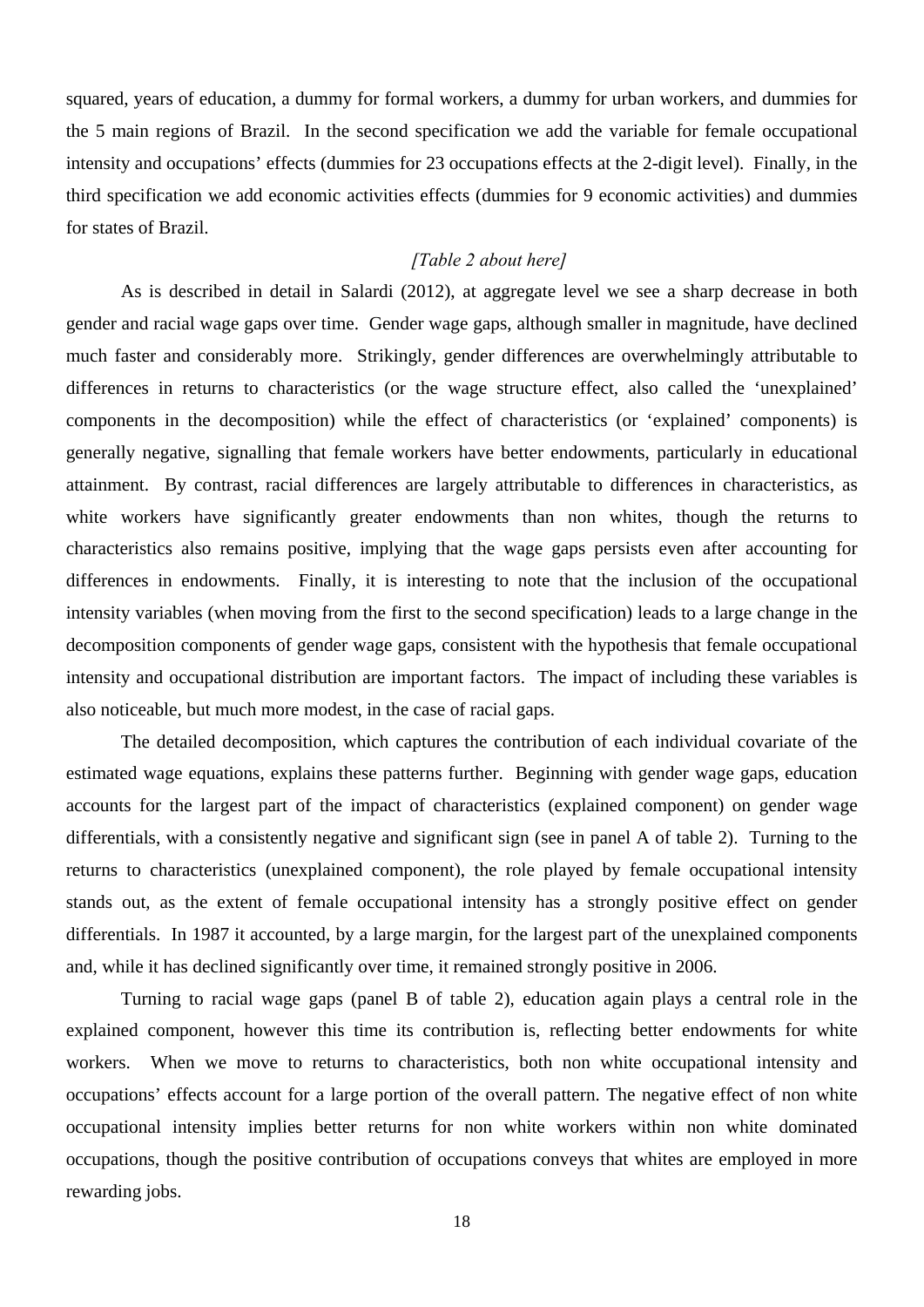Overall, then, although female workers have better endowments than male workers, and hence should be paid more than their male colleagues, male salaries are, in fact, higher, owing to a large, positive, unexplained difference in returns to male characteristics. Notably, being a male worker within a female-dominated occupation appears to be particularly rewarded. In the case of racial differentials, white workers are paid more in large part because they have better endowments, and particularly better education. In addition, they benefit from large unexplained wage benefits (greater returns to characteristics), driven in large part by occupational structure, as non white-dominated occupations are significantly less rewarding. Finally, it is important to note the large effect of age in both the gender and racial decomposition results, particularly in accounting for differences in returns to characteristics. The message appears to be that experience is rewarded comparatively more among men and white workers.

Having reviewed the decomposition results at mean values, we now examine the results of the quantile regression decomposition of wage gaps, following Melly (2006). In what follows, we report only the results of the quantile decomposition exercise, which draws on the coefficients from the conditional quantile regressions.

We implement this methodology for both gender and racial wage differentials, and disaggregated into formal and non-formal labour markets. In order to retain the temporal perspective we apply the methodology to the first year (1987) and the last year (2006) of the period of interest. In the most comprehensive version of this study we perform the analysis for five years during the two decades of interest, however here we only report results for the first and last years due to constraints of space.

In the upper panels of tables 3a-3b through tables 6a-6b we report the quantile decomposition results following Melly (2006), while the lower panels report the RIF-regression decomposition results, which are discussed in the next sub-section. In addition, figures 7 and 8 plot the decomposition results over 99 percentiles of the wage distribution. Here we summarise the main findings.

Looking first at Figure 7, which plots data for the entire labour market, we see that in 1987 gender wage gaps were greater at the bottom of the wage distribution, and this was primarily attributable to the effects of the coefficients (or returns to characteristics). During the same period we also see increasing wage gaps at the very top of the wage distribution, though these were mainly the result of better characteristics for men in high income positions. These differences between the top and bottom of the distribution are quite striking, though we see that over time these considerable differentials have diminished and, as we can see from the plot for 2006, this is primarily thanks to a decline in the large effects of the coefficients, although better female endowments have contributed as well (see panel A of figure 7).

 Turning to racial wage gaps, we again see that they are driven largely, but not exclusively, by differences in characteristics, which are relatively better for white workers. When we disaggregate the analysis into quantiles we see that the impact of both the characteristic and coefficient effects tends to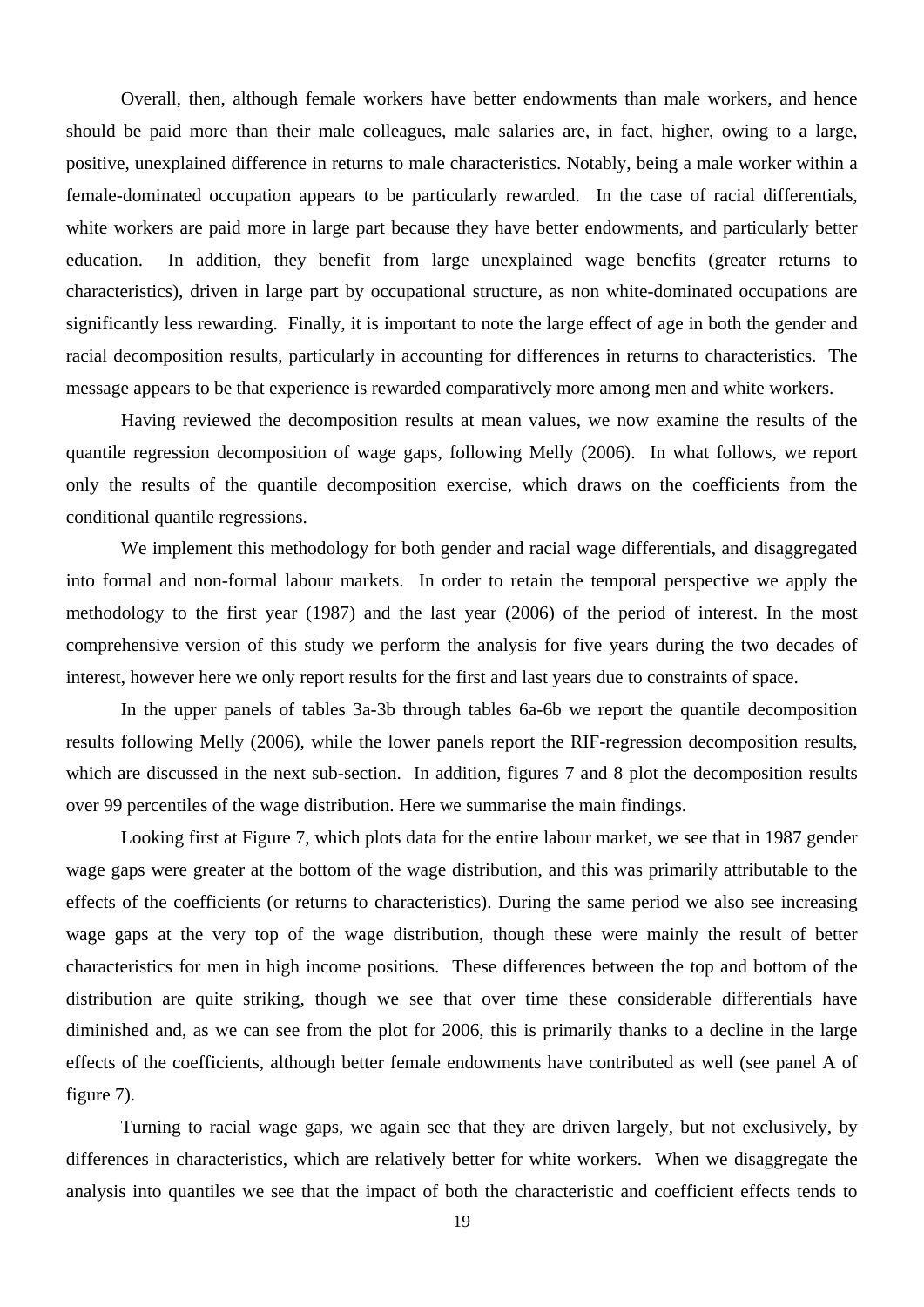increase as we move to the top of the distribution, while this situation has not improved over time (see panel B of figure 7).

# *[Figure 7 about here]*

 When we disaggregated the analysis into the formal and informal sectors, quite distinct patterns emerge. We begin with gender wage gaps, with the results reported in Figure 8a. In the formal labour market, we find that the effects of the coefficients are greater as we move toward the top of the distribution. The result has been consistently higher wage gaps within higher wage quantiles. That said, this effect this effect was more pronounced at the beginning of the period, as by 2006 the positive effect of the coefficients in increasing wage differentials within higher quantiles was largely offset by better female endowments. In contrast to the formal market, the non-formal labour markets show the opposite pattern. In the informal sector, the effects of the coefficients substantially higher at the *bottom* of the wage distribution, while the pattern is similar in the self-employed sector.

In the case of racial wage gaps, the results are quite different, as disaggregating the analysis reveals that patterns within the formal, informal and self-employed sectors are all quite similar, as reported in Figure 8b. This suggests less acute differences in labour conditions across the three sectors for non white and white workers.

#### *[Figures 8a and 8b about here]*

To summarize, we find gender wage differentials are mainly driven by the unexplained components, or wage structure effects, and particularly at the extremes of the wage distribution. These unexplained components, or wage structure effects, may be reflective of entrenched discrimination in the labour market. More positively, over time this gender wage gap has declined considerably, thanks primarily to a decline in the unexplained components. Notably, this wage structure component acts differently between the formal and non-formal labour markets. While it is higher at higher quantiles in the formal market, in the non-formal sectors the effect of the coefficients (or wage structure effect) is considerably greater at the bottom of the wage distribution. If we interpret these effects a comprising some sort of discrimination effect, the results suggest that gender discrimination may be most prevalent in better paid jobs within the formal labour market, but in lower paid jobs within the non-formal labour markets. Framing these findings in relation to key existing concepts in this field, the results suggest that if there is a *sticky floor* phenomenon for women, it is mainly occurring in the non-formal sectors. Turning to the formal sector, the apparently negligible gender wage gaps that we find in recent years disguise the fact that there remains a significant unexplained difference in wages within the higher wage quantiles, indicative of a discrimination effect, though it is largely offset, by better female endowments. This appears to be consistent with the continued existence of a *glass ceilings* phenomenon within the highest ranks of the formal sector.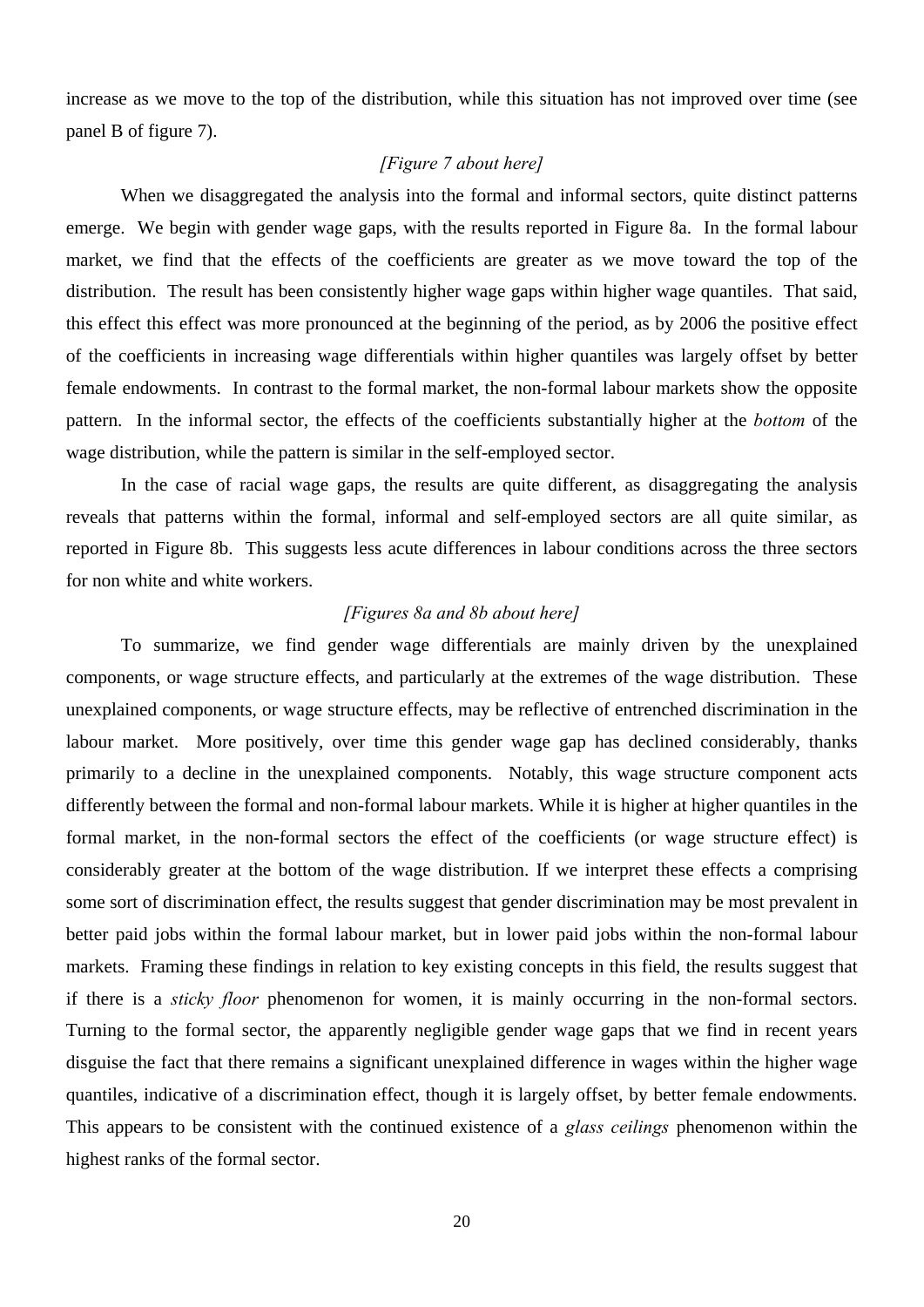Applying these same concepts to racial wage differentials, we see clearly that these differentials widen at higher wage quantiles due to both greater differences in characteristics in favour of white workers and unexplained higher returns to these characteristics, while neither pattern has improved over time. The continued importance of differences in returns to characteristics is consistent with the hypothesis of the existence of *glass ceilings* for non white workers.

#### **4.3 Empirical findings from RIF-OLS decomposition**

In the lower panels of the same set of tables (tables 3a-3b to 6a-6b) we report the results from the RIF-OLS regression decomposition methodology developed by Fortin, Lemieux and Firpo (2011). As was explained in the methodological section, the main advantage of this technique is the possibility of performing detailed decompositions across quantiles. This allows us to estimate the contribution of each individual covariate in determining wage differentials at different wage quantiles, either as part of the composition component (i.e. the effect of characteristics) or the wage structure component (i.e. the effect of coefficients). The decomposition results produced by the RIF-OLS methodology broadly coincide with those from the Melly (2006) technique, while adding additional nuance, thus reinforcing our broad confidence in the results.

 The tables present the individual contribution of four key covariates to both the characteristics and coefficient components: age, years of education, female (or non white) occupational intensity (FOCC and NWOCC), and occupations' effects. Looking across the results, it is again clear that both education and occupational intensity play a crucial role in determining wage differentials, though in very different ways.

For gender wage gaps, education has a strong and negative effect on wage differentials across all of the decomposition results, covering the entire labour market, and the formal and non formal sectors separately. Its negative effect increases, in absolute terms, as we move to the top of the wage distribution again highlighting that education is the most important source of better female endowments, while this effect is even greater at higher wage quantiles.

Moving to the individual contributors to the coefficients component, the age variable shows a considerable impact. Its effect is positive, and higher at the top of wage distribution, meaning that men's work experience is rewarded more than that of women, particularly among high-paid professions. The female occupational intensity variable (FOCC) also plays a key role. It is consistently positive, and follows a sort of U-shape pattern across wage quantiles, as it is greater at the extremes of wage distribution. As was the case when using the Melly (2006) decomposition, the impact of female occupational intensity on wage structure effects is greatest for top-jobs within the formal labour market, while it is greatest for low-paid jobs within the non-formal sectors. In other words, the returns to working in female-dominated occupations are consistently higher for male workers, and these wage disparities are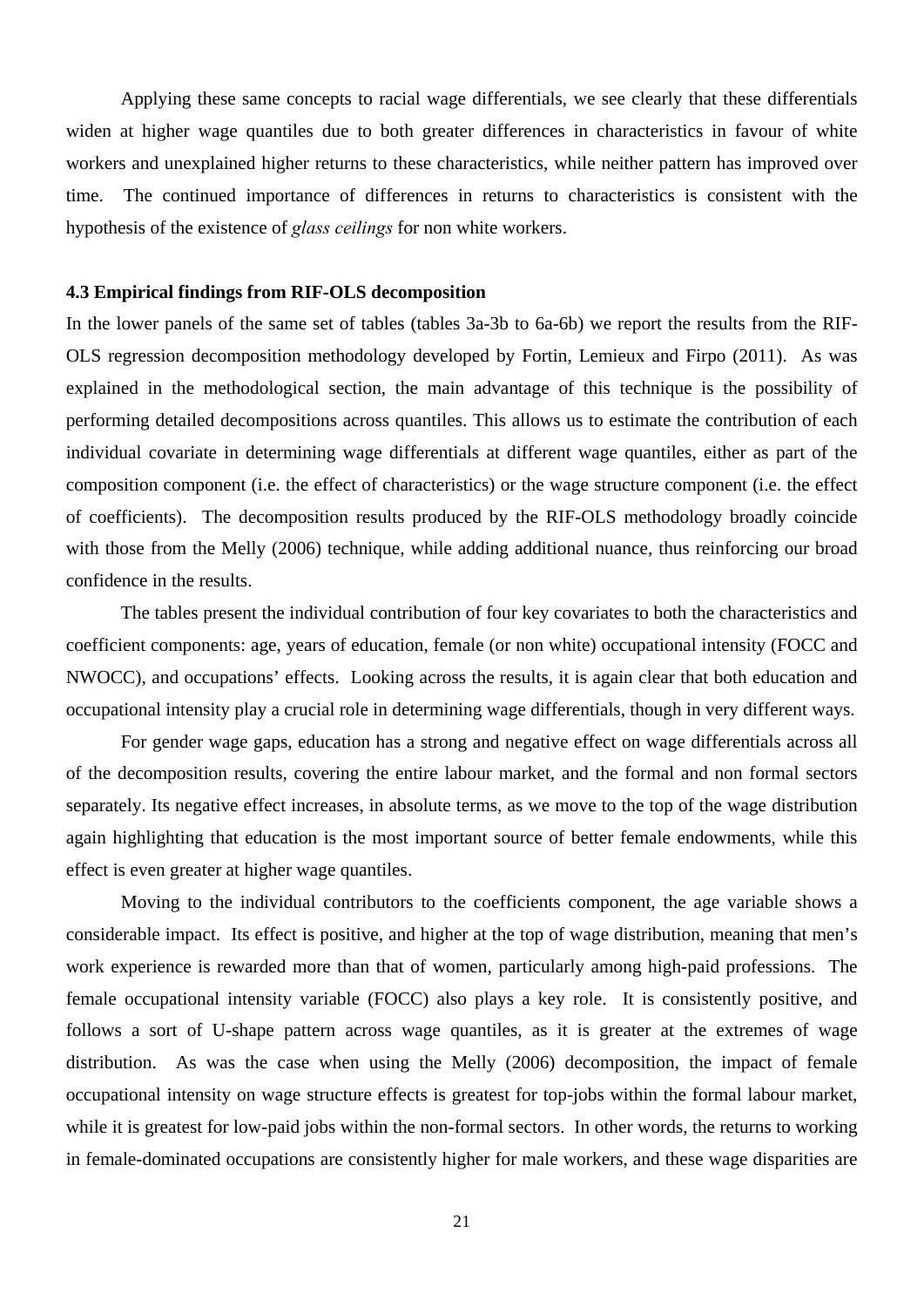particularly pronounced among top jobs within the formal sector and low-paid positions within the informal sector.

Again, even if there are characteristics that we are not able to account for, such as ability, there is highly possible that a portion of the unexplained differences in gender wage gaps (the wage structure effect) are due to gender discrimination. This seems particularly likely in light of the fact that men's experience is rewarded more than women's in top positions and that men working in female-dominated occupations receive higher wages, particularly in top formal jobs and low paid informal occupations. This again suggests that women are subject to the phenomenon of *sticky floors* in non-formal occupations, as well as of *glass ceilings* in formal activities.

Turning to racial wage gaps, education also plays a key role in determining racial wage gaps though, in this case the effect is positive, and, again, greater at higher wage quantiles. Looking at the effects of the coefficients, the age variable makes a considerable positive contribution to wage differentials, especially in the middle of the wage distribution, as experience is more rewarded among white workers. In contrast to the case of gender wage gaps, non white occupational intensity has a generally negative impact on wages gaps, with a particularly dramatic effect at lower wage quantiles. Non white workers thus benefit from better returns to working in non white-dominated occupations, particularly within low-paid occupations. On the other hand, the occupations' effects contribute positively to wage differentials, and particularly at the very top of the wage distribution (0.99 quantile). Thus, while being employed in non white-dominated occupations reduces white wages within low-paid occupations, white workers are highly rewarded by their heavy representation in top-occupations.

In summary, the results from the RIF-OLS methodology indicate that racial wage differentials are primarily explained by differences in observed characteristics, and particularly by differences in educational attainments, while these differences tends to widen at higher wage levels. There are also small differences in returns to characteristics, though, interestingly, non white occupational intensity seems to contribute to positive discrimination within low-paid occupations. That said, the differences in returns tend to widen as we move to the top of the wage distribution, and there are very significant unexplained differences in returns at the top of the wage distribution. This is partially explained by the diminishing returns to work in non white-dominated occupations, as non white workers particularly benefit in low-paid jobs. However, there could be other factors that affect higher returns for white workers at the top of the distribution such as considerable higher returns for white hired in top-job positions. This could be evidence of a *glass ceilings* phenomenon affecting non white workers.

*[Tables 3a-3b to tables 6a-6b about here]*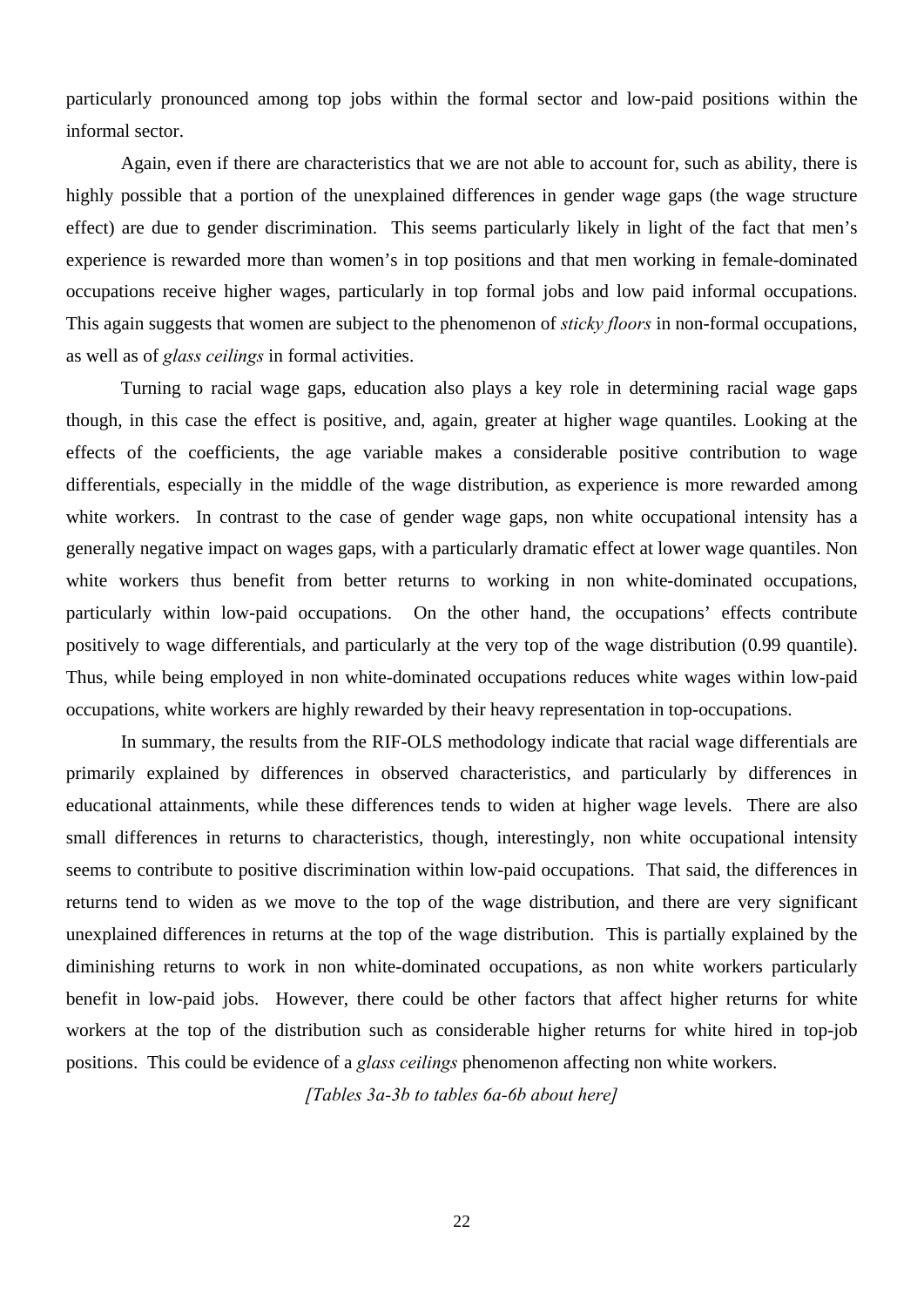# **5. Conclusions**

The aim of this paper has been to contribute to the analysis of the evolution of gender and racial wage differentials in the Brazilian labour market, while making two particular contributions. First, we have moved beyond investigating wage differentials at mean values in order to consider wage differential at different points in the wage distribution. To this end we have employed two recent quantile decomposition techniques, developed by Melly (2006) and Firpo, Fortin and Lemieux (2009), in order to identify the explained and unexplained elements contributing to wage differentials at different points in the distribution. Second, within the decomposition analysis we have drawn on a novel dataset in order to focus attention on connections between occupational segregation and wage discrimination, focusing on the influence of female and non white occupational intensity on wage differentials. This conclusion briefly summarizes our main findings.

As a starting point, the decomposition results at the mean revealed that gender wage gaps are smaller than racial wage gaps, in large part because gender wage gaps have declined significantly over the last two decades. The considerable, and relatively constant, size of racial wage differentials is of obvious concern, while the sharp decline in gender wage gaps is encouraging. That said, the decomposition results provide a more nuanced picture of the underlying components of these trends. In the case of gender differentials, the shape decline in aggregate wage gaps has been driven to a significant degree by changes in characteristics, led by increasing female education, while unexplained variation, which is potentially indicative of direct wage discrimination, has been declining, but remains positive and significant. Interestingly, and consistent with the second goal of the paper, we find evidence that the latter is closely related to the question of occupational segregation, as men are more rewarded than women particularly when employed in female dominated occupations. In the case of racial differentials, lower wages for non whites are overwhelmingly the result of consistently lower endowments, again with education playing a leading role. Meanwhile unexplained differences in the wage structure are positive and significant, but lower than those related to gender based wage differential. These very different patterns suggest that the challenges of reducing wage differentials are quite different depending on whether the focus is on gender or race.

With these results as a baseline, decomposing the wage differentials at different quantiles revealed important differences across the wage distribution, particularly in relation to gender gaps. Gender wage differentials tend to show a sort of U-shaped pattern, indicating higher wage differentials at the extremes of the wage distribution. Again, these differentials are primarily the result of wage structure effects, which have declined considerably over time. In turn, this U-shaped pattern reflects differences in the impact of the wage structure component between the formal and non-formal labour markets: The wage structure effect is greater at higher quantiles in the formal market, while in the non-formal sectors the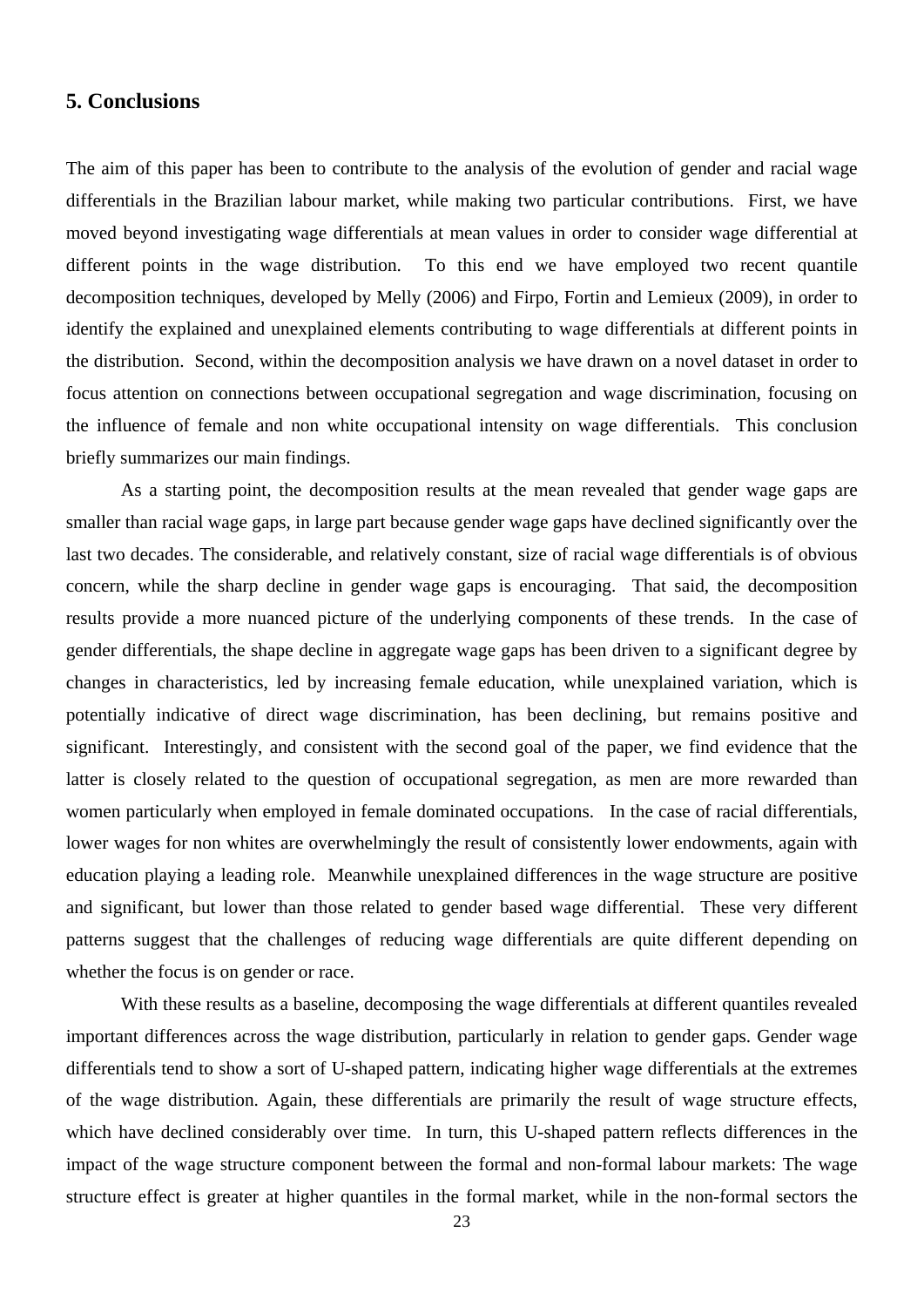effect of coefficients is considerably greater at the bottom of the wage distribution. This suggests the existence of a *sticky floor* phenomenon for women working in non-formal sectors, while it suggests the existence of continued *glass ceilings* in the formal sector where, despite greater endowments than men, women continue to receive lower wages. Turning to racial wage differentials a single key message emerges across the formal and non-formal sectors: wage differentials tend to widen at higher wage quantiles, due to *both* larger differences in characteristics in favour of white workers and higher returns to those characteristics, while this pattern does not seem to have improved over time. Aside from suggesting the importance of policy to improve the endowments of non white workers, the continued existence of uneven returns supports the hypothesis of the existence of *glass ceilings* for non white workers.

Finally, by employing the RIF-OLS technique developed by Firpo, Fortin and Lemieux (2009) we gain additional insight the role of individual variables in accounting for wage gaps. Focusing first on the importance of characteristics, we find, consistent with the basic OB decomposition, that education is the major contributor to better female characteristics, while we can now see that this effect is particularly important as we move to the top of the wage distribution. Education is equally the most important characteristic in looking at racial wage gaps, though in that case is serves to increase wage differentials, as white workers have more education than no whites, while this effect expands at higher quantiles.

Turning attention to the effects of coefficients on gender wage gaps we find that men's experience is rewarded more than women's at the top of the wage distribution, while men working in femaledominated occupations are better paid than women, again particularly in top formal jobs and low paid informal occupations. These trends reinforce the apparent existence of *sticky floors* in non-formal occupations and of *glass ceilings* in formal activities. Looking at racial wage gaps, occupational intensity again plays an important role, though in the opposite direction, as non white workers receive higher wages in non white-dominated occupations, particularly within low-paid occupations. However, while occupation intensity thus favours non white workers in low-paid occupations, we see that the returns on occupations' effects contribute positively to wage differentials, with very large effects at the very top of the wage distribution. Thus, while being employed in non white-dominated occupations marginally depresses white wages within low-paid occupations, white workers are very highly rewarded by the choice of top-occupations. This would seem to be evidence of a *glass ceilings* phenomenon affecting non white workers.

Taken together these results provide a comparatively nuanced and disaggregated view of wage discrimination in Brazil, and of the connections between wage discrimination and occupational segregation (the latter of which is explored in much more detail in Salardi, 2011). These findings are suggestive of key areas of focus for interventions aimed at reducing wage differentials and of key areas of continued unexplained differences in wage structure, which are indicative of continuing discrimination in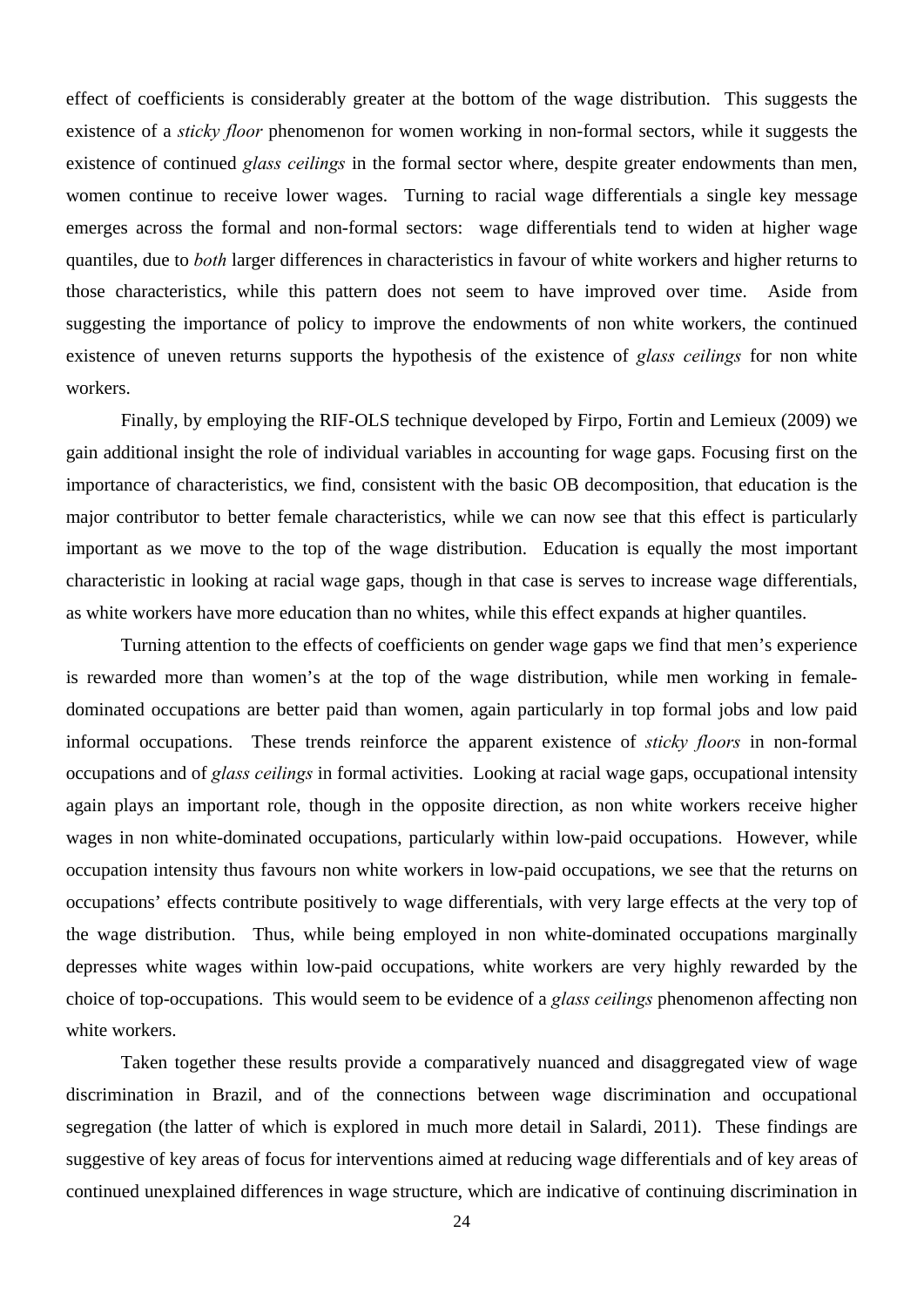parts of the labour market. Finally, by treating gender and racial wage differentials side-by-side the analysis highlights certain commonalities, but also sharp differences that point towards differing challenges moving forward.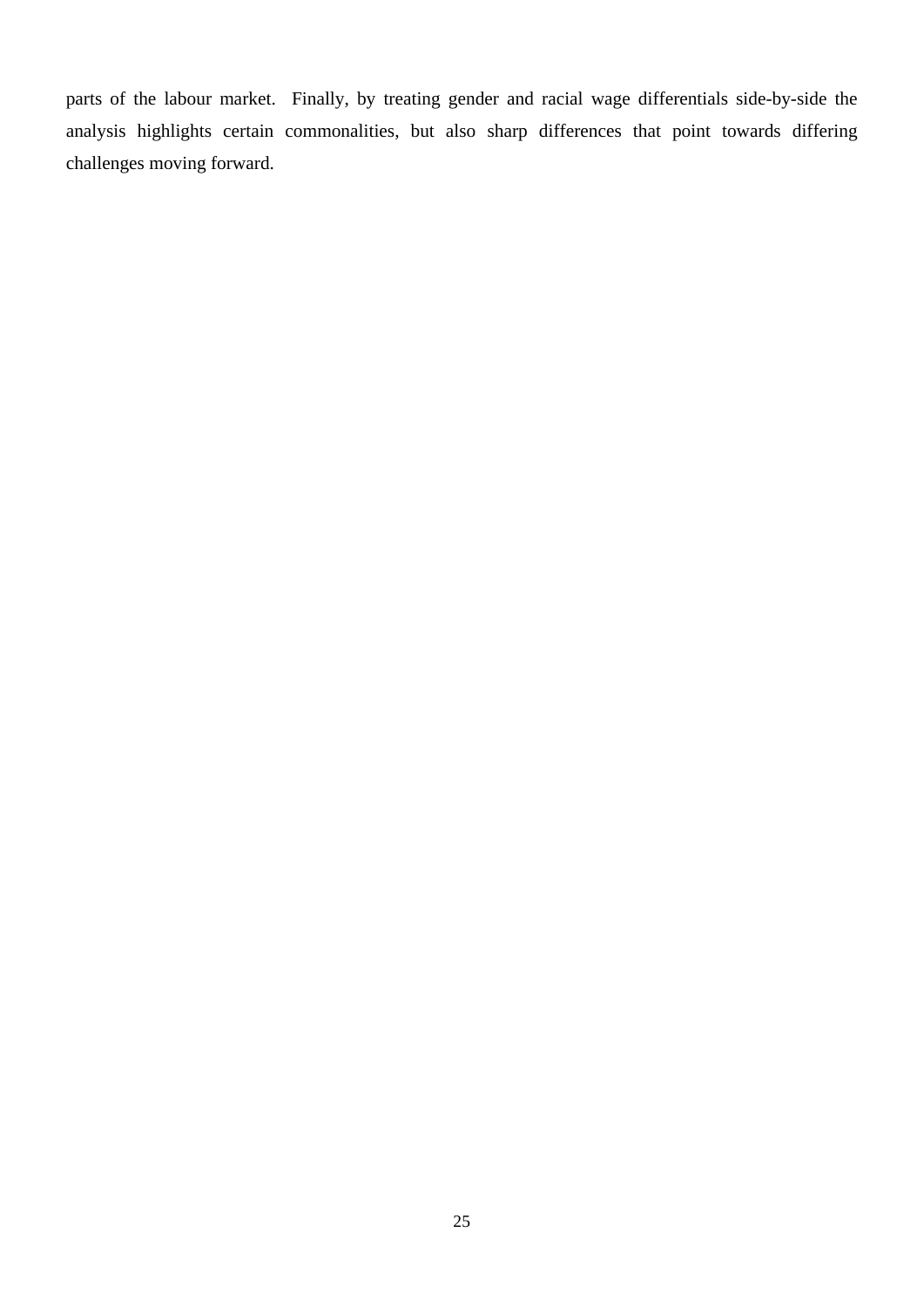# **References**

Appleton, S., J. Hoddinott, and P. Krishnan (1999, January). The gender wage gap in three African countries. Economic Development and Cultural Change 47 (2), 289-312.

Arcand, J.-L. and B. D'Hombres (2004). Racial discrimination in the Brazilian labour market: Wage, employment and segregation effects. Journal of International Development 16, 1053-1066.

Baker, M. and N. M. Fortin (2003). Occupational gender composition and wages in Canada, 1987-1988. Canadian Journal of Economics 34 (2), 345-376.

Bayard, K., J. Hellerstein, D. Neumark, and K. Troske (2003, October). New evidence on sex segregation and sex differences in wages from matched employee-employer data. Journal of Labor Economics 21 (4), 887-922.

Birdsall, N. and J. Berhman (1991). Why do males earn more than females in urban Brazil: Earning discrimination or job discrimination? In N. Birdsall and R. Sabot (Eds.), Unfair Advantage Labor Market Discrimination in Developing Countries. World Bank.

Blinder, A. S. (1973). Wage discrimination: Reduced form and structural estimates. Journal of Human Resources 8 (4), 436-55.

Bourguignon, F., F. M. and M. Gurgand. (2007). Selection bias correction based on the multinomial logit model: Monte comparisons. Journal of Economic Surveys 21 (1), 174-205.

Brown, R. S., M. Moon, and B. S. Zoloth (1980). The Journal of Human Resources XV (1).

Buchinsky, M. (1998). The dynamics of changes in the female wage distribution in the U.S.A.: a quantile regression approach. Journal of Applied Econometrics 13 (1), 1-30.

Cacciamali, M. C. and G. I. Hirata (2005). A influencia da raca e do genero nas oportunidades de obtencao de renda uma analise da discriminacao em mercados de trabalho distintos: Bahia e Sao Paulo. Est. econ. 35 (4), 767-795.

Cacciamali, M. C., F. Tatei, and J. W. Rosalino (2009). Estreitamento dos diferenciais de salarios e aumento do grau de discriminacao, limitacoes da mensuracao padrao? Planejamento e politicas publica 33, 195-222.

Carneiro, F. G. and A. Henley (2001). Modelling formal vs. informal employment and earnings: Micro-econometric evidence for Brazil. mimeo.

Carvalho, A. P. d., M. C. Neri, and D. B. do Nascimento Silva (2006). Diferenciais de salarios por raca e genero no brasil: Aplicacao dos procedimentos de Oaxaca e Heckman em pesquisas amostrais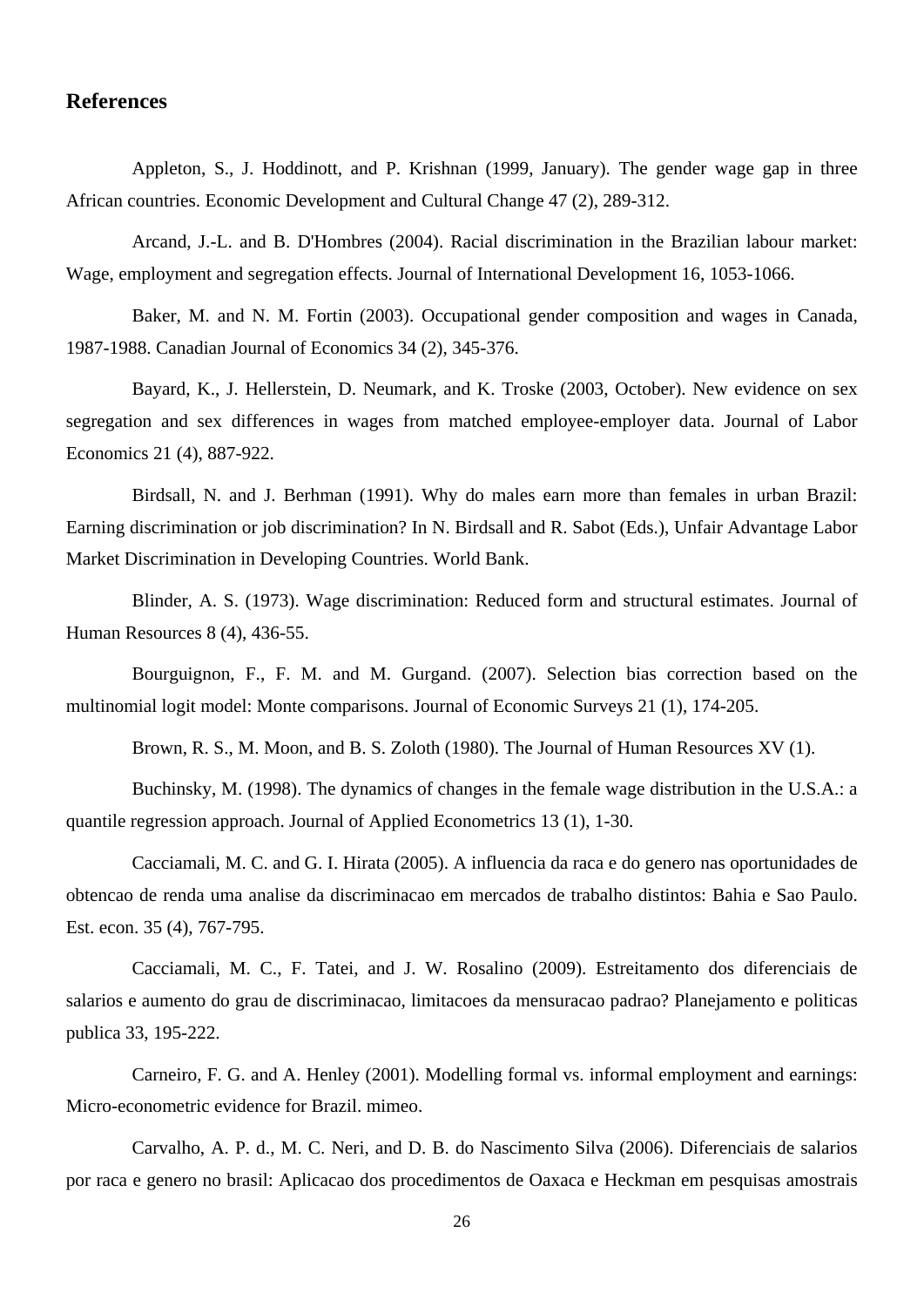complexas. Trabalho apresentado no XV Encontro Nacional de Estudos Populacionais, ABEP, realizado em Caxambffu-MG Brasil, de 18 a 22 de Setembro de 2006.

Chernozhukov, V., I. Fernandez-Val, and B. Melly (2009, May). Inference on counterfactual distributions. CeMMAP working papers CWP09/09, Centre for Microdata Methods and Practice, Institute for Fiscal Studies.

Coelho, D., R. Veszteg, and F. V. Soares (2010). Regressao quantilico com correcao para a seletividade amostral: Estimativa dos retornos educacionais e diferenciais raciais na distribuicao de salarios das mulheres no brasil. Working Papers 1483, IPEA, Brasil.

Cotter, D. A., J. M. Hermsen, and R. Vanneman (2003). The effects of occupational gender segregation across race. Sociological Quarterly 44 (1), 17-36.

Cotton, J. (1988). On the decomposition of wage differentials. Review of Economics and Statistics 70 (2), 236-243.

Di Nardo, J., N. M. Fortin, and T. Lemieux (1996). Labor market institutions and the distribution of wages, 1973-1992: A semi-parametric approach. Econometrica 64 (5), 1011-1044.

Dolton, P.J., G. H. Makepeace and W. V. D. Klaauw (1989). Occupational choice and earnings determination: The role of sample selection and non- pecuniary factors. Oxford Economic Papers 41 (3), 573-594.

Donald, S. G., D. A. Green, and H. J. Paarsch (2000, October). Differences in wage distributions between Canada and the united states: An application of a flexible estimator of distribution functions in the presence of covariates. Review of Economic Studies 67 (4), 609-33.

Duarte, A., P. C. Ferreira, and M. Salvato (2003). Disparidades regionais ou educacionais. Technical report.

Fields, J. and E. N. Wolff (1995). Interindustry wage differentials and the gender wage gap. Industrial and Labor Relations Review 49 (1), 105-20.

Firpo, S., N. M. Fortin, and T. Lemieux (2009). Unconditional quantile regressions. Econometrica 77 (3), 953-973.

Fortin, N. M. and T. Lemieux (1998). Rank regressions, wage distributions, and the gender gap. Journal of Human Resources 33 (3), 610-643.

Fortin, N., T. Lemieux, and S. Firpo (2011, October). Decomposition Methods in Economics, Volume 4 of Handbook of Labor Economics, Chapter 1, pp. 1-102. Elsevier.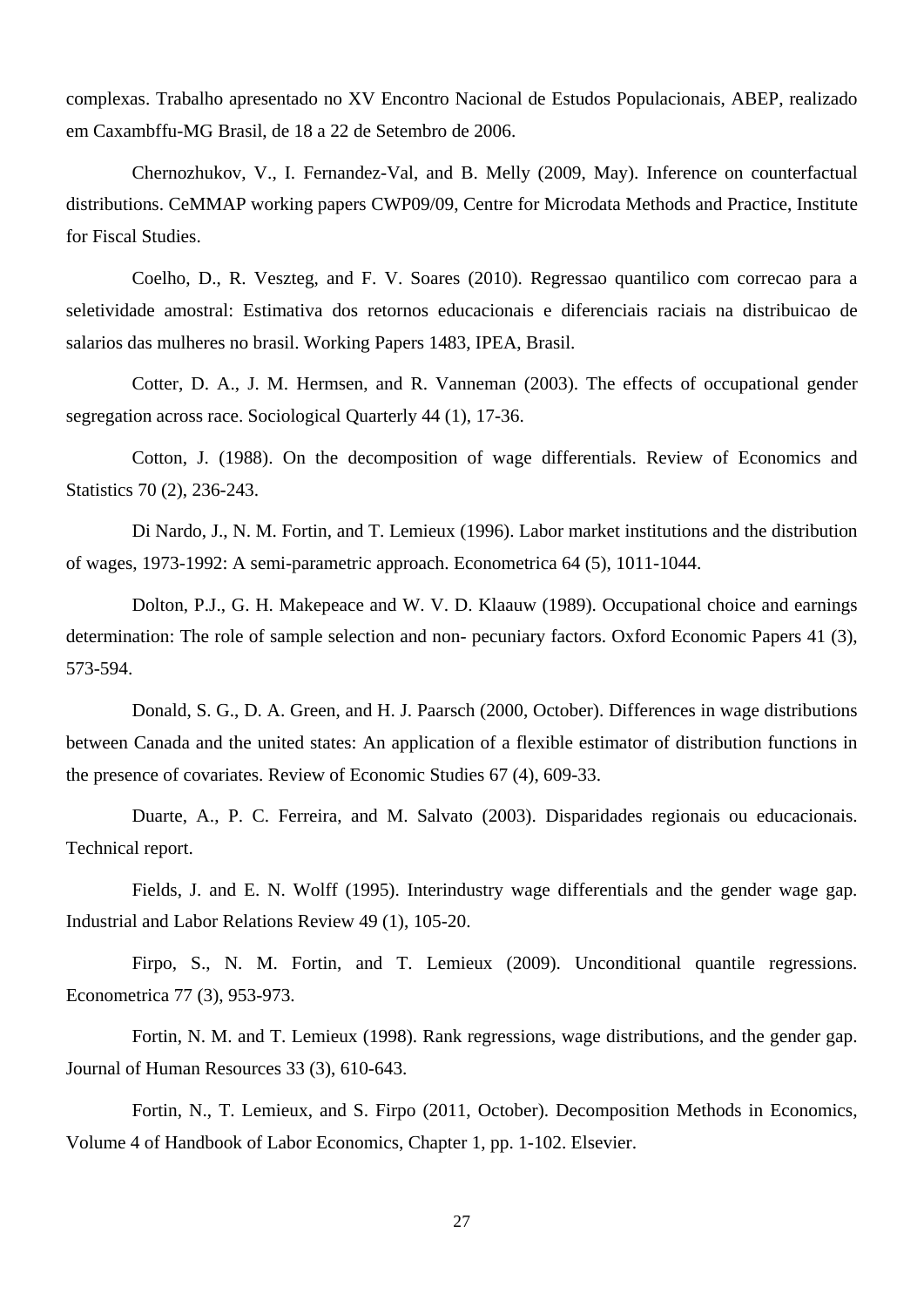Gill, A. M. (1996). Incorporating the causes of occupational differences in studies of racial wage differentials. The Journal of Human Resources XXIX(1), 20-41.

Gosling, A., S. Machin, and C. Meghir (2000). The changing distribution of male wages in the U.K. The Review of Economic Studies 67 (4), 635-666.

Guimares, J. F., T. Cavalcanti, and R. S. Neto (2006). Accounting for labour income differences in Brazil: the role of human capital. Universidade Federal de Pernambuco, mimeo.

Haisken-DeNew, J. P. and C. M. Schmidt (1997). Interindustry and interregion differentials: Mechanism and interpretation. The Review of Economics and Statistics 79 (3), 516-521.

Hellerstein, J. and D. Neumark (2006). Using matched employer-employee data to study labor market discrimination. In W. M. Rodgers (Ed.), Handbook on the Economics of Discrimination. Edward Elgar Publishing.

Hellerstein, J. K. and D. Neumark (2007, January). Production function and wage equation estimation with heterogeneous labor: Evidence from a new matched employer-employee data set. In Hard-to-Measure Goods and Services: Essays in Honor of Zvi Griliches, NBER Chapters, pp. 31-71. National Bureau of Economic Research, Inc.

Hellerstein, J. K., D. Neumark, and K. R. Troske (2002). Market forces and sex discrimination. Journal of Human Resources 37 (2), 353-380.

Horrace, W. C. and R. L. Oaxaca (2001). Inter-industry wage differentials and the gender wage gap: An identification problem. Industrial and Labor Relations Review 54 (3), 611-618.

Juhn, C., K. M. Murphy, and B. Pierce (1993). Wage inequality and the rise in returns to skill. Journal of Political Economy 101 (3), 410-442.

Krueger, A. B. and L. H. Summers (1988). Efficiency wages and the inter-industry wage structure. Econometrica 56 (2).

Loureiro, P. R. A., F. G. Carneiro, and A. Sachsida (2004). Race and gender discrimination in the labor market: an urban and rural sector analysis for Brazil. Journal of Economic Studies 31 (2), 129- 143.

Machado, J. A. and J. Mata (2005). Counterfactual decomposition of changes in wage distribution using quantile regression. Journal of Applied Econometrics 20, 445-465.

Macpherson, D. A. and B. T. Hirsch (1995). Wages and gender composition: Why do women's jobs pay less? Journal of Labor Economics 13 (3).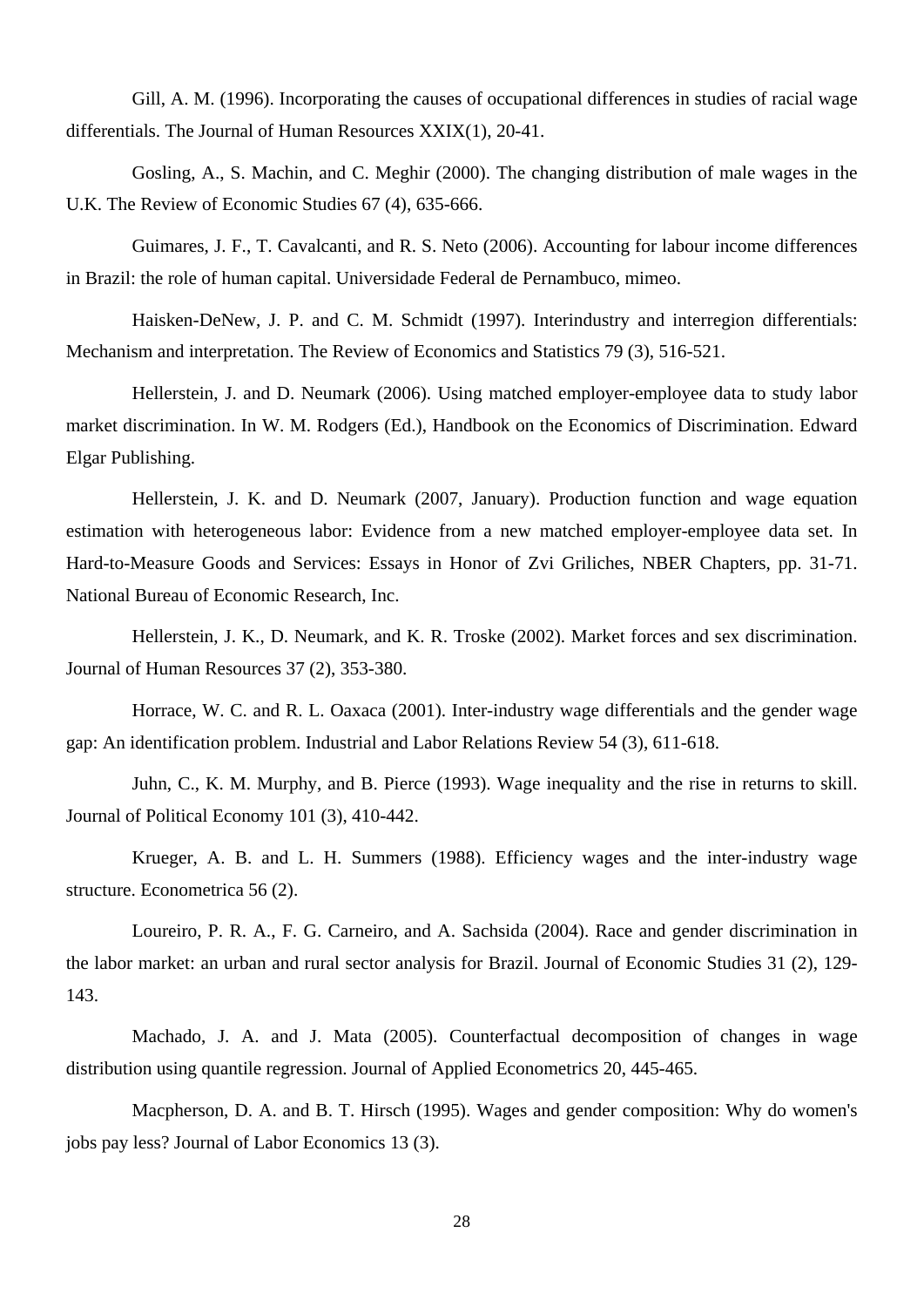Melly, B. (2005). Decomposition of differences in distribution using quantile regression. Labour Economics 12, 577-90.

Melly, B. (2006). Estimation of counterfactual distributions using quantile regression mimeo, Swiss Institute for International Economics and Applied Economic Research(SIAW), University of St. Gallen.

Miller, P. W. (1987). The wage effect of the occupational segregation of women in Britain. The Economic Journal 97, 885-896.

Neuman, S. and J. Silber (1996). Wage discrimination across ethnic groups: Evidence from Israel. Economic Inquiry 34 (4), 648-61.

Neuman, S. and R. L. Oaxaca (2004). Wage decompositions with selectivity-corrected wage equations: A methodological note. Journal of Economic Inequality 2 (1), 3-10.

Neumark, D. (1988). Employers' discrimination behavior and the estimation of wage discrimination. 'Journal of Human Resources 23 (3), 279-295.

Newey, W. (1991). Two step series estimation of sample selection model. Mimeo, MIT.

Oaxaca, R. (1973). Male-female wage differentials in urban labor markets. International Economic Review 14 (3), 693-709.

Oaxaca, R. L. and M. R. Ransom (1994). On discrimination and the decomposition of wage differentials. Journal of Econometrics 61 (1), 5-21.

Oaxaca, R. L. and M. R. Ransom (1998). Calculation of approximate variances for wage decomposition differentials. Journal of Economic and Social Measurement 24, 55-61.

Ometto, A. M. H., R. Hoffmann, and M. C. Alvaes (1999). Participacao da mulher no mercado de trabalho: Discriminacao em pernambuco e sao paulo. Revista Brasileira de Economia 53 (3), 287-322.

Reilly, B. (1991). Occupational segregation and selectivity bias in occupational wage equations: An empirical analysis using irish data. Applied Economics 23 (1), 1-7.

Salardi, P. (2011). The Evolution of Gender and Racial Occupational Segregation across Formal and non-Formal Labour Markets in Brazil – 1987 to 2006. Working Paper Series 3011, Department of Economics, University of Sussex.

Salardi, P. (2012). The evolution of occupational segregation and wage discrimination in Brazil over time. Phd Thesis in Economics. Department of Economics, University of Sussex. (work in progress).

Santos, R. V. and E. P. Ribeiro (2006). Diferenciais de rendimentos entre homens e mulheres no brasil revisitado: explorando o "`teto de vidro". Centro Universitario Newton Paiva/MG e PPGE/UFRGS.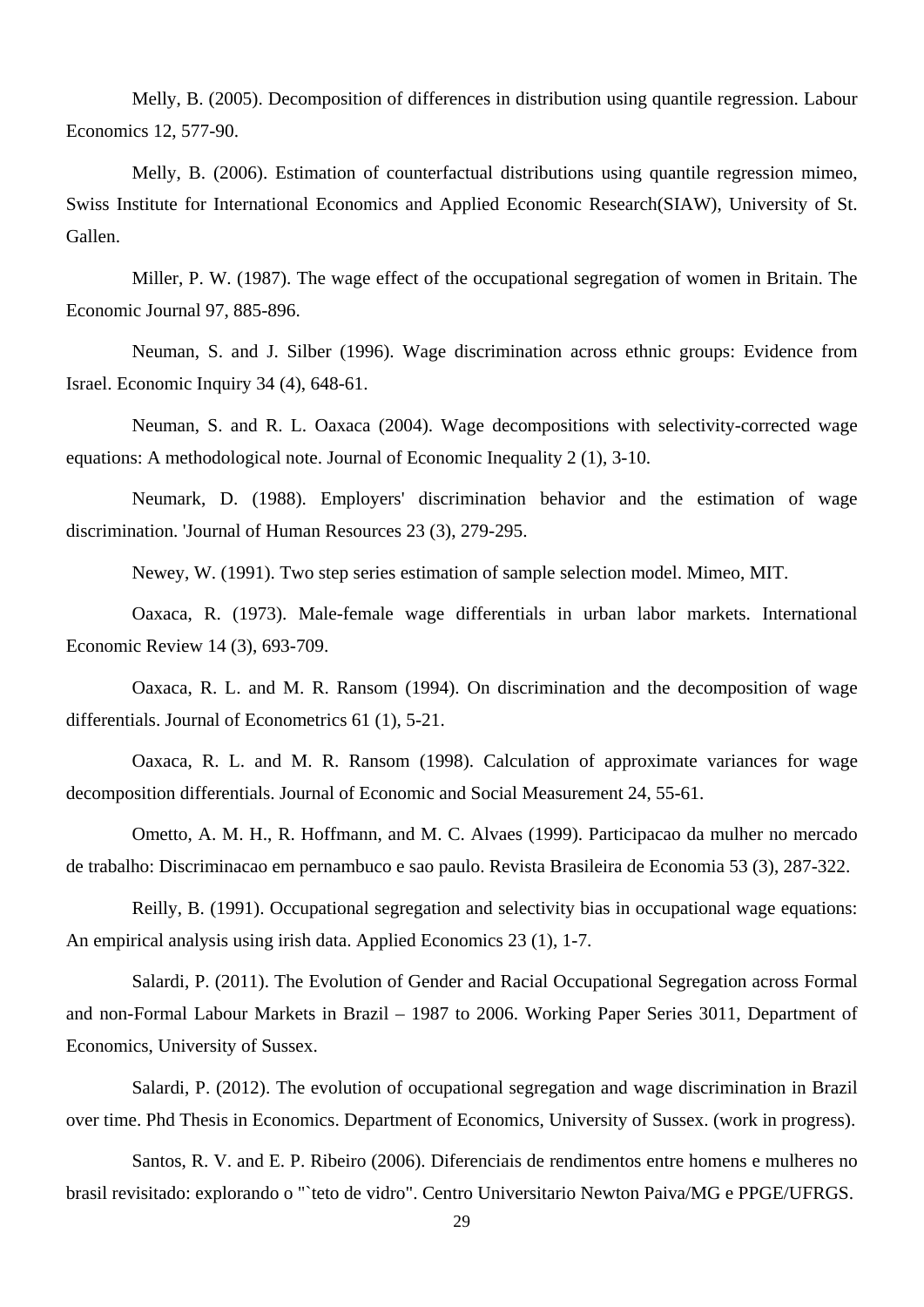Silva, N. d. D. V. and A. L. Kassouf (2000). Mercados de trabalho formal e informal: uma analise da discriminacao e da segmentacao. Nova Economia 10 (1).

Stecler, M., J. B. Smith, J. A. Breslaw, and G. Monette (1992). Labor force behavior and earnings of Brazilian women and men. In G. Psacharopolous and Z. Tzannatos (Eds.), Case Studies of Women's Employment and Pay in Latin America. World Bank.

Tiefenthaler, J. (1992). Female labor force participation and wage determination in Brazil 1989. In G. Psacharopolous and Z. Tzannatos (Eds.), Case Studies of Women's Employment and Pay in Latin America. World Bank.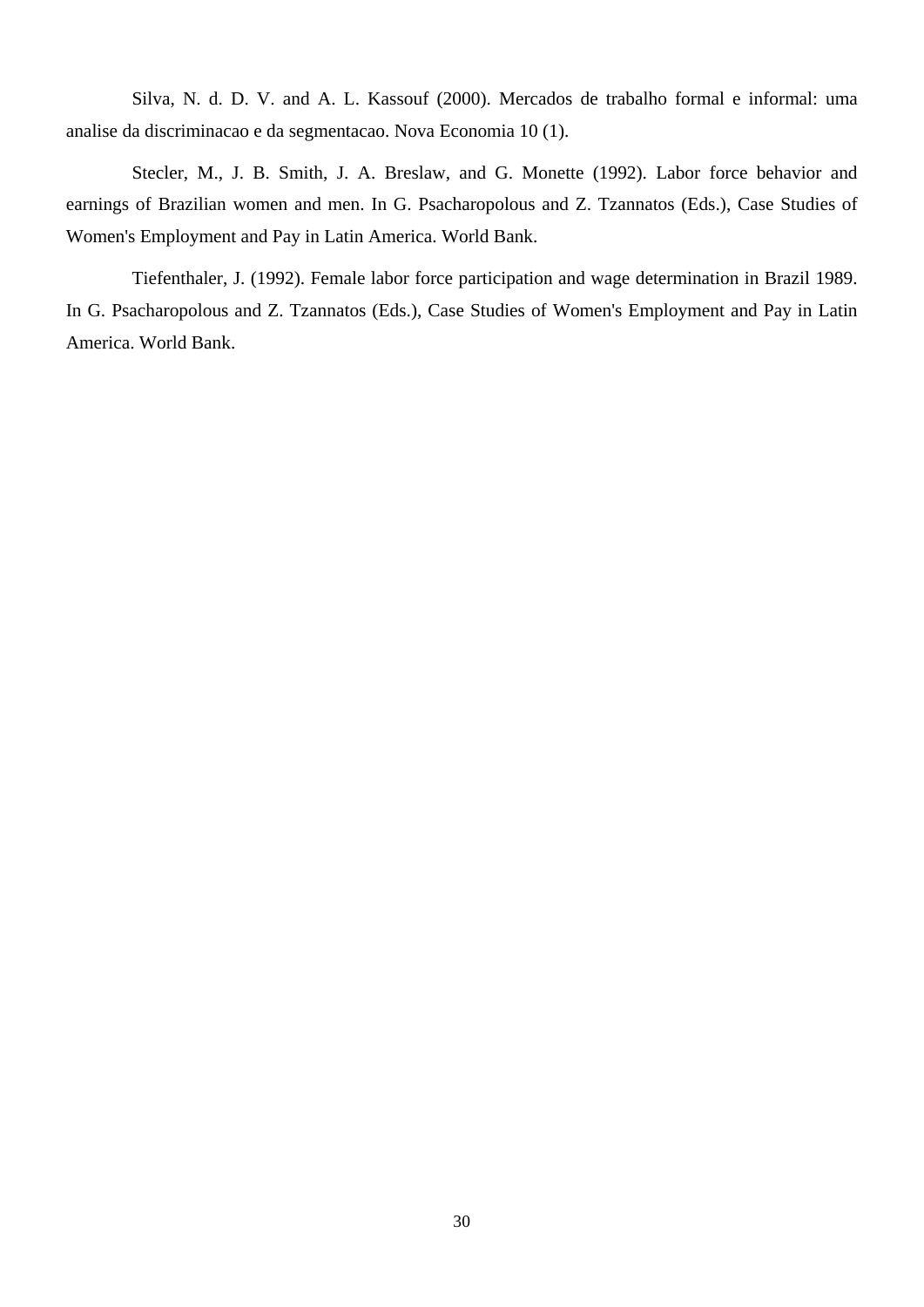# **Figures and tables – to be inserted in the text**

**Figure 1: Kernel density of log hourly wage** 





**Panel B - Kernel density of log hourly wage by gender – 1987 and 2006** 



Source: Author's computations using PNAD 1987-2006.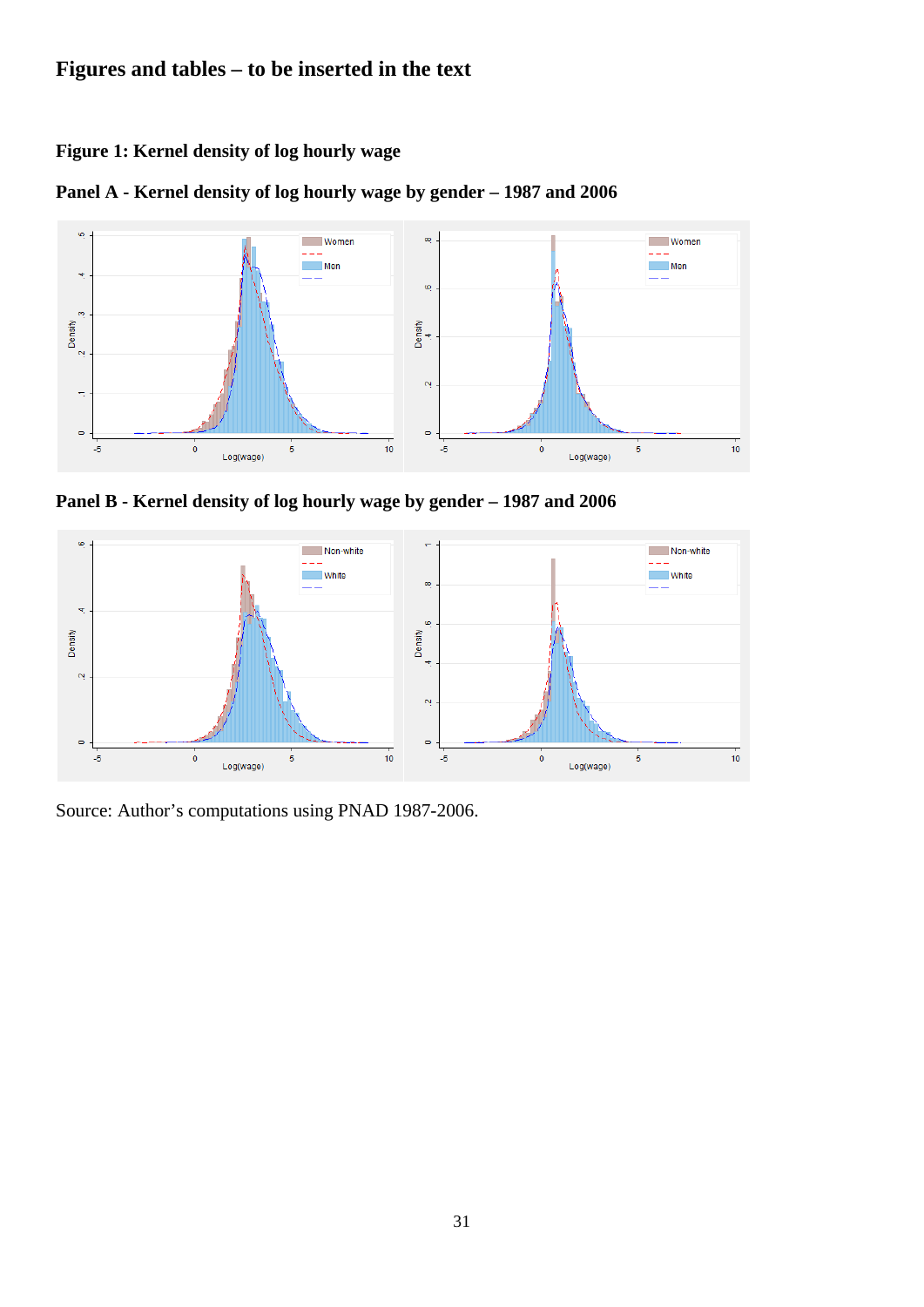# **Figure 2: Wage differentials over wage quantiles**

**Panel A – Wage differentials by gender – 1987 and 2006** 



**Panel B – Wage differentials by race – 1987 and 2006** 



Source: Author's computations using PNAD 1987-2006.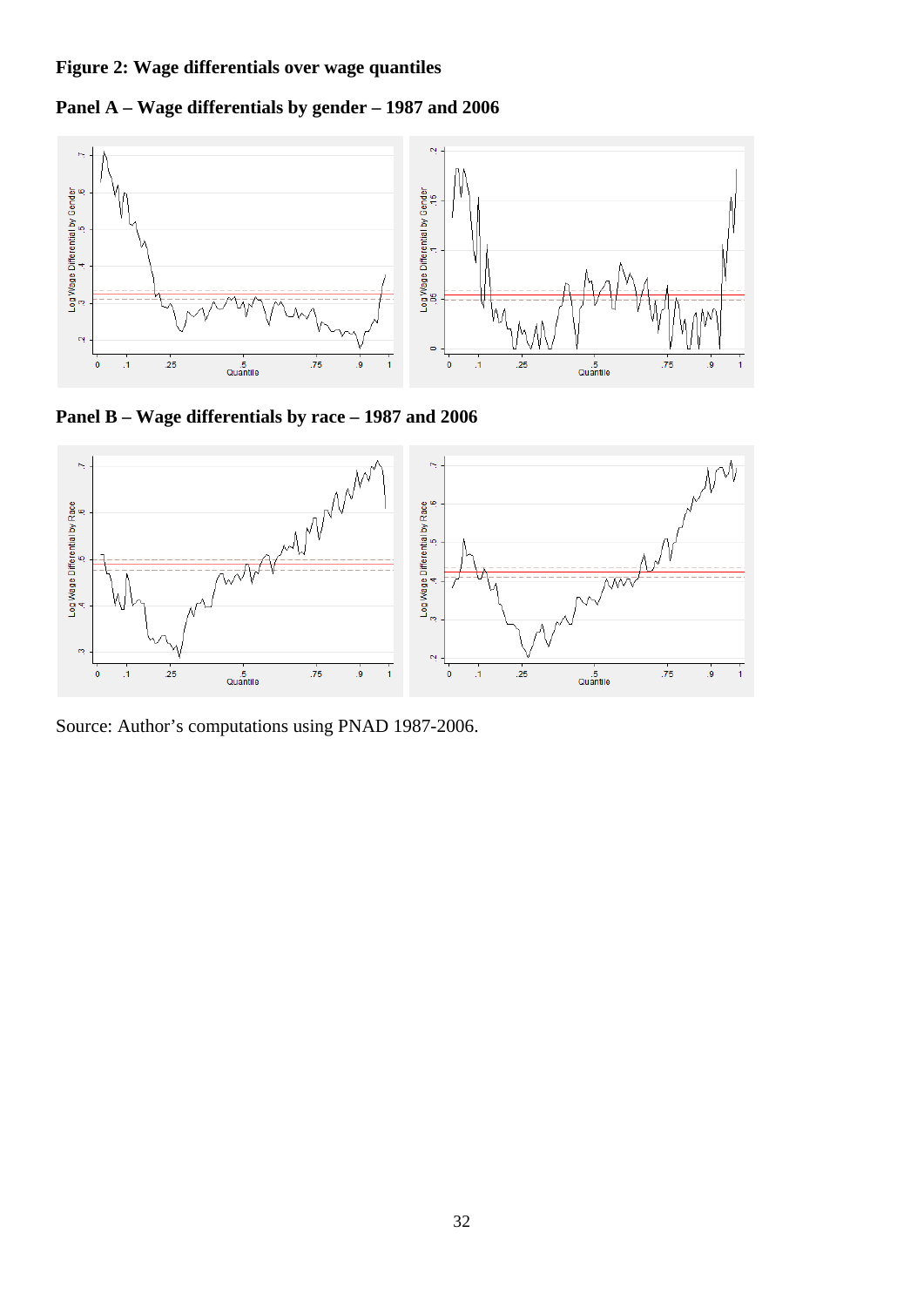# **Figure 3a: Wage differentials over wage quantiles by gender and disaggregated by formal and nonformal sectors**

**Panel A – Formal sector – 1987 and 2006** 



**Panel B - Informal sector – 1987 and 2006** 



**Panel C – Self-employed sector – 1987 and 2006** 



Source: Author's computations using PNAD 1987-2006.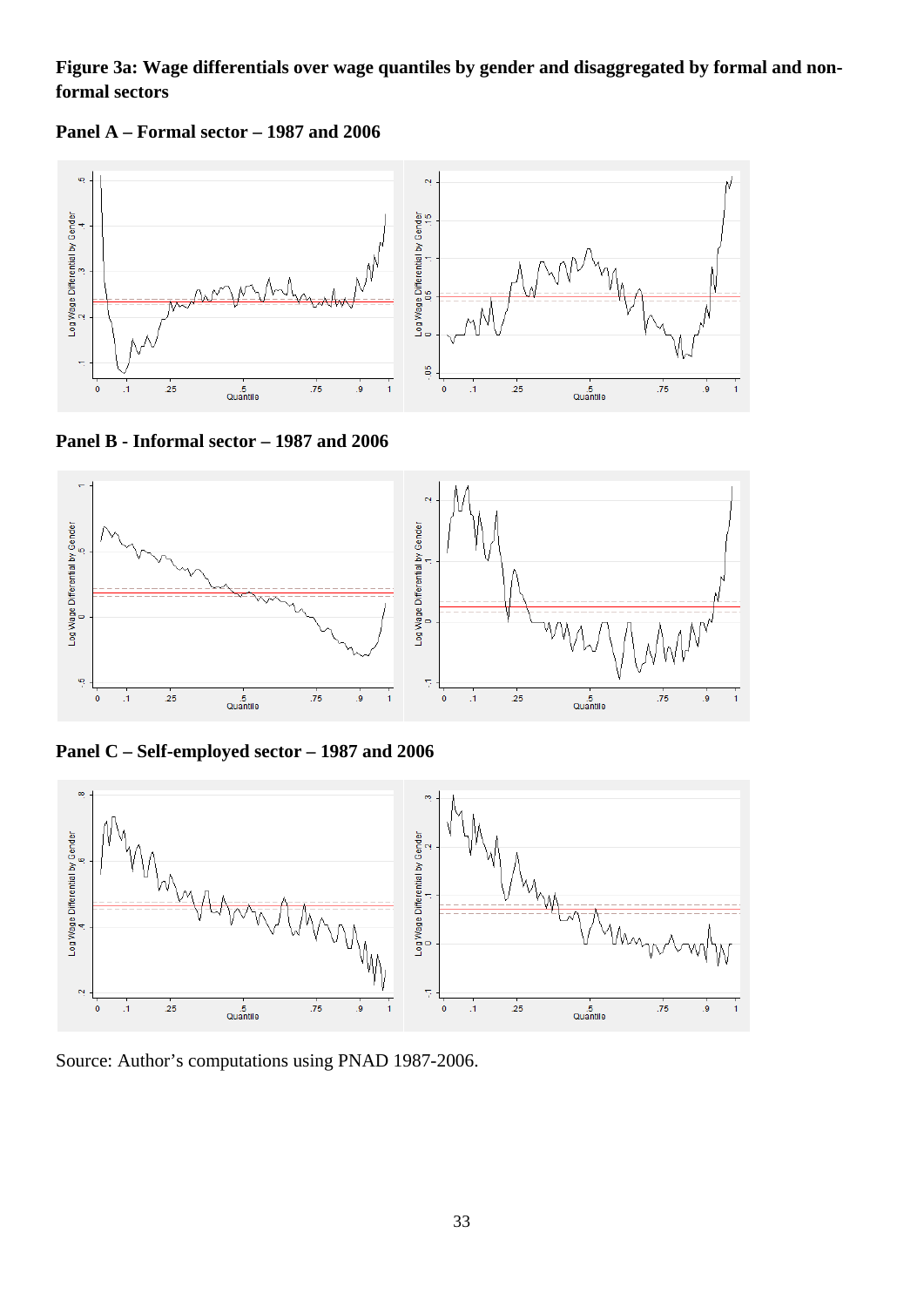# **Figure 3b: Wage differentials over wage quantiles by race and disaggregated by formal and nonformal sectors**





**Panel B - Informal sector – 1987 and 2006** 



**Panel C – Self-employed sector – 1987 and 2006** 



Source: Author's computations using PNAD 1987-2006.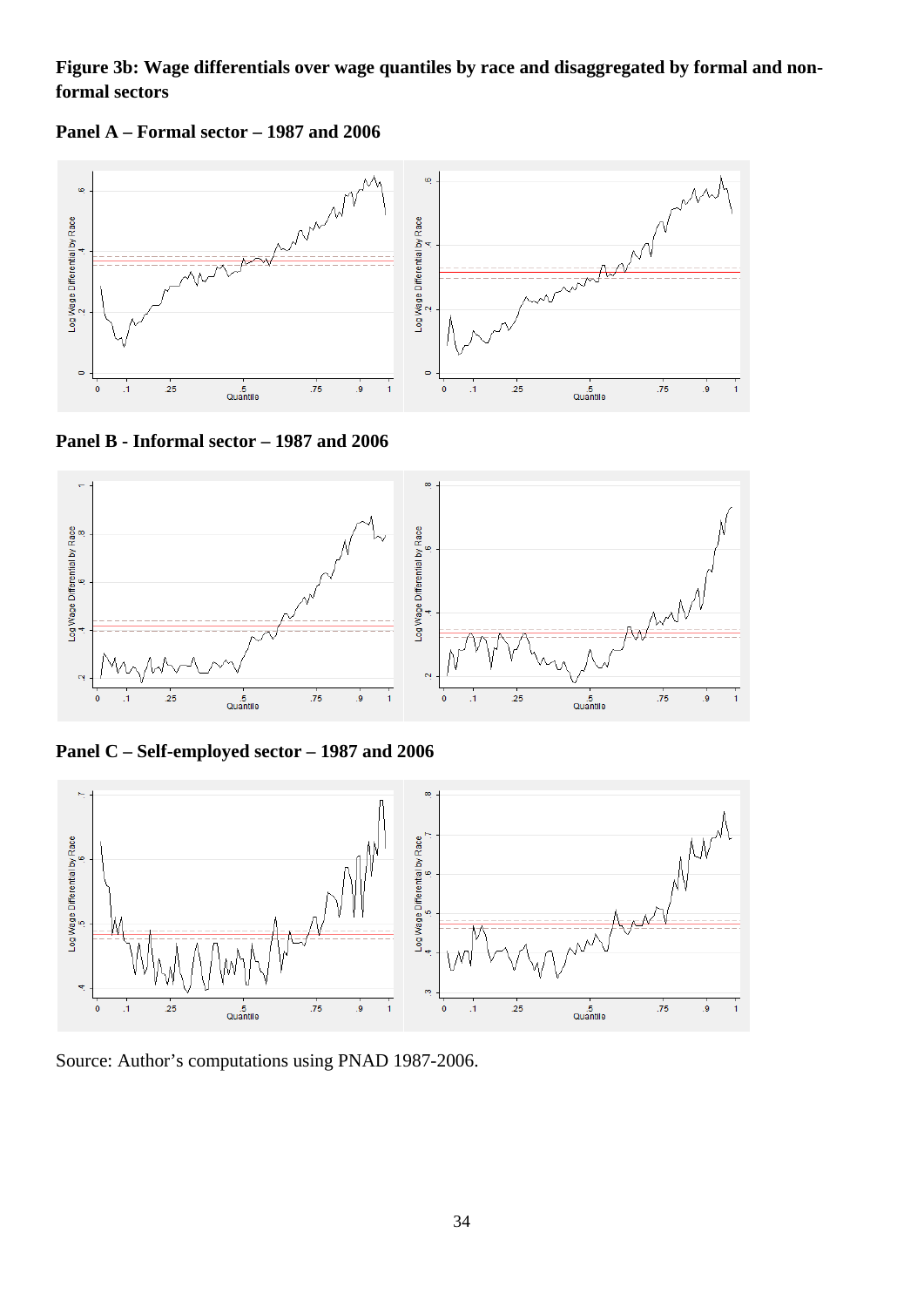# **Figure 4: Evolution of wage gaps over time, all labour market**



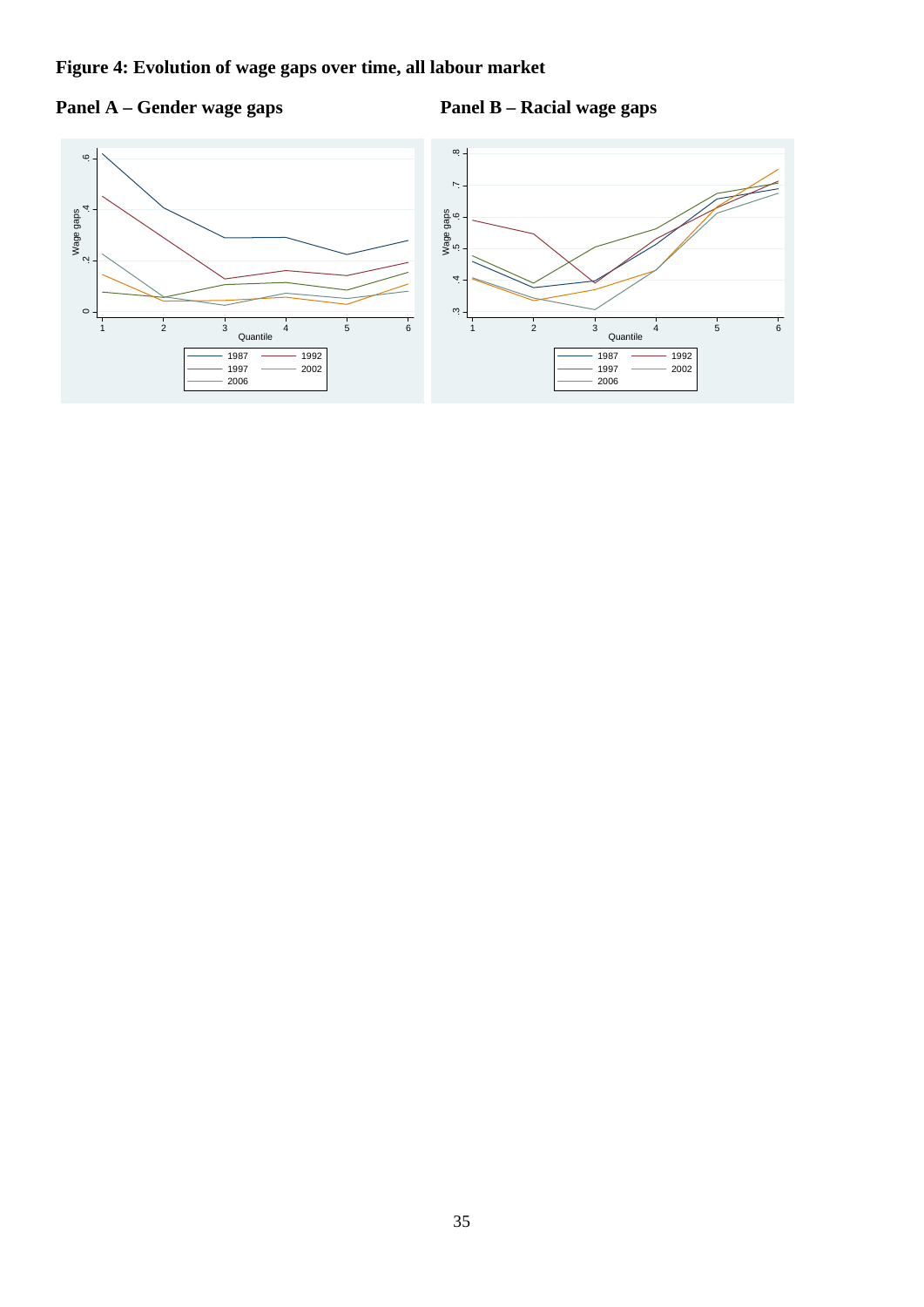# **Figure 5: Female (non white) occupational intensity over wage quantiles**

**Panel A – Female occupational intensity in 1987 and 2006** 



**Panel B – Non white occupational intensity in 1987 and 2006** 



Source: Author's computations using PNAD 1987-2006.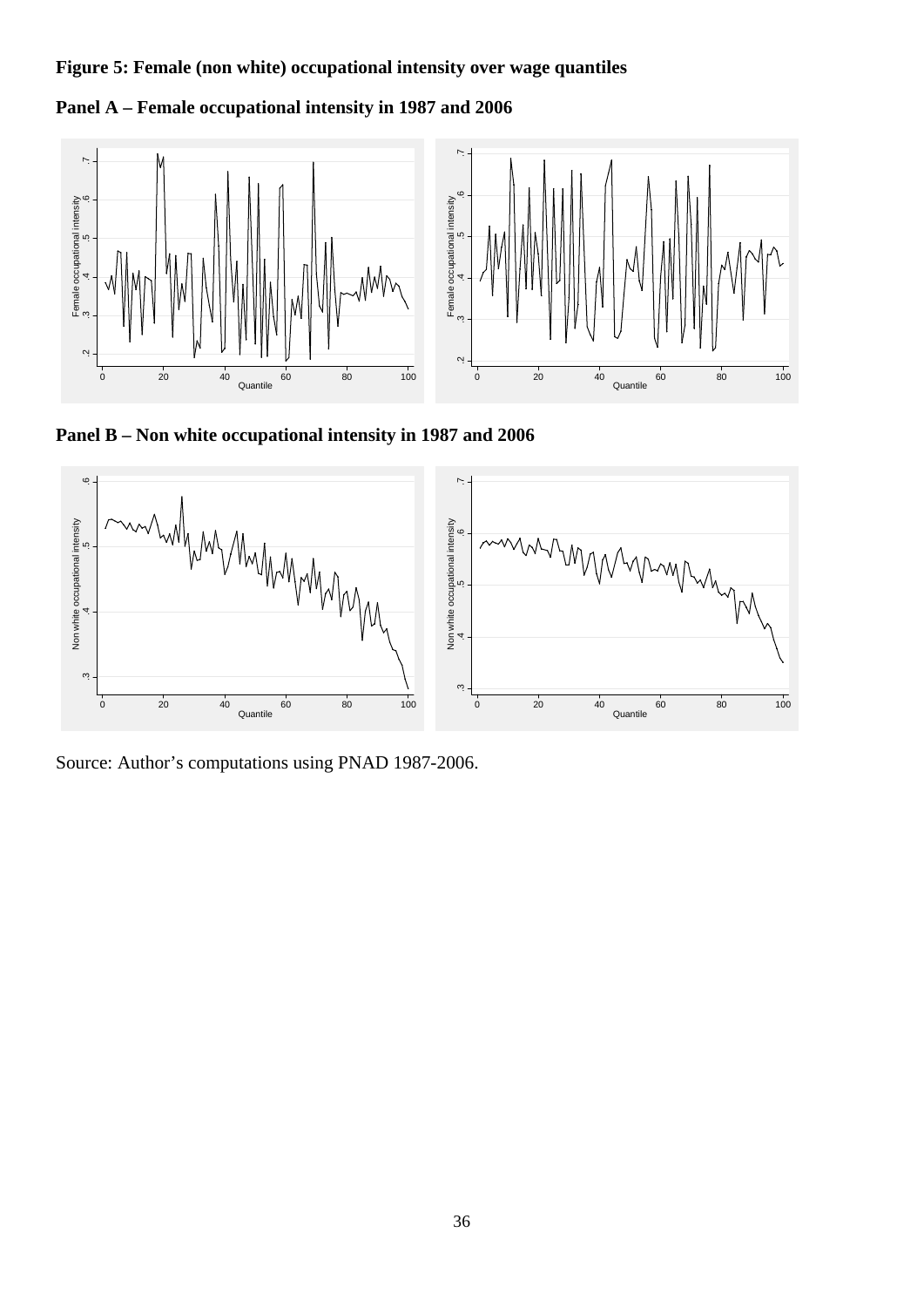**Figure 6: Average wages over female (or non white occupational intensity** 





**Panel B – Wages by race over non white occupational intensity in 1987 and 2006** 



Source: Author's computations using PNAD 1987-2006.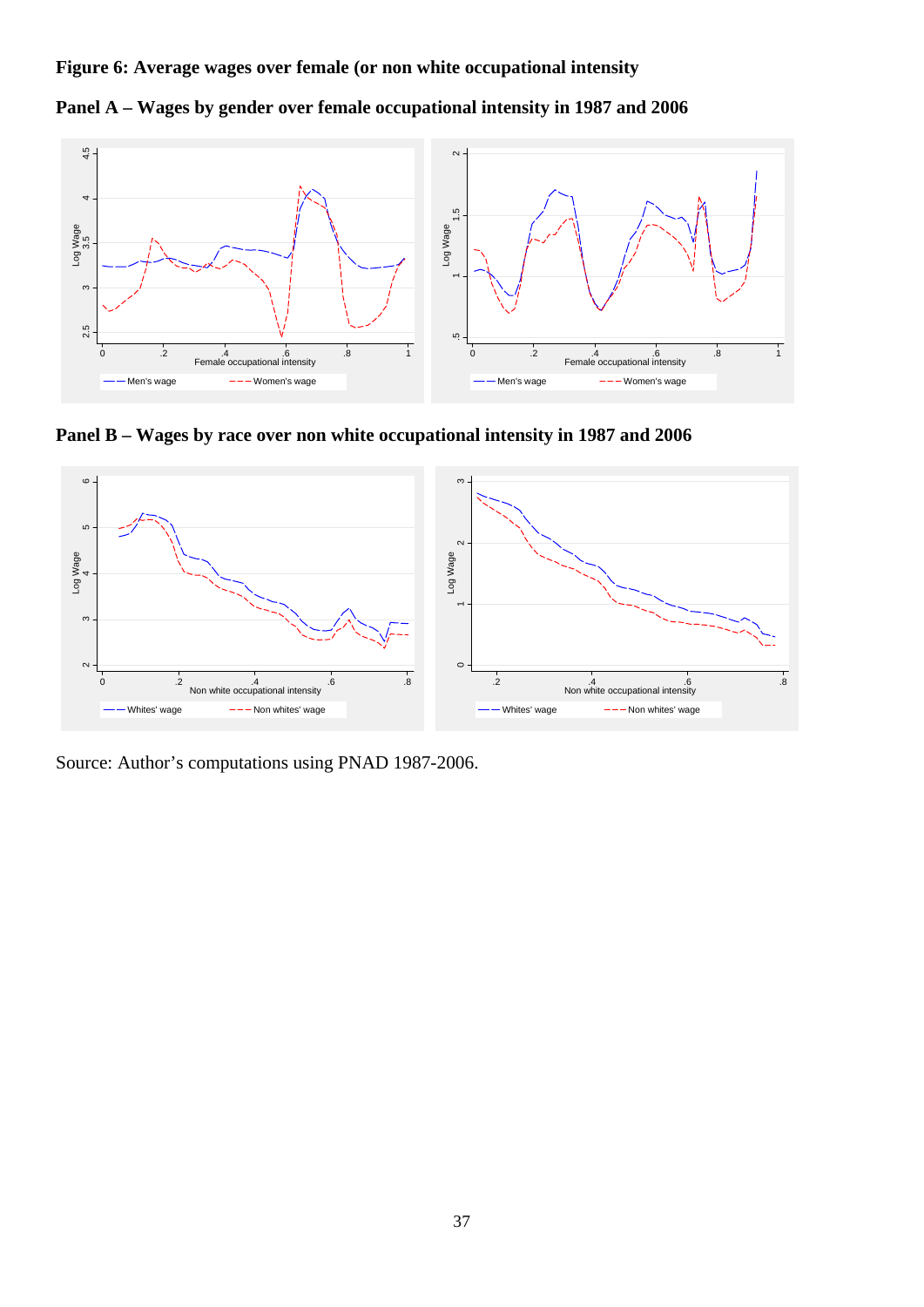## **Figure 7: Melly (2006) quantile decomposition results, all labor market**

# **Panel A – Decomposition of gender wage gaps – 1987 and 2006**





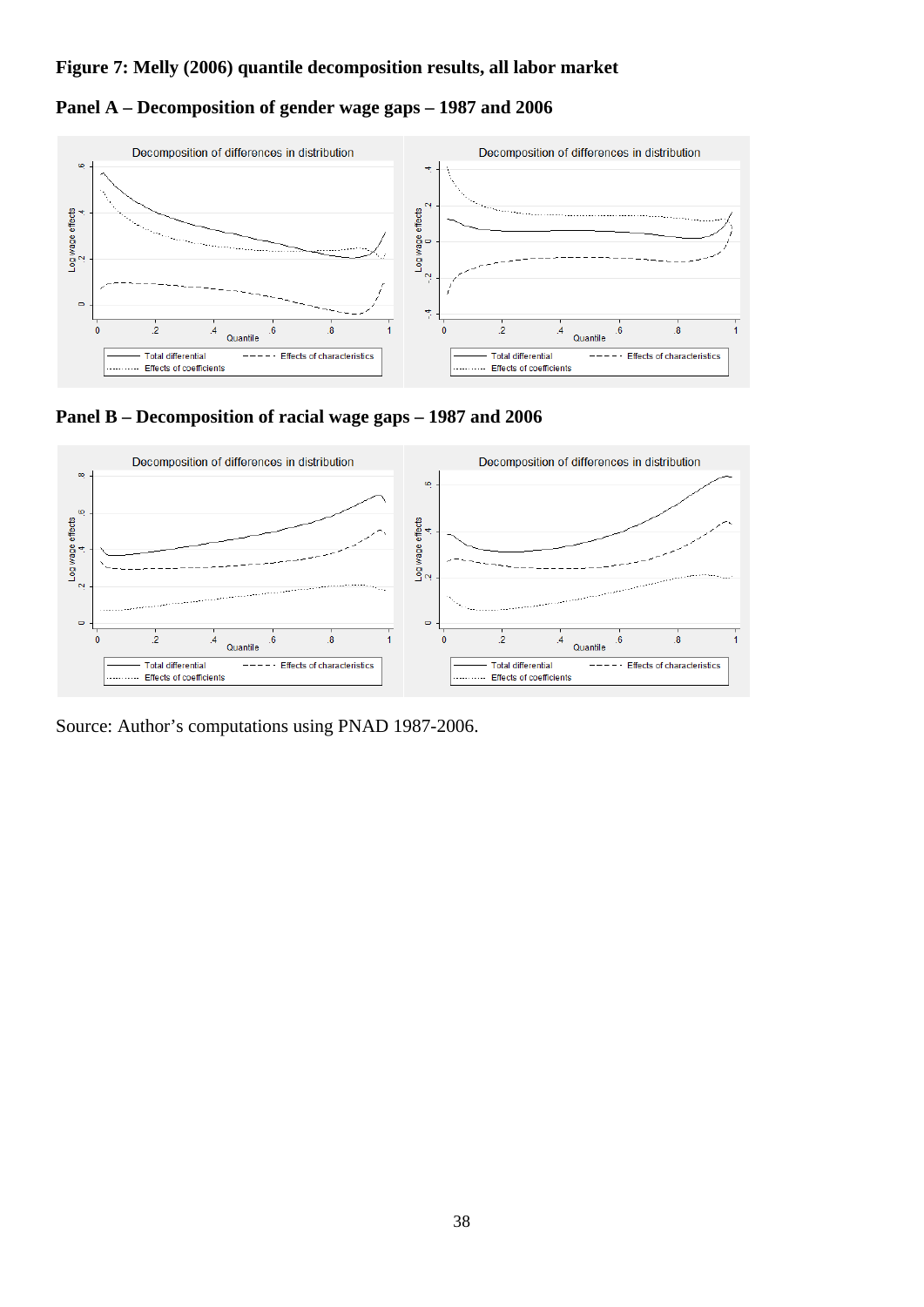# **Figure 8a: Melly (2006) quantile decomposition results of gender wage gaps, disaggregated by formal and non-formal sectors**





**Panel B – Informal sector – 1987 and 2006** 



**Panel C – Self-employed sector – 1987 and 2006** 



Source: Author's computations using PNAD 1987-2006.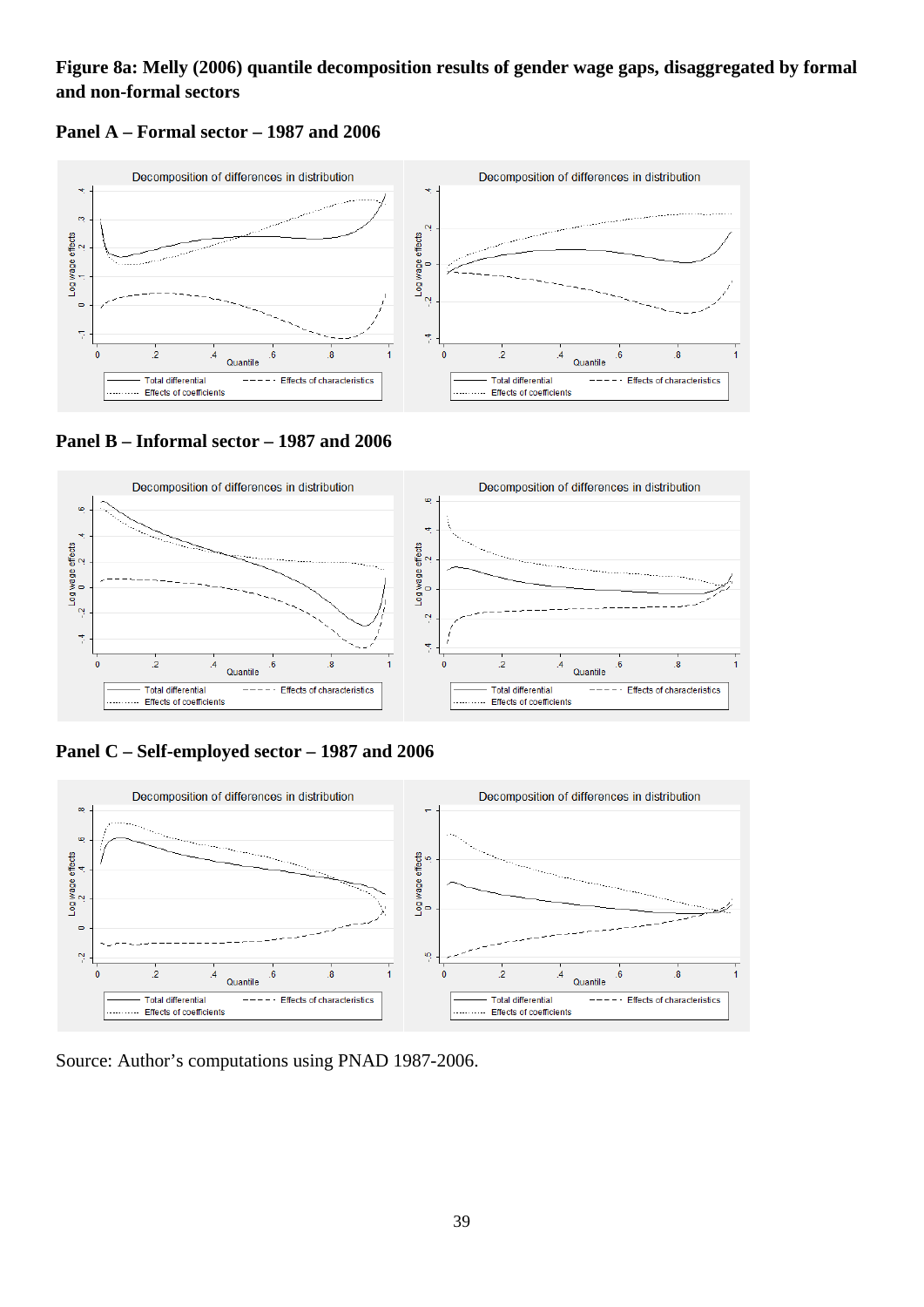# **Figure 8b: Melly (2006) quantile decomposition results of racial wage gaps, disaggregated by formal and non-formal sectors**





**Panel B – Informal sector – 1987 and 2006** 



**Panel C – Self-employed sector – 1987 and 2006** 



Source: Author's computations using PNAD 1987-2006.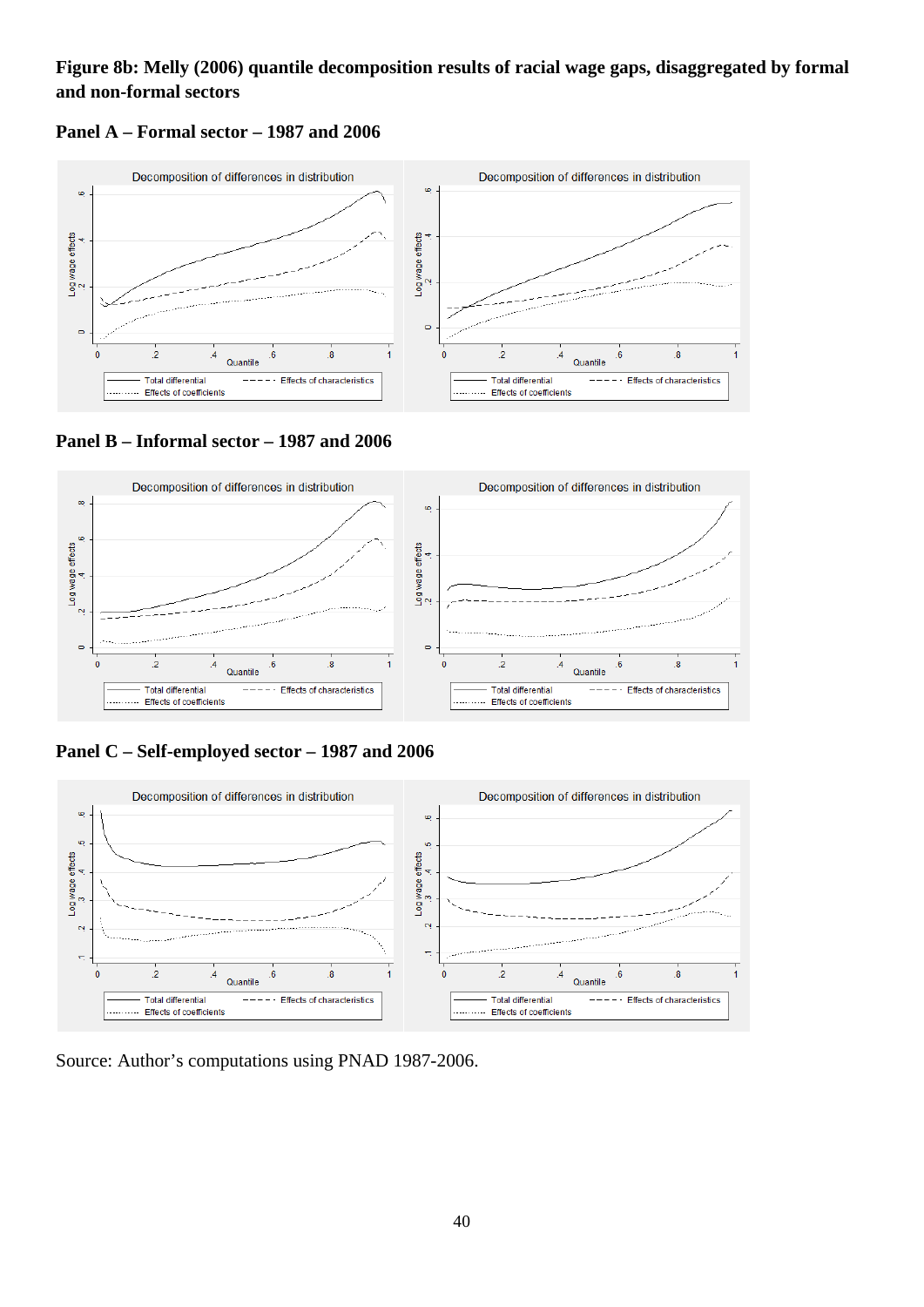|                                              | (1)          | (2)         | (3)         | (4)         | (5)         | (6)         |
|----------------------------------------------|--------------|-------------|-------------|-------------|-------------|-------------|
|                                              | mean         | 0.10        | 0.25        | 0.50        | 0.75        | 0.90        |
| <b>Panel A- Pooled sample</b>                |              |             |             |             |             |             |
| focc <sup>a</sup>                            | $-0.379***$  | $-0.341***$ | $-0.363***$ | $-0.382***$ | $-0.394***$ | $-0.402***$ |
|                                              | (0.010)      | (0.015)     | (0.012)     | (0.011)     | (0.013)     | (0.018)     |
| focc <sup>b</sup>                            | $-0.186***$  | $-0.200***$ | $-0.188***$ | $-0.176***$ | $-0.160***$ | $-0.153***$ |
|                                              | (0.014)      | (0.023)     | (0.017)     | (0.015)     | (0.019)     | (0.022)     |
| focc <sup>c</sup>                            | $-0.119***$  | $-0.118***$ | $-0.099***$ | $-0.097***$ | $-0.120***$ | $-0.117***$ |
|                                              | (0.015)      | (0.025)     | (0.018)     | (0.017)     | (0.019)     | (0.026)     |
| focc <sup>d</sup>                            | $-0.099***$  | $-0.104***$ | $-0.081***$ | $-0.069***$ | $-0.082***$ | $-0.122***$ |
|                                              | (0.015)      | (0.025)     | (0.017)     | (0.016)     | (0.018)     | (0.027)     |
| nwocc <sup>e</sup>                           | $-1.802***$  | $-1.504***$ | $-1.697***$ | $-1.847***$ | $-1.937***$ | $-2.013***$ |
|                                              | (0.029)      | (0.046)     | (0.032)     | (0.031)     | (0.036)     | (0.048)     |
| nwocc <sup>f</sup>                           | $-0.467***$  | $-0.228***$ | $-0.539***$ | $-0.670***$ | $-0.706***$ | $-0.592***$ |
|                                              | (0.051)      | (0.086)     | (0.061)     | (0.057)     | (0.068)     | (0.080)     |
| nwocc <sup>8</sup>                           | $-0.482***$  | $-0.174*$   | $-0.512***$ | $-0.619***$ | $-0.693***$ | $-0.751***$ |
|                                              | (0.053)      | (0.095)     | (0.064)     | (0.058)     | (0.065)     | (0.088)     |
| nwocc <sup>h</sup>                           | $-0.392***$  | $-0.046$    | $-0.353***$ | $-0.536***$ | $-0.588***$ | $-0.664***$ |
|                                              | (0.052)      | (0.081)     | (0.062)     | (0.054)     | (0.064)     | (0.093)     |
| Panel $B - By$ gender or race                |              |             |             |             |             |             |
| <b>FEMALES</b>                               |              |             |             |             |             |             |
| $f$ occ $a$                                  | $-0.473***$  | $-0.381***$ | $-0.400***$ | $-0.424***$ | $-0.483***$ | $-0.565***$ |
|                                              | (0.015)      | (0.025)     | (0.019)     | (0.017)     | (0.018)     | (0.024)     |
| focc <sup>b</sup>                            | $-0.401***$  | $-0.440***$ | $-0.407***$ | $-0.347***$ | $-0.352***$ | $-0.406***$ |
|                                              | (0.025)      | (0.044)     | (0.031)     | (0.028)     | (0.032)     | (0.044)     |
| focc <sup>c</sup>                            | $-0.363***$  | $-0.327***$ | $-0.314***$ | $-0.286***$ | $-0.306***$ | $-0.360***$ |
|                                              | (0.028)      | (0.050)     | (0.036)     | (0.030)     | (0.034)     | (0.051)     |
| focc <sup>d</sup>                            | $-0.280***$  | $-0.238***$ | $-0.227***$ | $-0.221***$ | $-0.266***$ | $-0.298***$ |
|                                              | (0.028)      | (0.040)     | (0.034)     | (0.028)     | (0.032)     | (0.050)     |
| <b>MALES</b>                                 |              |             |             |             |             |             |
| $f\overline{occ}^a$                          | $-0.262***$  | $-0.212***$ | $-0.273***$ | $-0.325***$ | $-0.290***$ | $-0.230***$ |
|                                              | (0.013)      | (0.021)     | (0.017)     | (0.015)     | (0.018)     | (0.024)     |
| focc <sup>b</sup>                            | $0.095***$   | $0.147***$  | $0.100***$  | $0.045**$   | 0.038       | 0.045       |
|                                              | (0.019)      | (0.030)     | (0.024)     | (0.023)     | (0.027)     | (0.035)     |
| focc <sup>c</sup>                            | $0.112***$   | $0.186***$  | $0.139***$  | $0.052**$   | 0.030       | 0.040       |
|                                              | (0.020)      | (0.031)     | (0.025)     | (0.023)     | (0.026)     | (0.037)     |
| focc <sup>d</sup>                            | $0.097***$   | $0.131***$  | $0.112***$  | $0.052**$   | $0.049**$   | 0.011       |
|                                              | (0.019)      | (0.032)     | (0.023)     | (0.022)     | (0.025)     | (0.040)     |
| <b>NON WHITES</b>                            |              |             |             |             |             |             |
| $nwocc$ <sup><math>\overline{e}</math></sup> | $-1.629***$  | $-1.154***$ | $-1.428***$ | $-1.694***$ | $-1.873***$ | $-1.938***$ |
|                                              | (0.044)      | (0.065)     | (0.048)     | (0.049)     | (0.057)     | (0.072)     |
| $n \times 1$                                 | $-0.224***$  | 0.103       | $-0.232**$  | $-0.591***$ | $-0.541***$ | $-0.345***$ |
|                                              | (0.077)      | (0.121)     | (0.093)     | (0.088)     | (0.101)     | (0.128)     |
| nwocc <sup>g</sup>                           | $-0.326***$  | 0.049       | $-0.268***$ | $-0.677***$ | $-0.639***$ | $-0.581***$ |
|                                              | (0.078)      | (0.120)     | (0.085)     | (0.087)     | (0.100)     | (0.127)     |
| nwocc <sup>h</sup>                           | $-0.147*$    | 0.388***    | $-0.082$    | $-0.408***$ | $-0.461***$ | $-0.501***$ |
|                                              | (0.077)      | (0.124)     | (0.089)     | (0.085)     | (0.101)     | (0.141)     |
| <b>WHITES</b>                                |              |             |             |             |             |             |
| nwocc <sup>e</sup>                           | $-1.899$ *** | $-1.702***$ | $-1.821***$ | $-1.912***$ | $-1.967***$ | $-2.052***$ |
|                                              | (0.038)      | (0.059)     | (0.043)     | (0.041)     | (0.044)     | (0.066)     |
| nwocc <sup>f</sup>                           | $-0.691***$  | $-0.495***$ | $-0.695***$ | $-0.753***$ | $-0.936***$ | $-0.819***$ |
|                                              | (0.070)      | (0.109)     | (0.092)     | (0.080)     | (0.095)     | (0.125)     |
| nwocc <sup>g</sup>                           | $-0.607***$  | $-0.361***$ | $-0.592***$ | $-0.622***$ | $-0.823***$ | $-0.855***$ |
|                                              | (0.072)      | (0.114)     | (0.091)     | (0.084)     | (0.092)     | (0.118)     |
| nwocc <sup>h</sup>                           | $-0.600***$  | $-0.271**$  | $-0.558***$ | $-0.625***$ | $-0.789***$ | $-0.913***$ |
|                                              | (0.071)      | (0.111)     | (0.088)     | (0.076)     | (0.096)     | (0.130)     |

**Table 1a: Coefficients for female and non white occupational intensity from quantile regressions, pooled and by sub-samples – year 1987** 

Note: <sup>a</sup> control for male, white, age, age squared, years of education, 5 main geographical region of Brazil, urban, formal; <sup>b</sup> as specification 'a' plus control for 23 occupational codes at 2-digit level; <sup>c</sup> as specification 'a' plus control for 23 occupational codes at 2-digit level and 9 economic sectors; d as specification 'a' plus control for 23 occupational codes at 2-digit level, 9 economic sectors and 27 states of Brazil; <sup>e</sup> control for male, white, age, age squared, years of education, 5 main geographical region of Brazil, urban, formal; <sup>f</sup> as specification 'e' plus control for 23 occupational codes at 2-digit level; <sup>g</sup> as specification 'a' plus control for 23 occupational codes at 2-digit level and 9 economic sectors; h as specification 'e' plus control for 23 occupational codes at 2digit level, 9 economic sectors and 27 states of Brazil.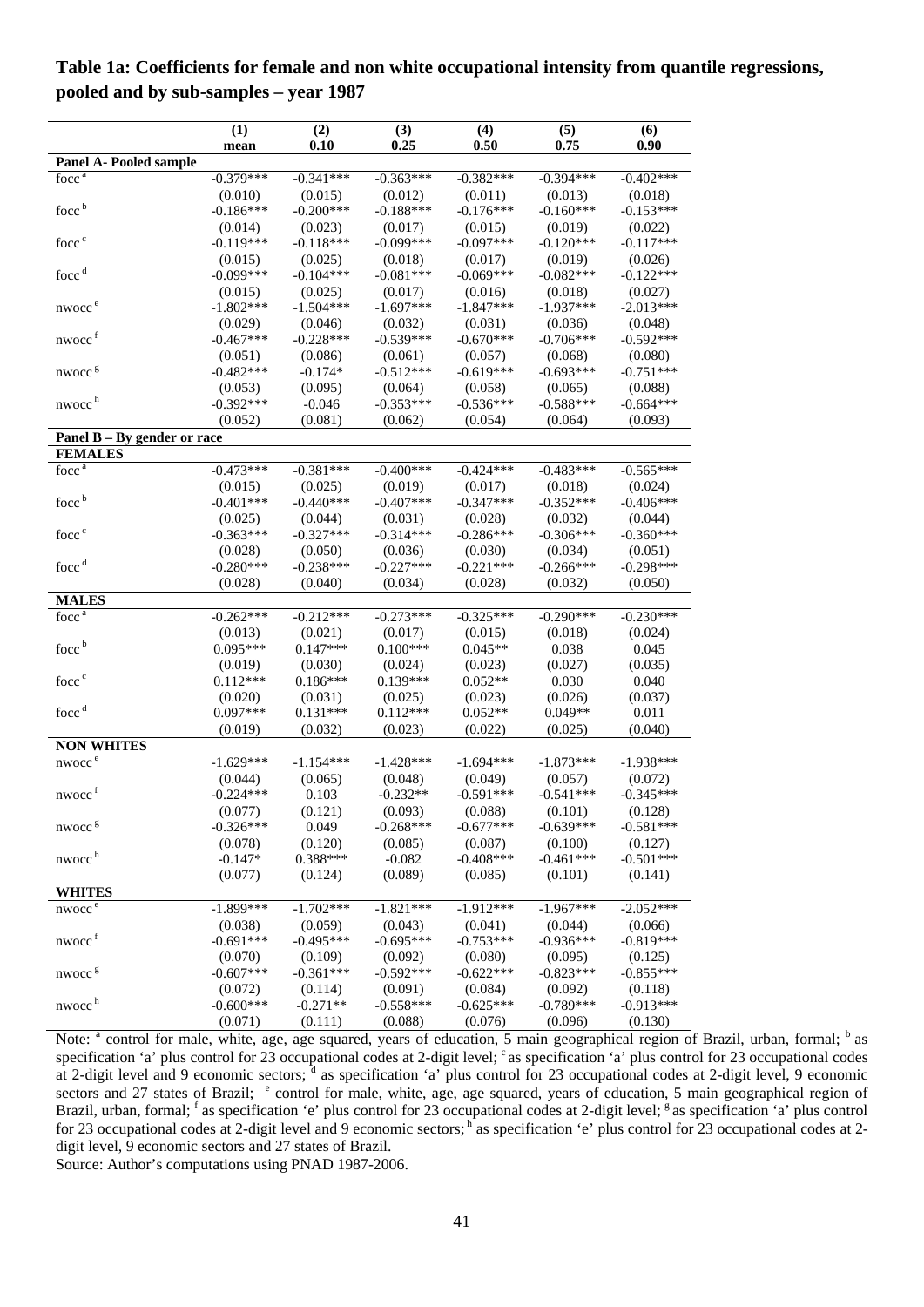|                                 | (1)         | (2)         | (3)         | (4)         | (5)          | (6)         |
|---------------------------------|-------------|-------------|-------------|-------------|--------------|-------------|
|                                 | mean        | 0.10        | 0.25        | 0.50        | 0.75         | 0.90        |
| Panel A- Pooled sample          |             |             |             |             |              |             |
| $focc3^a$                       | $-0.093***$ | $-0.089***$ | $-0.093***$ | $-0.086***$ | $-0.101$ *** | $-0.125***$ |
|                                 | (0.007)     | (0.010)     | (0.007)     | (0.008)     | (0.009)      | (0.013)     |
| focc $3^b$                      | $-0.043***$ | $-0.031**$  | $-0.025***$ | $-0.036***$ | $-0.066***$  | $-0.107***$ |
|                                 | (0.010)     | (0.013)     | (0.010)     | (0.010)     | (0.012)      | (0.018)     |
| focc3 <sup>c</sup>              | $-0.051***$ | $-0.047***$ | $-0.036***$ | $-0.032***$ | $-0.051***$  | $-0.082***$ |
|                                 | (0.010)     | (0.013)     | (0.011)     | (0.010)     | (0.012)      | (0.019)     |
| focc3 <sup>d</sup>              | $-0.044***$ | $-0.047***$ | $-0.025**$  | $-0.020*$   | $-0.043***$  | $-0.078***$ |
|                                 | (0.010)     | (0.014)     | (0.010)     | (0.010)     | (0.012)      | (0.016)     |
| nwocc3 <sup>e</sup>             | $-1.753***$ | $-1.187***$ | $-1.343***$ | $-1.649***$ | $-2.003***$  | $-2.304***$ |
|                                 | (0.020)     | (0.027)     | (0.020)     | (0.019)     | (0.023)      | (0.035)     |
| nwocc3 <sup>f</sup>             | $-0.818***$ | $-0.473***$ | $-0.646***$ | $-0.834***$ | $-1.083***$  | $-1.152***$ |
|                                 | (0.038)     | (0.052)     | (0.038)     | (0.033)     | (0.043)      | (0.066)     |
| nwocc3 <sup>g</sup>             | $-0.780***$ | $-0.411***$ | $-0.596***$ | $-0.778***$ | $-0.981***$  | $-1.130***$ |
|                                 | (0.038)     | (0.051)     | (0.038)     | (0.034)     | (0.043)      | (0.066)     |
| nwocc3 <sup>h</sup>             | $-0.772***$ | $-0.429***$ | $-0.569***$ | $-0.772***$ | $-0.960***$  | $-1.085***$ |
|                                 | (0.038)     | (0.050)     | (0.037)     | (0.034)     | (0.044)      | (0.059)     |
| Panel $B - By$ gender or race   |             |             |             |             |              |             |
| <b>FEMALES</b>                  |             |             |             |             |              |             |
| $f\overline{occ3}$ <sup>a</sup> | $-0.179***$ | $-0.053***$ | $-0.066***$ | $-0.086***$ | $-0.203***$  | $-0.422***$ |
|                                 | (0.013)     | (0.018)     | (0.014)     | (0.013)     | (0.016)      | (0.023)     |
| focc3 $b$                       | $-0.153***$ | $-0.119***$ | $-0.087***$ | $-0.084***$ | $-0.152***$  | $-0.242***$ |
|                                 | (0.018)     | (0.023)     | (0.017)     | (0.016)     | (0.021)      | (0.031)     |
| focc3 <sup>c</sup>              | $-0.181***$ | $-0.173***$ | $-0.111***$ | $-0.109***$ | $-0.149***$  | $-0.233***$ |
|                                 | (0.018)     | (0.025)     | (0.018)     | (0.016)     | (0.022)      | (0.034)     |
| focc3 $d$                       | $-0.174***$ | $-0.145***$ | $-0.102***$ | $-0.100***$ | $-0.162***$  | $-0.229***$ |
|                                 | (0.018)     | (0.024)     | (0.018)     | (0.017)     | (0.021)      | (0.033)     |
| MALES                           |             |             |             |             |              |             |
| focc $3a$                       | $-0.023**$  | $-0.074***$ | $-0.080***$ | $-0.068***$ | $-0.036***$  | $0.029*$    |
|                                 | (0.009)     | (0.011)     | (0.010)     | (0.009)     | (0.012)      | (0.016)     |
| focc3 $b$                       | 0.018       | $0.048***$  | $0.033**$   | $-0.011$    | $-0.044***$  | $-0.080***$ |
|                                 | (0.013)     | (0.018)     | (0.014)     | (0.012)     | (0.017)      | (0.023)     |
| focc3 <sup>c</sup>              | $0.050***$  | $0.062***$  | $0.048***$  | $0.039***$  | 0.022        | $-0.004$    |
|                                 | (0.013)     | (0.020)     | (0.013)     | (0.014)     | (0.017)      | (0.024)     |
| focc3 $d$                       | $0.054***$  | $0.048**$   | $0.058***$  | $0.041***$  | $0.029*$     | $-0.006$    |
|                                 | (0.013)     | (0.020)     | (0.014)     | (0.013)     | (0.017)      | (0.022)     |
| <b>NON WHITES</b>               |             |             |             |             |              |             |
| $nwocc\overline{3^e}$           | $-1.476***$ | $-0.889***$ | $-1.027***$ | $-1.335***$ | $-1.787***$  | $-2.177***$ |
|                                 | (0.028)     | (0.039)     | (0.027)     | (0.027)     | (0.034)      | (0.051)     |
| nwocc3 <sup>f</sup>             | $-0.529***$ | $-0.166**$  | $-0.432***$ | $-0.672***$ | $-0.944***$  | $-0.951***$ |
|                                 | (0.054)     | (0.073)     | (0.058)     | (0.048)     | (0.057)      | (0.085)     |
| nwocc $3g$                      | $-0.506***$ | $-0.216***$ | $-0.392***$ | $-0.644***$ | $-0.882***$  | $-0.950***$ |
|                                 | (0.054)     | (0.078)     | (0.053)     | (0.048)     | (0.058)      | (0.091)     |
| nwocc3 <sup>h</sup>             | $-0.511***$ | $-0.235***$ | $-0.370***$ | $-0.632***$ | $-0.830***$  | $-0.997***$ |
|                                 | (0.054)     | (0.074)     | (0.059)     | (0.046)     | (0.061)      | (0.078)     |
| <b>WHITES</b>                   |             |             |             |             |              |             |
| $nwocc3^e$                      | $-1.923***$ | $-1.452***$ | $-1.588***$ | $-1.843***$ | $-2.069***$  | $-2.304***$ |
|                                 | (0.028)     | (0.037)     | (0.028)     | (0.030)     | (0.034)      | (0.052)     |
| nwocc3 <sup>f</sup>             | $-1.105***$ | $-0.792***$ | $-0.865***$ | $-0.988***$ | $-1.173***$  | $-1.331***$ |
|                                 | (0.055)     | (0.074)     | (0.054)     | (0.057)     | (0.067)      | (0.099)     |
| nwocc3 <sup>g</sup>             | $-1.050***$ | $-0.729***$ | $-0.767***$ | $-0.900***$ | $-1.093***$  | $-1.359***$ |
|                                 | (0.055)     | (0.071)     | (0.054)     | (0.056)     | (0.064)      | (0.093)     |
| nwocc3 <sup>h</sup>             | $-1.034***$ | $-0.664***$ | $-0.742***$ | $-0.897***$ | $-1.056***$  | $-1.324***$ |
|                                 | (0.054)     | (0.071)     | (0.052)     | (0.049)     | (0.066)      | (0.093)     |
|                                 |             |             |             |             |              |             |

**Table 1b: Coefficients for female and non white occupational intensity from quantile regressions, pooled and by sub-samples – year 2006** 

Note: <sup>a</sup> control for male, white, age, age squared, years of education, 5 main geographical region of Brazil, urban, formal; <sup>b</sup> as specification 'a' plus control for 23 occupational codes at 2-digit level; <sup>c</sup> as specification 'a' plus control for 23 occupational codes at 2-digit level and 9 economic sectors; d as specification 'a' plus control for 23 occupational codes at 2-digit level, 9 economic sectors and 27 states of Brazil; <sup>e</sup> control for male, white, age, age squared, years of education, 5 main geographical region of Brazil, urban, formal; <sup>f</sup> as specification 'e' plus control for 23 occupational codes at 2-digit level; <sup>g</sup> as specification 'a' plus control for 23 occupational codes at 2-digit level and 9 economic sectors; h as specification 'e' plus control for 23 occupational codes at 2digit level, 9 economic sectors and 27 states of Brazil.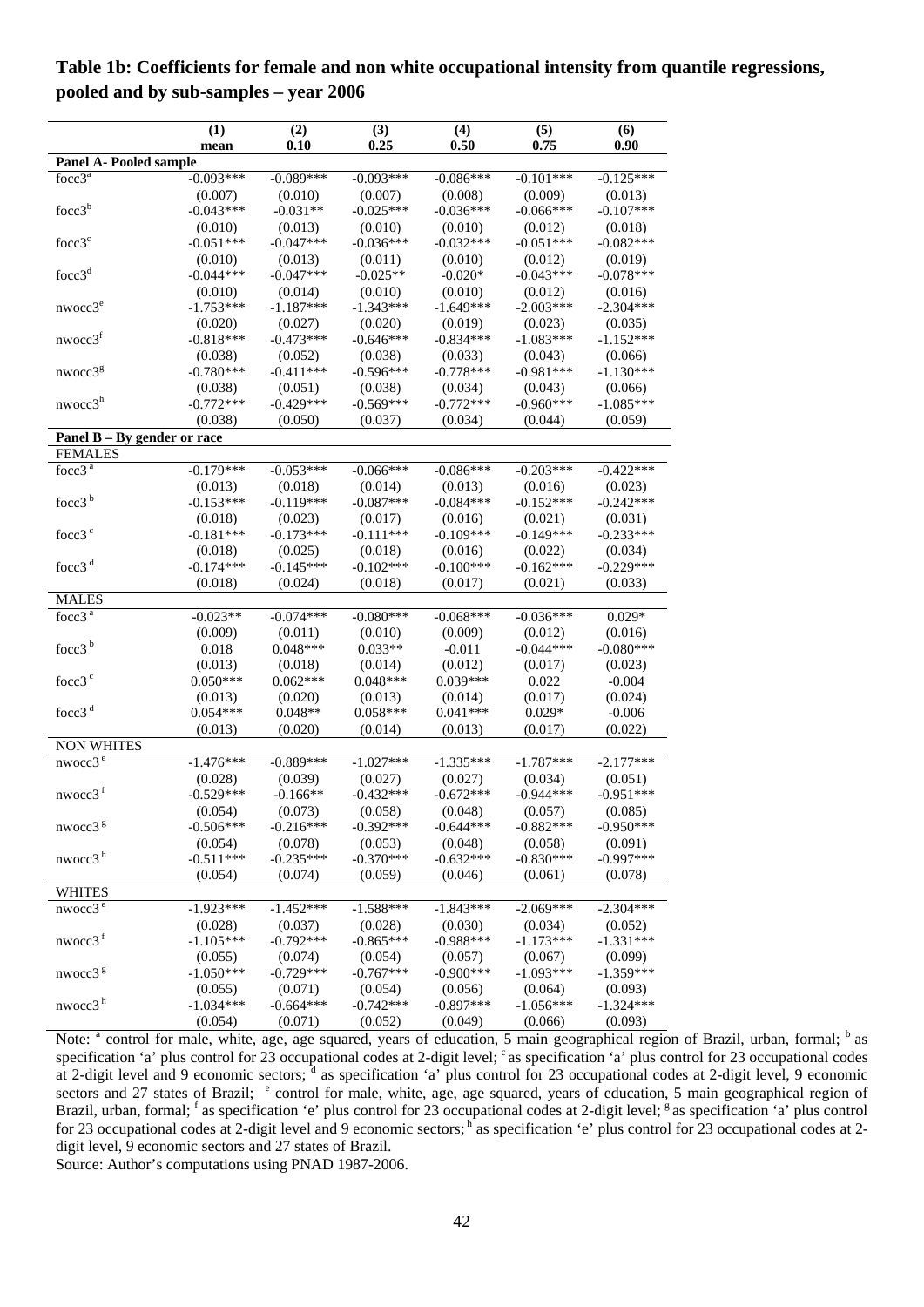|             | 1st specification |          | 2nd specification |          | 3rd specification |          |
|-------------|-------------------|----------|-------------------|----------|-------------------|----------|
|             | 1987              | 2006     | 1987              | 2006     | 1987              | 2006     |
| Explained   | $-0.163$          | $-0.182$ | $-0.071$          | $-0.156$ | $-0.028$          | $-0.172$ |
| s.e.        | 0.005             | 0.003    | 0.008             | 0.005    | 0.009             | 0.005    |
| Unexplained | 0.485             | 0.243    | 0.393             | 0.216    | 0.380             | 0.242    |
| s.e.        | 0.005             | 0.004    | 0.008             | 0.005    | 0.009             | 0.005    |
| Total gap   | 0.322             | 0.061    | 0.322             | 0.061    | 0.352             | 0.070    |
| s.e.        | 0.007             | 0.005    | 0.007             | 0.005    | 0.007             | 0.005    |
| Expl: age   | 0.023             | $-0.003$ | 0.021             | $-0.003$ | 0.019             | $-0.003$ |
| s.e.        | 0.002             | 0.001    | 0.002             | 0.001    | 0.002             | 0.001    |
| Expl: edu   | $-0.157$          | $-0.151$ | $-0.115$          | $-0.102$ | $-0.098$          | $-0.096$ |
| s.e.        | 0.004             | 0.002    | 0.003             | 0.002    | 0.003             | 0.002    |
| Expl: focc  |                   |          | $-0.042$          | $-0.007$ | $-0.045$          | $-0.021$ |
| s.e.        |                   |          | 0.009             | 0.005    | 0.009             | 0.005    |
| Expl: occ   |                   |          | 0.081             | $-0.026$ | 0.104             | 0.005    |
| s.e.        |                   |          | 0.006             | 0.004    | 0.008             | 0.004    |
| Unexp: age  | 0.151             | 0.206    | 0.083             | 0.175    | 0.123             | 0.166    |
| s.e.        | 0.039             | 0.033    | 0.038             | 0.033    | 0.038             | 0.032    |
| Unexp: edu  | $-0.101$          | $-0.079$ | 0.000             | $-0.024$ | $-0.021$          | $-0.028$ |
| s.e.        | 0.008             | 0.009    | 0.012             | 0.011    | 0.011             | 0.011    |
| Unexp: focc |                   |          | 0.324             | 0.113    | 0.250             | 0.150    |
| s.e.        |                   |          | 0.020             | 0.014    | 0.022             | 0.014    |
| Unexp:occ   |                   |          | $-0.065$          | $-0.133$ | $-0.093$          | $-0.156$ |
| s.e.        |                   |          | 0.076             | 0.047    | 0.081             | 0.047    |

# **Panel A – Gender wage gaps**

#### **Panel B: Racial wage gaps**

|              | 1st specification |       | 2nd specification |          | 3rd specification |          |
|--------------|-------------------|-------|-------------------|----------|-------------------|----------|
|              | 1987              | 2006  | 1987              | 2006     | 1987              | 2006     |
| Explained    | 0.384             | 0.320 | 0.401             | 0.344    | 0.378             | 0.342    |
| s.e.         | 0.006             | 0.004 | 0.006             | 0.004    | 0.006             | 0.004    |
| Unexplained  | 0.105             | 0.093 | 0.088             | 0.068    | 0.084             | 0.067    |
| s.e.         | 0.006             | 0.004 | 0.005             | 0.004    | 0.006             | 0.004    |
| Total gap    | 0.489             | 0.413 | 0.489             | 0.413    | 0.462             | 0.409    |
| s.e.         | 0.006             | 0.005 | 0.006             | 0.005    | 0.007             | 0.005    |
| Expl: age    | 0.019             | 0.022 | 0.018             | 0.019    | 0.017             | 0.019    |
| s.e.         | 0.002             | 0.002 | 0.002             | 0.001    | 0.002             | 0.001    |
| Expl: edu    | 0.293             | 0.215 | 0.208             | 0.138    | 0.181             | 0.132    |
| s.e.         | 0.004             | 0.003 | 0.004             | 0.002    | 0.003             | 0.002    |
| Expl: nwocc  |                   |       | 0.037             | 0.057    | 0.030             | 0.053    |
| s.e.         |                   |       | 0.004             | 0.003    | 0.004             | 0.003    |
| Expl: occ    |                   |       | 0.072             | 0.046    | 0.052             | 0.040    |
| s.e.         |                   |       | 0.004             | 0.003    | 0.004             | 0.003    |
| Unexp: age   | 0.295             | 0.192 | 0.278             | 0.153    | 0.276             | 0.159    |
| s.e.         | 0.036             | 0.032 | 0.035             | 0.031    | 0.035             | 0.031    |
| Unexp: edu   | 0.091             | 0.236 | 0.076             | 0.140    | 0.073             | 0.137    |
| s.e.         | 0.006             | 0.007 | 0.008             | 0.009    | 0.007             | 0.009    |
| Unexp: nwocc |                   |       | $-0.231$          | $-0.317$ | $-0.226$          | $-0.287$ |
| s.e.         |                   |       | 0.051             | 0.042    | 0.052             | 0.042    |
| Unexp:occ    |                   |       | 0.121             | 0.291    | 0.107             | 0.272    |
| s.e.         |                   |       | 0.077             | 0.057    | 0.085             | 0.056    |

Note: the 'explained' component is also named the effect of characteristics or the composition effect; the 'unexplained' component is also named the effect of coefficients or wage structure effect.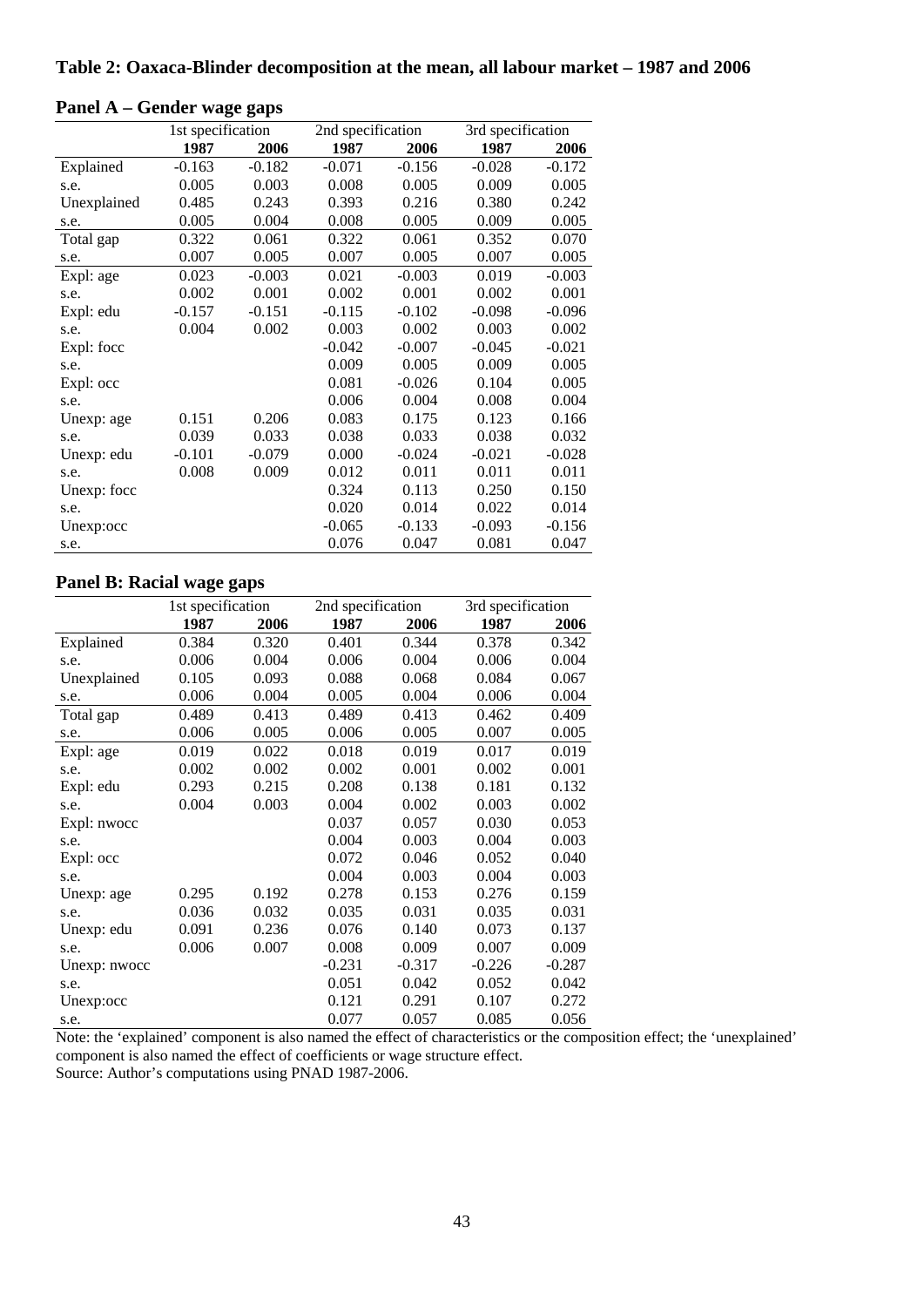|                                                                             |          |          |          | Gender wage gap - year 1987 |          |          |          |          |          |          | Gender wage gap - year 2006 |          |          |          |
|-----------------------------------------------------------------------------|----------|----------|----------|-----------------------------|----------|----------|----------|----------|----------|----------|-----------------------------|----------|----------|----------|
| Quantile                                                                    | 0.01     | 0.1      | 0.25     | 0.5                         | 0.75     | 0.9      | 0.99     | 0.01     | 0.1      | 0.25     | 0.5                         | 0.75     | 0.9      | 0.99     |
| Raw log gap                                                                 | 0.629    | 0.596    | 0.299    | 0.303                       | 0.260    | 0.176    | 0.379    | 0.134    | 0.154    | 0.014    | 0.044                       | 0.065    | 0.030    | 0.182    |
| Decomposition method: Machado & Mata (2005) - Melly (2006)                  |          |          |          |                             |          |          |          |          |          |          |                             |          |          |          |
| Explained                                                                   | 0.069    | 0.097    | 0.087    | 0.056                       | $-0.009$ | $-0.038$ | 0.093    | $-0.291$ | $-0.146$ | $-0.101$ | $-0.084$                    | $-0.105$ | $-0.089$ | 0.091    |
| s.e.                                                                        |          |          |          |                             |          |          |          |          |          |          |                             |          |          |          |
| Unexplained                                                                 | 0.498    | 0.377    | 0.292    | 0.243                       | 0.237    | 0.246    | 0.226    | 0.416    | 0.223    | 0.161    | 0.145                       | 0.139    | 0.118    | 0.078    |
| s.e.                                                                        |          |          |          |                             |          |          |          |          |          |          |                             |          |          |          |
| Total gap                                                                   | 0.567    | 0.475    | 0.379    | 0.299                       | 0.228    | 0.208    | 0.319    | 0.125    | 0.077    | 0.060    | 0.062                       | 0.035    | 0.029    | 0.168    |
| s.e.                                                                        |          |          |          |                             |          |          |          |          |          |          |                             |          |          |          |
| Decomposition method: RIF-OLS regressions (Fortin, Lemieux and Firpo, 2011) |          |          |          |                             |          |          |          |          |          |          |                             |          |          |          |
| Explained                                                                   | $-0.330$ | $-0.067$ | $-0.013$ | $-0.037$                    | $-0.106$ | $-0.133$ | 0.036    | $-0.423$ | $-0.174$ | $-0.064$ | $-0.072$                    | $-0.180$ | $-0.314$ | $-0.219$ |
| s.e.                                                                        | 0.052    | 0.011    | 0.008    | 0.011                       | 0.015    | 0.021    | 0.031    | 0.028    | 0.009    | 0.004    | 0.005                       | 0.008    | 0.013    | 0.026    |
| Unexplained                                                                 | 1.042    | 0.651    | 0.310    | 0.342                       | 0.358    | 0.336    | 0.348    | 0.570    | 0.336    | 0.071    | 0.120                       | 0.250    | 0.318    | 0.416    |
| s.e.                                                                        | 0.055    | 0.015    | 0.010    | 0.012                       | 0.016    | 0.023    | 0.040    | 0.030    | 0.011    | 0.005    | 0.006                       | 0.008    | 0.016    | 0.038    |
| Total gap                                                                   | 0.712    | 0.583    | 0.298    | 0.305                       | 0.252    | 0.203    | 0.384    | 0.148    | 0.162    | 0.007    | 0.048                       | 0.070    | 0.004    | 0.197    |
| s.e.                                                                        | 0.031    | 0.012    | 0.008    | 0.008                       | 0.011    | 0.014    | 0.029    | 0.023    | 0.009    | 0.004    | 0.005                       | 0.007    | 0.011    | 0.026    |
| Detailed decomposition:                                                     |          |          |          |                             |          |          |          |          |          |          |                             |          |          |          |
| Expl: age                                                                   | 0.006    | 0.010    | 0.012    | 0.021                       | 0.027    | 0.035    | 0.046    | $-0.007$ | $-0.008$ | $-0.003$ | $-0.005$                    | $-0.003$ | 0.003    | 0.015    |
| s.e.                                                                        | 0.004    | 0.002    | 0.001    | 0.002                       | 0.002    | 0.003    | 0.004    | 0.002    | 0.001    | 0.001    | 0.001                       | 0.002    | 0.002    | 0.003    |
| Expl: edu                                                                   | $-0.033$ | $-0.041$ | $-0.052$ | $-0.099$                    | $-0.159$ | $-0.239$ | $-0.242$ | $-0.055$ | $-0.056$ | $-0.047$ | $-0.083$                    | $-0.139$ | $-0.206$ | $-0.202$ |
| s.e.                                                                        | 0.007    | 0.002    | 0.002    | 0.003                       | 0.004    | 0.007    | 0.014    | 0.007    | 0.002    | 0.001    | 0.002                       | 0.003    | 0.005    | 0.011    |
| Expl: focc                                                                  | $-0.437$ | $-0.004$ | 0.044    | $-0.023$                    | $-0.089$ | $-0.092$ | 0.027    | $-0.436$ | $-0.084$ | 0.043    | 0.066                       | $-0.007$ | $-0.049$ | 0.033    |
| s.e.                                                                        | 0.064    | 0.015    | 0.011    | 0.014                       | 0.015    | 0.019    | 0.046    | 0.035    | 0.011    | 0.005    | 0.007                       | 0.009    | 0.014    | 0.030    |
| Expl: occ                                                                   | 0.166    | $-0.033$ | $-0.006$ | 0.085                       | 0.136    | 0.180    | 0.218    | 0.100    | 0.001    | $-0.038$ | $-0.032$                    | $-0.016$ | $-0.050$ | $-0.064$ |
| s.e.                                                                        | 0.033    | 0.009    | 0.007    | 0.010                       | 0.013    | 0.019    | 0.037    | 0.019    | 0.007    | 0.004    | 0.005                       | 0.007    | 0.012    | 0.027    |
| Unexp: age                                                                  | 0.559    | $-0.664$ | $-0.306$ | 0.438                       | 0.140    | 0.229    | $-0.078$ | $-0.460$ | $-0.668$ | 0.136    | 0.497                       | 0.412    | 0.360    | $-0.035$ |
| s.e.                                                                        | 0.307    | 0.100    | 0.058    | 0.052                       | 0.062    | 0.080    | 0.179    | 0.284    | 0.096    | 0.033    | 0.036                       | 0.048    | 0.078    | 0.200    |
| Unexp: edu                                                                  | $-0.257$ | $-0.119$ | $-0.090$ | 0.032                       | $-0.086$ | 0.167    | 0.436    | $-0.245$ | $-0.281$ | $-0.028$ | 0.035                       | 0.038    | 0.045    | 0.094    |
| s.e.                                                                        | 0.057    | 0.022    | 0.014    | 0.015                       | 0.021    | 0.033    | 0.086    | 0.074    | 0.027    | 0.010    | 0.012                       | 0.017    | 0.030    | 0.084    |
| Unexp: focc                                                                 | 0.894    | 0.620    | 0.456    | 0.199                       | 0.096    | 0.265    | 0.687    | 0.712    | 0.338    | 0.063    | $-0.090$                    | $-0.016$ | 0.257    | 0.638    |
| s.e.                                                                        | 0.132    | 0.042    | 0.029    | 0.032                       | 0.037    | 0.050    | 0.133    | 0.091    | 0.034    | 0.014    | 0.018                       | 0.024    | 0.042    | 0.108    |
| Unexp:occ                                                                   | $-0.677$ | $-0.407$ | $-0.296$ | 0.076                       | 0.237    | $-0.031$ | $-1.140$ | $-0.281$ | $-0.149$ | 0.024    | 0.194                       | 0.106    | $-0.653$ | $-0.859$ |
| s.e.                                                                        | 0.123    | 0.065    | 0.049    | 0.044                       | 0.105    | 0.319    | 1.644    | 0.073    | 0.046    | 0.020    | 0.024                       | 0.070    | 0.224    | 0.988    |

## **Table 3a: Gender wage gap: quantile decomposition results, all labour market – 1987 and 2006**

s.e.  $0.123$   $0.065$   $0.049$   $0.044$   $0.105$   $0.319$   $1.644$   $0.073$   $0.046$   $0.020$   $0.024$   $0.070$   $0.224$   $0.988$ <br>Note: s.e. for Melly (2006) decomposition results are computed via bootstrapping procedure and are not a few already computed are all strongly statistically significant at 1%). Source: Author's computations using PNAD 1987-2006.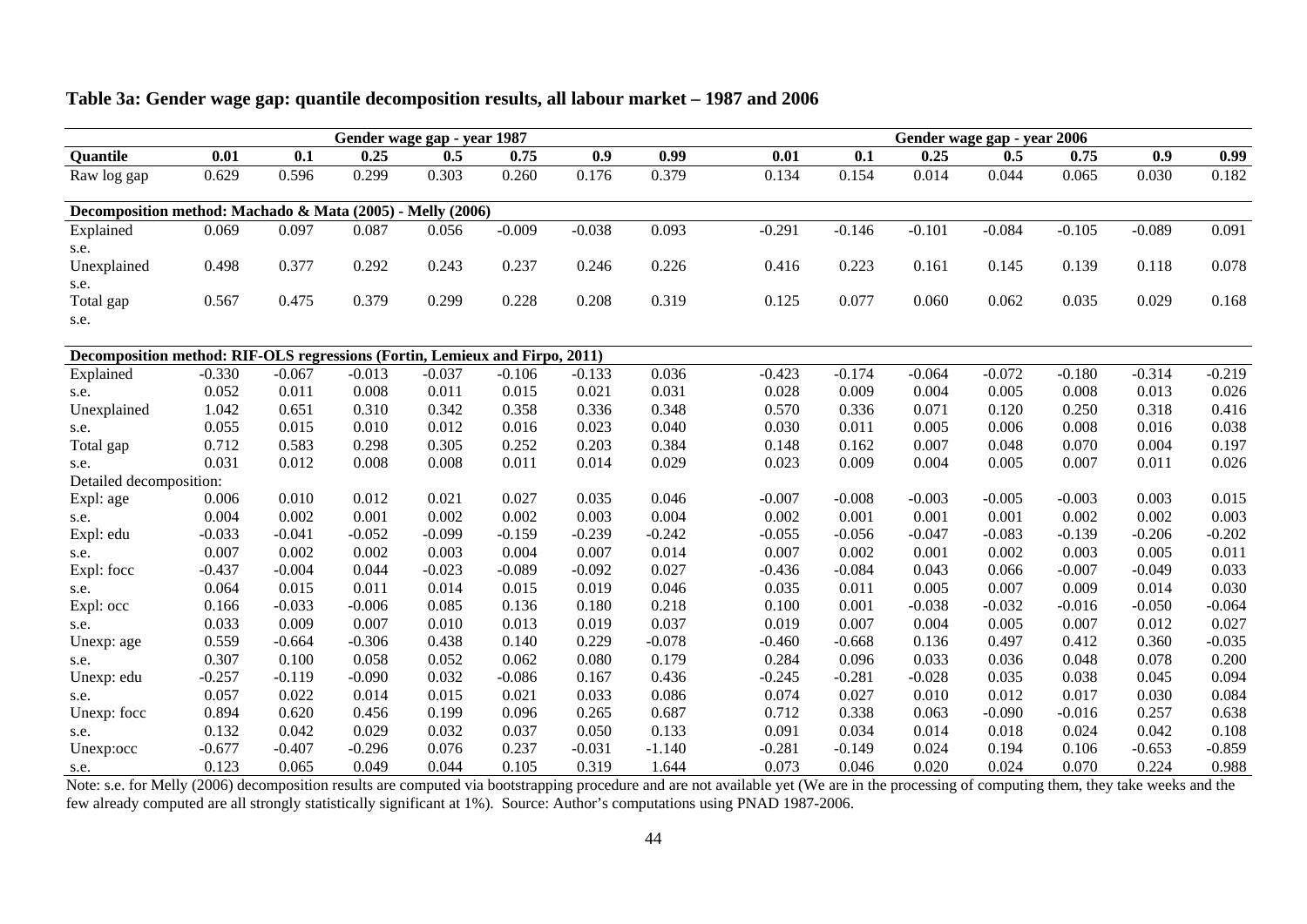|                                                                             |          |          |          | Racial wage gap - year 1987 |          |          |          |          |          | Racial wage gap - year 2006 |          |          |          |          |
|-----------------------------------------------------------------------------|----------|----------|----------|-----------------------------|----------|----------|----------|----------|----------|-----------------------------|----------|----------|----------|----------|
| <b>Quantile</b>                                                             | 0.01     | 0.1      | 0.25     | 0.5                         | 0.75     | 0.9      | 0.99     | 0.01     | 0.1      | 0.25                        | 0.5      | 0.75     | 0.9      | 0.99     |
| Raw log gap                                                                 | 0.511    | 0.470    | 0.318    | 0.463                       | 0.588    | 0.654    | 0.608    | 0.383    | 0.405    | 0.231                       | 0.349    | 0.511    | 0.629    | 0.693    |
| Decomposition method: Machado & Mata (2005) - Melly (2006)                  |          |          |          |                             |          |          |          |          |          |                             |          |          |          |          |
| Explained                                                                   | 0.337    | 0.296    | 0.299    | 0.317                       | 0.361    | 0.442    | 0.480    | 0.270    | 0.269    | 0.245                       | 0.241    | 0.297    | 0.390    | 0.430    |
| s.e.                                                                        |          |          |          |                             |          |          |          |          |          |                             |          |          |          |          |
| Unexplained                                                                 | 0.073    | 0.077    | 0.105    | 0.150                       | 0.195    | 0.211    | 0.176    | 0.119    | 0.061    | 0.067                       | 0.115    | 0.184    | 0.211    | 0.208    |
| s.e.                                                                        |          |          |          |                             |          |          |          |          |          |                             |          |          |          |          |
| Total gap                                                                   | 0.411    | 0.373    | 0.404    | 0.467                       | 0.556    | 0.653    | 0.656    | 0.389    | 0.331    | 0.312                       | 0.357    | 0.481    | 0.600    | 0.638    |
| s.e.                                                                        |          |          |          |                             |          |          |          |          |          |                             |          |          |          |          |
| Decomposition method: RIF-OLS regressions (Fortin, Lemieux and Firpo, 2011) |          |          |          |                             |          |          |          |          |          |                             |          |          |          |          |
| Explained                                                                   | 0.503    | 0.384    | 0.327    | 0.383                       | 0.477    | 0.495    | 0.341    | 0.461    | 0.383    | 0.230                       | 0.300    | 0.429    | 0.454    | 0.376    |
| s.e.                                                                        | 0.029    | 0.008    | 0.006    | 0.006                       | 0.008    | 0.011    | 0.022    | 0.025    | 0.007    | 0.003                       | 0.004    | 0.006    | 0.008    | 0.021    |
| Unexplained                                                                 | 0.007    | 0.018    | 0.006    | 0.078                       | 0.130    | 0.228    | 0.260    | $-0.044$ | 0.016    | 0.019                       | 0.051    | 0.068    | 0.242    | 0.258    |
| s.e.                                                                        | 0.051    | 0.014    | 0.007    | 0.007                       | 0.009    | 0.012    | 0.030    | 0.042    | 0.011    | 0.004                       | 0.005    | 0.006    | 0.009    | 0.026    |
| Total gap                                                                   | 0.509    | 0.402    | 0.333    | 0.461                       | 0.607    | 0.724    | 0.601    | 0.417    | 0.399    | 0.250                       | 0.351    | 0.497    | 0.696    | 0.634    |
| s.e.                                                                        | 0.031    | 0.011    | 0.007    | 0.008                       | 0.010    | 0.013    | 0.031    | 0.023    | 0.009    | 0.004                       | 0.004    | 0.007    | 0.011    | 0.028    |
| Detailed decomposition:                                                     |          |          |          |                             |          |          |          |          |          |                             |          |          |          |          |
| Expl: age                                                                   | 0.018    | 0.016    | 0.016    | 0.019                       | 0.021    | 0.018    | 0.007    | 0.012    | 0.011    | 0.009                       | 0.017    | 0.028    | 0.034    | 0.034    |
| s.e.                                                                        | 0.003    | 0.002    | 0.002    | 0.002                       | 0.002    | 0.002    | 0.003    | 0.002    | 0.001    | 0.001                       | 0.001    | 0.002    | 0.002    | 0.003    |
| Expl: edu                                                                   | 0.136    | 0.111    | 0.114    | 0.185                       | 0.313    | 0.371    | 0.318    | 0.120    | 0.098    | 0.064                       | 0.115    | 0.205    | 0.250    | 0.221    |
| s.e.                                                                        | 0.015    | 0.005    | 0.003    | 0.004                       | 0.006    | 0.009    | 0.019    | 0.012    | 0.004    | 0.002                       | 0.002    | 0.004    | 0.005    | 0.013    |
| Expl: nwocc                                                                 | $-0.020$ | 0.018    | 0.032    | 0.017                       | 0.047    | 0.094    | 0.098    | $-0.084$ | 0.002    | 0.026                       | 0.057    | 0.080    | 0.122    | 0.211    |
| s.e.                                                                        | 0.026    | 0.007    | 0.005    | 0.006                       | 0.007    | 0.010    | 0.025    | 0.021    | 0.005    | 0.003                       | 0.003    | 0.005    | 0.008    | 0.027    |
| Expl: occ                                                                   | 0.014    | 0.038    | 0.052    | 0.111                       | 0.106    | 0.061    | $-0.011$ | 0.113    | 0.052    | 0.025                       | 0.035    | 0.083    | 0.066    | $-0.041$ |
| s.e.                                                                        | 0.023    | 0.007    | 0.005    | 0.006                       | 0.007    | 0.010    | 0.022    | 0.022    | 0.006    | 0.003                       | 0.003    | 0.005    | 0.008    | 0.022    |
| Unexp: age                                                                  | 0.660    | 0.257    | 0.518    | 0.361                       | 0.505    | 0.002    | $-0.693$ | 0.645    | $-0.562$ | 0.055                       | 0.513    | 0.636    | 0.053    | $-0.541$ |
| s.e.                                                                        | 0.299    | 0.092    | 0.049    | 0.048                       | 0.055    | 0.076    | 0.204    | 0.277    | 0.086    | 0.034                       | 0.034    | 0.048    | 0.074    | 0.217    |
| Unexp: edu                                                                  | 0.048    | 0.052    | 0.068    | 0.096                       | 0.212    | 0.075    | $-0.330$ | 0.175    | 0.043    | 0.033                       | 0.183    | 0.351    | 0.204    | $-0.257$ |
| s.e.                                                                        | 0.040    | 0.014    | 0.008    | 0.010                       | 0.013    | 0.022    | 0.073    | 0.059    | 0.019    | 0.008                       | 0.009    | 0.014    | 0.023    | 0.075    |
| Unexp: nwocc                                                                | $-1.463$ | $-0.123$ | $-0.290$ | 0.086                       | $-0.391$ | $-0.674$ | 0.319    | $-1.097$ | $-0.741$ | $-0.202$                    | $-0.161$ | $-0.103$ | $-0.478$ | 0.223    |
| s.e.                                                                        | 0.352    | 0.108    | 0.063    | 0.072                       | 0.087    | 0.130    | 0.408    | 0.330    | 0.097    | 0.040                       | 0.043    | 0.066    | 0.116    | 0.427    |
| Unexp:occ                                                                   | 0.992    | 0.006    | 0.039    | $-0.211$                    | $-0.336$ | $-0.428$ | 7.981    | 0.665    | 0.300    | $-0.001$                    | $-0.112$ | $-0.461$ | 0.437    | 7.046    |
| $S$ $\theta$                                                                | 0.231    | 0.082    | 0.050    | <u>በ በճበ</u>                | 0.095    | 0.276    | 2.130    | 0.211    | 0.070    | 0.032                       | 0.035    | 0.068    | 0.201    | 1 3 9 7  |

#### **Table 3b: Racial wage gap: quantile decomposition results, all labour market – 1987 and 2006**

s.e.  $0.231$   $0.082$   $0.050$   $0.060$   $0.095$   $0.276$   $2.130$   $0.211$   $0.070$   $0.032$   $0.035$   $0.068$   $0.201$   $1.397$ <br>Note: s.e. for Melly (2006) decomposition results are computed via bootstrapping procedure and are not a few already computed are all strongly statistically significant at 1%). Source: Author's computations using PNAD 1987-2006.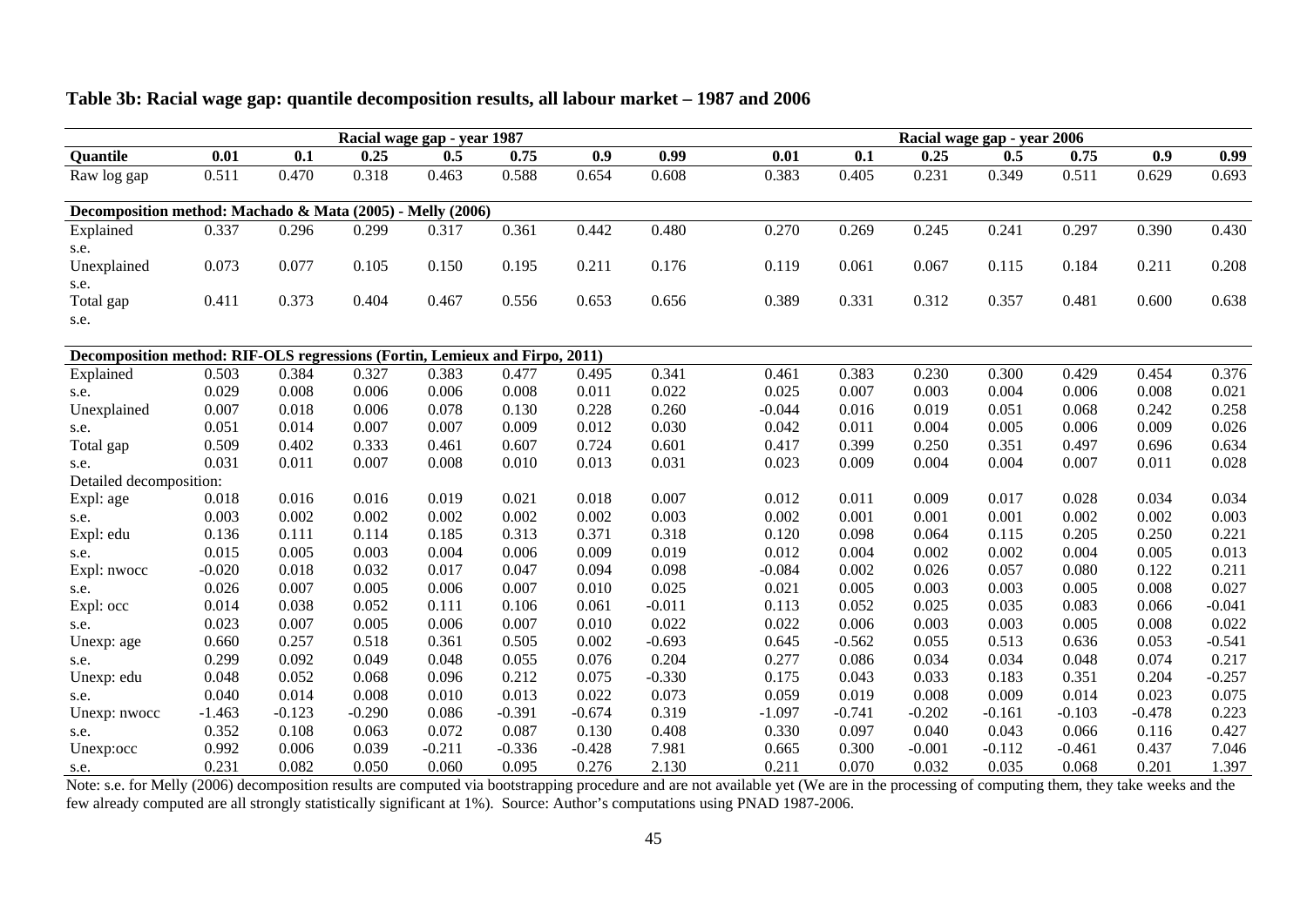|                                                                             |          |          |          | Gender wage gap - year 1987 |          |          |          |          |          |          | Gender wage gap - year 2006 |          |          |          |
|-----------------------------------------------------------------------------|----------|----------|----------|-----------------------------|----------|----------|----------|----------|----------|----------|-----------------------------|----------|----------|----------|
| Quantile                                                                    | 0.01     | 0.1      | 0.25     | 0.5                         | 0.75     | 0.9      | 0.99     | 0.01     | 0.1      | 0.25     | 0.5                         | 0.75     | 0.9      | 0.99     |
| Raw log gap                                                                 | 0.511    | 0.087    | 0.235    | 0.247                       | 0.223    | 0.268    | 0.427    | 0.000    | 0.020    | 0.070    | 0.113                       | 0.015    | 0.041    | 0.208    |
| Decomposition method: Machado & Mata (2005) - Melly (2006)                  |          |          |          |                             |          |          |          |          |          |          |                             |          |          |          |
| Explained                                                                   | $-0.009$ | 0.031    | 0.041    | $-0.002$                    | $-0.098$ | $-0.103$ | 0.041    | $-0.033$ | $-0.048$ | $-0.070$ | $-0.137$                    | $-0.241$ | $-0.235$ | $-0.084$ |
| s.e.                                                                        |          |          |          |                             |          |          |          |          |          |          |                             |          |          |          |
| Unexplained                                                                 | 0.302    | 0.141    | 0.169    | 0.243                       | 0.332    | 0.370    | 0.353    | $-0.014$ | 0.065    | 0.135    | 0.218                       | 0.268    | 0.272    | 0.267    |
| s.e.                                                                        |          |          |          |                             |          |          |          |          |          |          |                             |          |          |          |
| Total gap                                                                   | 0.293    | 0.172    | 0.210    | 0.241                       | 0.234    | 0.268    | 0.394    | $-0.047$ | 0.018    | 0.065    | 0.082                       | 0.026    | 0.037    | 0.183    |
| s.e.                                                                        |          |          |          |                             |          |          |          |          |          |          |                             |          |          |          |
| Decomposition method: RIF-OLS regressions (Fortin, Lemieux and Firpo, 2011) |          |          |          |                             |          |          |          |          |          |          |                             |          |          |          |
| Explained                                                                   | $-0.036$ | $-0.007$ | $-0.017$ | $-0.060$                    | $-0.152$ | $-0.149$ | 0.034    | $-0.005$ | $-0.012$ | $-0.027$ | $-0.094$                    | $-0.301$ | $-0.456$ | $-0.198$ |
| s.e.                                                                        | 0.023    | 0.008    | 0.012    | 0.013                       | 0.019    | 0.028    | 0.028    | 0.009    | 0.004    | 0.005    | 0.006                       | 0.011    | 0.020    | 0.030    |
| Unexplained                                                                 | 0.502    | 0.073    | 0.255    | 0.314                       | 0.379    | 0.375    | 0.332    | $-0.007$ | 0.043    | 0.102    | 0.210                       | 0.322    | 0.517    | 0.411    |
| s.e.                                                                        | 0.044    | 0.010    | 0.013    | 0.014                       | 0.020    | 0.031    | 0.047    | 0.012    | 0.005    | 0.006    | 0.007                       | 0.012    | 0.024    | 0.049    |
| Total gap                                                                   | 0.466    | 0.067    | 0.238    | 0.254                       | 0.227    | 0.227    | 0.366    | $-0.012$ | 0.031    | 0.075    | 0.116                       | 0.020    | 0.061    | 0.213    |
| s.e.                                                                        | 0.039    | 0.007    | 0.009    | 0.011                       | 0.016    | 0.021    | 0.041    | 0.008    | 0.004    | 0.004    | 0.006                       | 0.011    | 0.016    | 0.036    |
| Detailed decomposition:                                                     |          |          |          |                             |          |          |          |          |          |          |                             |          |          |          |
| Expl: age                                                                   | 0.001    | 0.008    | 0.020    | 0.029                       | 0.040    | 0.051    | 0.057    | $-0.002$ | $-0.004$ | $-0.010$ | $-0.016$                    | $-0.024$ | $-0.030$ | $-0.018$ |
| s.e.                                                                        | 0.002    | 0.001    | 0.002    | 0.003                       | 0.004    | 0.004    | 0.006    | 0.001    | 0.001    | 0.001    | 0.002                       | 0.003    | 0.004    | 0.004    |
| Expl: edu                                                                   | $-0.044$ | $-0.042$ | $-0.088$ | $-0.126$                    | $-0.217$ | $-0.315$ | $-0.233$ | $-0.021$ | $-0.026$ | $-0.054$ | $-0.092$                    | $-0.164$ | $-0.254$ | $-0.177$ |
| s.e.                                                                        | 0.006    | 0.002    | 0.004    | 0.004                       | 0.007    | 0.011    | 0.019    | 0.003    | 0.001    | 0.002    | 0.002                       | 0.004    | 0.007    | 0.013    |
| Expl: focc                                                                  | $-0.047$ | 0.023    | 0.017    | $-0.034$                    | $-0.068$ | $-0.042$ | 0.011    | 0.035    | 0.045    | 0.082    | 0.044                       | $-0.044$ | $-0.046$ | 0.082    |
| s.e.                                                                        | 0.040    | 0.013    | 0.015    | 0.014                       | 0.015    | 0.020    | 0.040    | 0.014    | 0.005    | 0.006    | 0.007                       | 0.010    | 0.018    | 0.033    |
| Expl: occ                                                                   | 0.058    | 0.011    | 0.040    | 0.074                       | 0.097    | 0.159    | 0.203    | $-0.015$ | $-0.023$ | $-0.037$ | $-0.021$                    | $-0.058$ | $-0.115$ | $-0.079$ |
| s.e.                                                                        | 0.025    | 0.008    | 0.011    | 0.012                       | 0.017    | 0.028    | 0.037    | 0.009    | 0.004    | 0.005    | 0.006                       | 0.010    | 0.019    | 0.036    |
| Unexp: age                                                                  | $-0.259$ | 0.356    | 0.950    | 0.659                       | 0.208    | $-0.163$ | $-1.174$ | 0.129    | 0.202    | 0.561    | 0.629                       | 0.415    | 0.603    | $-0.843$ |
| s.e.                                                                        | 0.420    | 0.069    | 0.078    | 0.083                       | 0.104    | 0.139    | 0.319    | 0.094    | 0.038    | 0.045    | 0.055                       | 0.085    | 0.132    | 0.348    |
| Unexp: edu                                                                  | $-0.508$ | 0.008    | 0.127    | 0.013                       | $-0.087$ | 0.342    | 0.199    | $-0.037$ | 0.019    | 0.091    | 0.042                       | $-0.122$ | 0.384    | $-0.195$ |
| s.e.                                                                        | 0.136    | 0.018    | 0.022    | 0.026                       | 0.036    | 0.057    | 0.138    | 0.036    | 0.013    | 0.015    | 0.019                       | 0.031    | 0.051    | 0.141    |
| Unexp: focc                                                                 | 0.278    | 0.172    | 0.091    | 0.072                       | 0.137    | 0.295    | 0.871    | 0.061    | 0.043    | $-0.098$ | $-0.062$                    | 0.196    | 0.361    | 0.811    |
| s.e.                                                                        | 0.151    | 0.028    | 0.033    | 0.035                       | 0.041    | 0.058    | 0.159    | 0.035    | 0.014    | 0.017    | 0.021                       | 0.031    | 0.050    | 0.139    |
| Unexp:occ                                                                   | $-0.325$ | $-0.102$ | 0.054    | 0.187                       | 0.194    | $-0.168$ | 1.934    | $-0.047$ | 0.010    | 0.119    | 0.231                       | 0.219    | $-1.350$ | $-1.124$ |
| s.e.                                                                        | 0.172    | 0.027    | 0.037    | 0.049                       | 0.123    | 0.344    | 1.786    | 0.023    | 0.012    | 0.018    | 0.028                       | 0.098    | 0.264    | 0.941    |

## **Table 4a: Gender wage gap: quantile decomposition results, formal sector – 1987 and 2006**

s.e.  $0.172$   $0.027$   $0.037$   $0.049$   $0.123$   $0.344$   $1.786$   $0.023$   $0.012$   $0.018$   $0.028$   $0.098$   $0.264$   $0.941$ <br>Note: s.e. for Melly (2006) decomposition results are computed via bootstrapping procedure and are not a few already computed are all strongly statistically significant at 1%). Source: Author's computations using PNAD 1987-2006.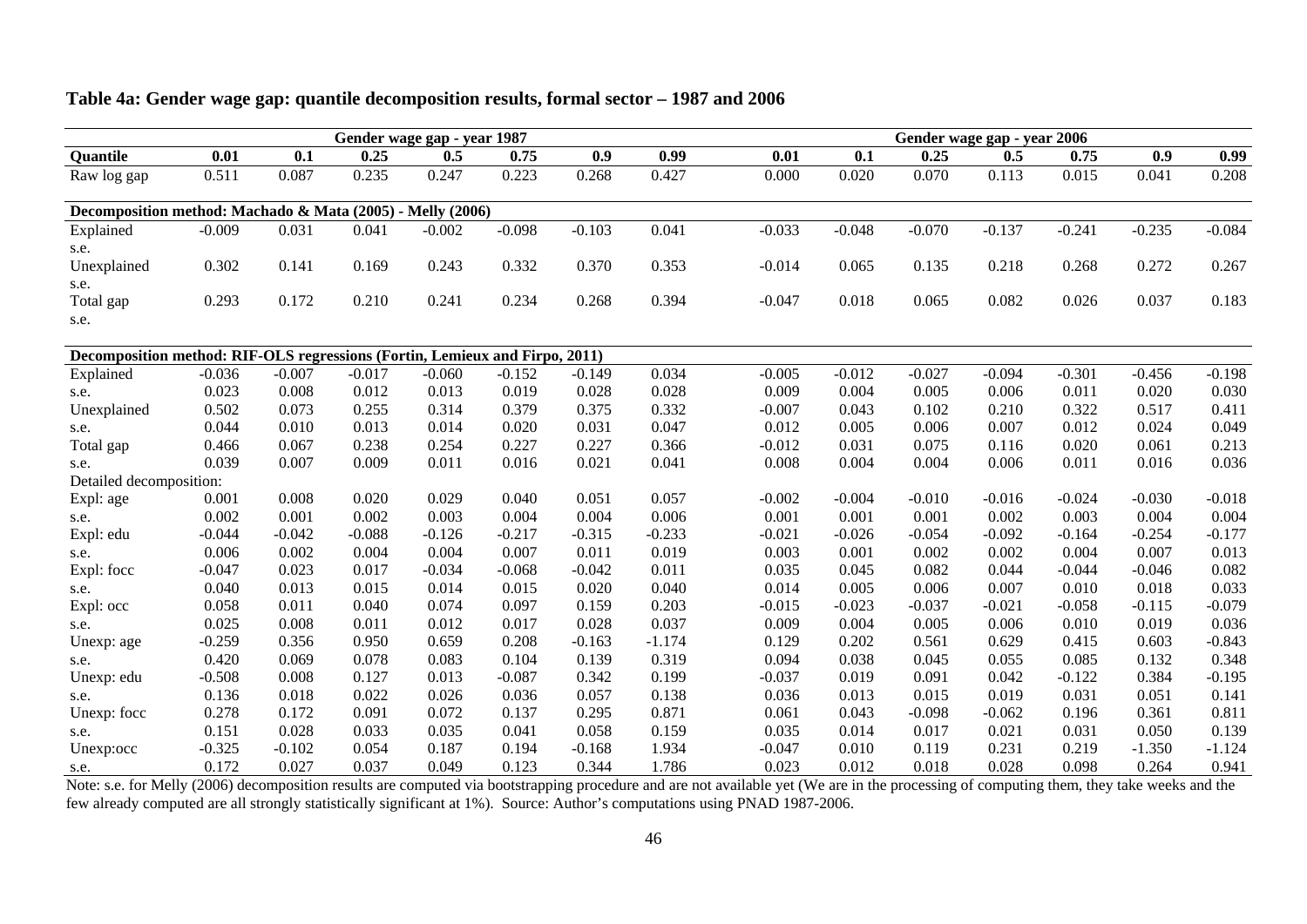|                                                                             |          |          |          | Racial wage gap - year 1987 |          |          |          |          |          |          | Racial wage gap - year 2006 |          |          |          |
|-----------------------------------------------------------------------------|----------|----------|----------|-----------------------------|----------|----------|----------|----------|----------|----------|-----------------------------|----------|----------|----------|
| Quantile                                                                    | 0.01     | 0.1      | 0.25     | 0.5                         | 0.75     | 0.9      | 0.99     | 0.01     | 0.1      | 0.25     | 0.5                         | 0.75     | 0.9      | 0.99     |
| Raw log gap                                                                 | 0.288    | 0.118    | 0.288    | 0.377                       | 0.500    | 0.606    | 0.519    | 0.383    | 0.405    | 0.231    | 0.349                       | 0.511    | 0.629    | 0.693    |
| Decomposition method: Machado & Mata (2005) - Melly (2006)                  |          |          |          |                             |          |          |          |          |          |          |                             |          |          |          |
| Explained                                                                   | 0.154    | 0.132    | 0.169    | 0.227                       | 0.295    | 0.391    | 0.404    | 0.088    | 0.096    | 0.118    | 0.167                       | 0.248    | 0.338    | 0.356    |
| s.e.                                                                        |          |          |          |                             |          |          |          |          |          |          |                             |          |          |          |
| Unexplained                                                                 | $-0.024$ | 0.041    | 0.100    | 0.142                       | 0.176    | 0.189    | 0.156    | $-0.047$ | 0.010    | 0.071    | 0.139                       | 0.193    | 0.192    | 0.196    |
| s.e.                                                                        |          |          |          |                             |          |          |          |          |          |          |                             |          |          |          |
| Total gap                                                                   | 0.129    | 0.173    | 0.269    | 0.369                       | 0.471    | 0.580    | 0.560    | 0.041    | 0.106    | 0.188    | 0.306                       | 0.441    | 0.530    | 0.552    |
| s.e.                                                                        |          |          |          |                             |          |          |          |          |          |          |                             |          |          |          |
|                                                                             |          |          |          |                             |          |          |          |          |          |          |                             |          |          |          |
| Decomposition method: RIF-OLS regressions (Fortin, Lemieux and Firpo, 2011) |          |          |          |                             |          |          |          |          |          |          |                             |          |          |          |
| Explained                                                                   | 0.216    | 0.141    | 0.241    | 0.298                       | 0.383    | 0.432    | 0.245    | 0.095    | 0.109    | 0.174    | 0.231                       | 0.375    | 0.381    | 0.236    |
| s.e.                                                                        | 0.020    | 0.006    | 0.008    | 0.009                       | 0.011    | 0.016    | 0.028    | 0.008    | 0.003    | 0.004    | 0.005                       | 0.009    | 0.012    | 0.021    |
| Unexplained                                                                 | 0.073    | $-0.052$ | 0.046    | 0.045                       | 0.117    | 0.174    | 0.273    | $-0.011$ | $-0.032$ | $-0.025$ | 0.069                       | 0.109    | 0.186    | 0.233    |
| s.e.                                                                        | 0.042    | 0.009    | 0.010    | 0.010                       | 0.012    | 0.017    | 0.042    | 0.013    | 0.005    | 0.005    | 0.006                       | 0.009    | 0.014    | 0.033    |
| Total gap                                                                   | 0.290    | 0.089    | 0.286    | 0.343                       | 0.500    | 0.606    | 0.518    | 0.084    | 0.077    | 0.149    | 0.300                       | 0.484    | 0.567    | 0.470    |
| s.e.                                                                        | 0.032    | 0.007    | 0.009    | 0.011                       | 0.014    | 0.020    | 0.042    | 0.008    | 0.003    | 0.004    | 0.006                       | 0.010    | 0.016    | 0.034    |
| Detailed decomposition:                                                     |          |          |          |                             |          |          |          |          |          |          |                             |          |          |          |
| Expl: age                                                                   | $-0.002$ | $-0.003$ | $-0.006$ | $-0.008$                    | $-0.010$ | $-0.012$ | $-0.010$ | 0.000    | 0.000    | $-0.001$ | 0.001                       | 0.006    | 0.012    | 0.010    |
| s.e.                                                                        | 0.001    | 0.001    | 0.002    | 0.003                       | 0.004    | 0.004    | 0.004    | 0.000    | 0.001    | 0.001    | 0.002                       | 0.003    | 0.004    | 0.003    |
| Expl: edu                                                                   | 0.083    | 0.051    | 0.101    | 0.162                       | 0.260    | 0.331    | 0.259    | 0.030    | 0.030    | 0.060    | 0.107                       | 0.201    | 0.235    | 0.151    |
| s.e.                                                                        | 0.010    | 0.003    | 0.004    | 0.005                       | 0.008    | 0.011    | 0.021    | 0.004    | 0.002    | 0.002    | 0.003                       | 0.005    | 0.007    | 0.012    |
| Expl: nwocc                                                                 | 0.020    | 0.027    | 0.033    | 0.032                       | 0.065    | 0.105    | 0.044    | 0.005    | 0.013    | 0.024    | 0.040                       | 0.050    | 0.122    | 0.154    |
| s.e.                                                                        | 0.012    | 0.005    | 0.007    | 0.006                       | 0.009    | 0.013    | 0.027    | 0.006    | 0.003    | 0.003    | 0.004                       | 0.006    | 0.011    | 0.025    |
| Expl: occ                                                                   | 0.022    | 0.028    | 0.065    | 0.088                       | 0.073    | 0.022    | 0.009    | 0.015    | 0.018    | 0.030    | 0.046                       | 0.101    | 0.042    | $-0.045$ |
| s.e.                                                                        | 0.014    | 0.005    | 0.007    | 0.007                       | 0.009    | 0.014    | 0.024    | 0.006    | 0.003    | 0.003    | 0.004                       | 0.007    | 0.011    | 0.021    |
| Unexp: age                                                                  | $-0.303$ | 0.388    | 0.567    | 0.364                       | 0.301    | $-0.219$ | $-1.016$ | $-0.052$ | 0.383    | 0.611    | 0.397                       | 0.358    | $-0.182$ | $-0.312$ |
| s.e.                                                                        | 0.322    | 0.066    | 0.076    | 0.079                       | 0.090    | 0.133    | 0.332    | 0.097    | 0.039    | 0.044    | 0.054                       | 0.078    | 0.131    | 0.342    |
| Unexp: edu                                                                  | $-0.124$ | 0.040    | 0.105    | 0.108                       | 0.213    | 0.125    | $-0.186$ | 0.043    | 0.078    | 0.171    | 0.226                       | 0.513    | 0.303    | $-0.376$ |
| s.e.                                                                        | 0.069    | 0.012    | 0.015    | 0.018                       | 0.024    | 0.041    | 0.122    | 0.029    | 0.011    | 0.012    | 0.015                       | 0.024    | 0.043    | 0.116    |
| Unexp: nwocc                                                                | 0.203    | $-0.023$ | $-0.176$ | $-0.042$                    | $-0.307$ | $-0.223$ | 0.898    | $-0.056$ | $-0.058$ | $-0.100$ | 0.259                       | 0.094    | $-0.670$ | $-0.138$ |
| s.e.                                                                        | 0.187    | 0.058    | 0.083    | 0.098                       | 0.124    | 0.190    | 0.491    | 0.080    | 0.037    | 0.046    | 0.058                       | 0.088    | 0.164    | 0.476    |
| Unexp:occ                                                                   | $-0.248$ | $-0.046$ | 0.034    | $-0.087$                    | $-0.373$ | $-0.438$ | 3.690    | 0.008    | $-0.014$ | $-0.044$ | $-0.332$                    | $-0.652$ | 0.449    | 4.173    |
| s.e.                                                                        | 0.142    | 0.038    | 0.056    | 0.074                       | 0.117    | 0.309    | 1.724    | 0.048    | 0.023    | 0.031    | 0.046                       | 0.090    | 0.267    | 1.260    |

#### **Table 4b: Racial wage gap: quantile decomposition results, formal sector – 1987 and 2006**

Note: s.e. for Melly (2006) decomposition results are computed via bootstrapping procedure and are not available yet (We are in the processing of computing them, they take weeks and the few already computed are all strongly statistically significant at 1%). Source: Author's computations using PNAD 1987-2006.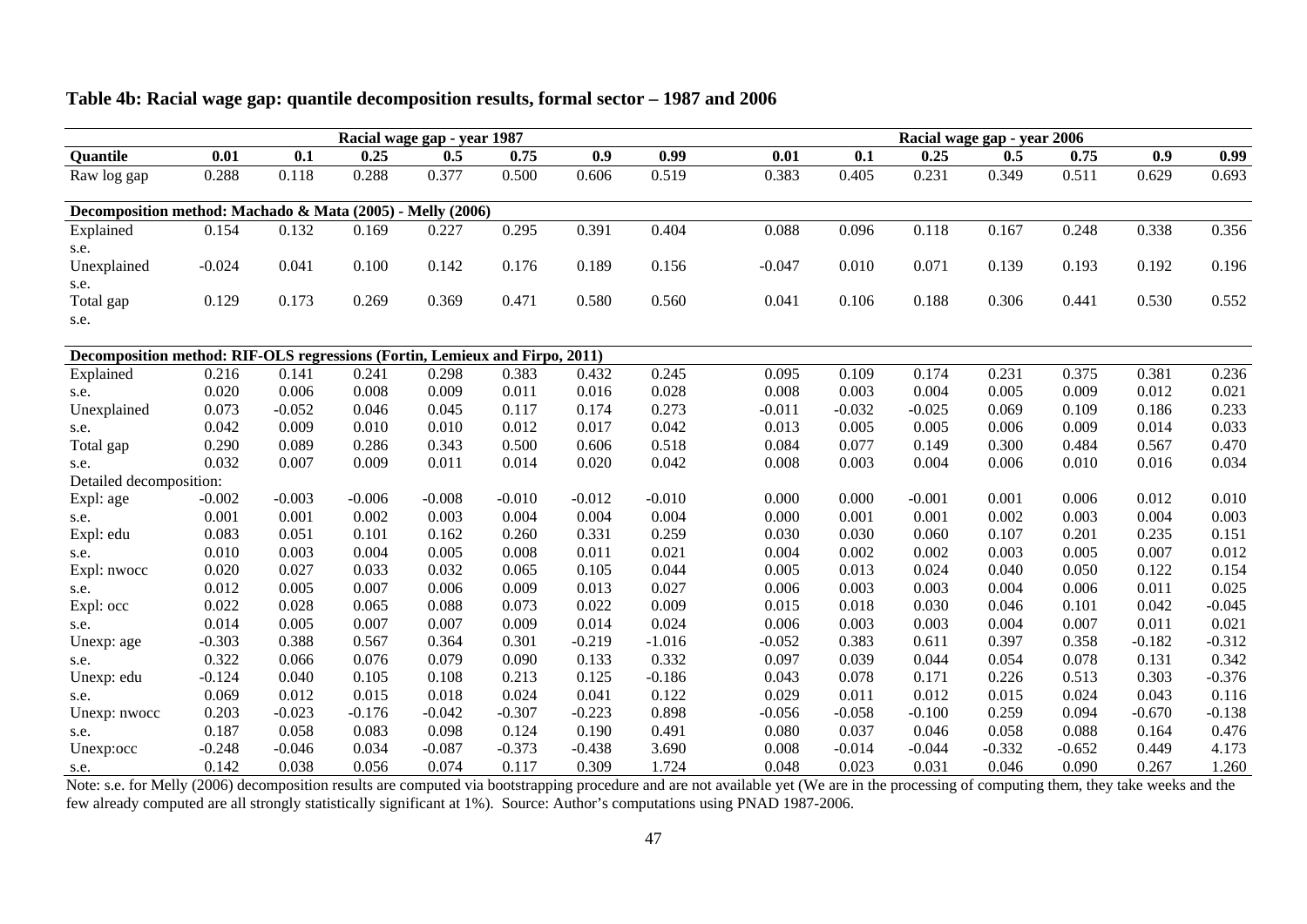|                                                                             |          |          |          | Gender wage gap - year 1987 |          |          |           |          |          |          | Gender wage gap - year 2006 |          |          |          |
|-----------------------------------------------------------------------------|----------|----------|----------|-----------------------------|----------|----------|-----------|----------|----------|----------|-----------------------------|----------|----------|----------|
| Quantile                                                                    | 0.01     | 0.1      | 0.25     | 0.5                         | 0.75     | 0.9      | 0.99      | 0.01     | 0.1      | 0.25     | 0.5                         | 0.75     | 0.9      | 0.99     |
| Raw log gap                                                                 | 0.575    | 0.535    | 0.442    | 0.182                       | $-0.041$ | $-0.287$ | 0.113     | 0.113    | 0.175    | 0.077    | $-0.038$                    | $-0.028$ | $-0.016$ | 0.223    |
| Decomposition method: Machado & Mata (2005) - Melly (2006)                  |          |          |          |                             |          |          |           |          |          |          |                             |          |          |          |
| Explained                                                                   | 0.046    | 0.068    | 0.046    | $-0.028$                    | $-0.240$ | $-0.469$ | $-0.076$  | $-0.368$ | $-0.169$ | $-0.145$ | $-0.128$                    | $-0.118$ | $-0.072$ | 0.060    |
| s.e.                                                                        |          |          |          |                             |          |          |           |          |          |          |                             |          |          |          |
| Unexplained                                                                 | 0.618    | 0.484    | 0.350    | 0.240                       | 0.200    | 0.182    | 0.158     | 0.499    | 0.299    | 0.200    | 0.129                       | 0.092    | 0.049    | 0.053    |
| s.e.                                                                        |          |          |          |                             |          |          |           |          |          |          |                             |          |          |          |
| Total gap                                                                   | 0.664    | 0.552    | 0.396    | 0.213                       | $-0.039$ | $-0.287$ | 0.081     | 0.131    | 0.131    | 0.055    | 0.001                       | $-0.026$ | $-0.023$ | 0.113    |
| s.e.                                                                        |          |          |          |                             |          |          |           |          |          |          |                             |          |          |          |
|                                                                             |          |          |          |                             |          |          |           |          |          |          |                             |          |          |          |
| Decomposition method: RIF-OLS regressions (Fortin, Lemieux and Firpo, 2011) |          |          |          |                             |          |          |           |          |          |          |                             |          |          |          |
| Explained                                                                   | 0.307    | $-0.021$ | $-0.047$ | $-0.101$                    | $-0.256$ | $-0.558$ | $-0.010$  | $-0.002$ | $-0.093$ | $-0.119$ | $-0.105$                    | $-0.154$ | $-0.183$ | $-0.129$ |
| s.e.                                                                        | 0.111    | 0.022    | 0.015    | 0.016                       | 0.028    | 0.062    | 0.122     | 0.058    | 0.020    | 0.013    | 0.009                       | 0.016    | 0.025    | 0.074    |
| Unexplained                                                                 | 0.274    | 0.555    | 0.486    | 0.246                       | 0.272    | 0.255    | 0.200     | 0.131    | 0.266    | 0.188    | 0.069                       | 0.162    | 0.174    | 0.386    |
| s.e.                                                                        | 0.125    | 0.027    | 0.019    | 0.018                       | 0.031    | 0.065    | 0.134     | 0.065    | 0.024    | 0.016    | 0.010                       | 0.018    | 0.028    | 0.094    |
| Total gap                                                                   | 0.581    | 0.534    | 0.439    | 0.145                       | 0.016    | $-0.303$ | 0.190     | 0.129    | 0.173    | 0.069    | $-0.036$                    | 0.008    | $-0.009$ | 0.258    |
| s.e.                                                                        | 0.042    | 0.017    | 0.013    | 0.012                       | 0.022    | 0.031    | 0.064     | 0.031    | 0.015    | 0.011    | 0.006                       | 0.011    | 0.017    | 0.058    |
| Detailed decomposition:                                                     |          |          |          |                             |          |          |           |          |          |          |                             |          |          |          |
| Expl: age                                                                   | $-0.015$ | $-0.012$ | $-0.010$ | $-0.010$                    | $-0.013$ | $-0.008$ | 0.039     | $-0.037$ | $-0.040$ | $-0.029$ | $-0.022$                    | $-0.040$ | $-0.048$ | $-0.060$ |
| s.e.                                                                        | 0.006    | 0.003    | 0.002    | 0.002                       | 0.004    | 0.006    | 0.011     | 0.006    | 0.003    | 0.002    | 0.001                       | 0.003    | 0.004    | 0.010    |
| Expl: edu                                                                   | $-0.094$ | $-0.048$ | $-0.049$ | $-0.072$                    | $-0.159$ | $-0.324$ | $-0.665$  | $-0.047$ | $-0.036$ | $-0.039$ | $-0.036$                    | $-0.078$ | $-0.128$ | $-0.272$ |
| s.e.                                                                        | 0.024    | 0.006    | 0.004    | 0.004                       | 0.008    | 0.018    | 0.066     | 0.010    | 0.004    | 0.003    | 0.002                       | 0.004    | 0.006    | 0.028    |
| Expl: focc                                                                  | 0.222    | 0.023    | 0.035    | 0.025                       | $-0.014$ | $-0.028$ | 0.257     | 0.187    | 0.073    | 0.053    | 0.037                       | 0.045    | 0.060    | 0.235    |
| s.e.                                                                        | 0.140    | 0.033    | 0.022    | 0.024                       | 0.039    | 0.071    | 0.192     | 0.061    | 0.023    | 0.015    | 0.011                       | 0.020    | 0.030    | 0.100    |
| Expl: occ                                                                   | 0.226    | 0.042    | 0.003    | $-0.001$                    | $-0.019$ | $-0.163$ | 0.325     | $-0.076$ | $-0.063$ | $-0.075$ | $-0.062$                    | $-0.055$ | $-0.044$ | $-0.018$ |
| s.e.                                                                        | 0.116    | 0.028    | 0.018    | 0.020                       | 0.034    | 0.072    | 0.200     | 0.040    | 0.016    | 0.011    | 0.008                       | 0.014    | 0.021    | 0.074    |
| Unexp: age                                                                  | 1.072    | $-0.025$ | $-0.405$ | $-0.277$                    | $-0.266$ | 0.929    | 0.751     | $-0.166$ | $-0.525$ | $-0.722$ | 0.044                       | 0.598    | 0.594    | 0.886    |
| s.e.                                                                        | 0.336    | 0.123    | 0.088    | 0.074                       | 0.111    | 0.157    | 0.410     | 0.323    | 0.132    | 0.083    | 0.044                       | 0.072    | 0.110    | 0.440    |
| Unexp: edu                                                                  | 0.073    | $-0.073$ | $-0.078$ | $-0.075$                    | $-0.293$ | $-0.222$ | 1.299     | 0.066    | $-0.163$ | $-0.161$ | $-0.011$                    | 0.101    | 0.219    | 0.930    |
| s.e.                                                                        | 0.084    | 0.032    | 0.024    | 0.022                       | 0.038    | 0.064    | 0.209     | 0.079    | 0.037    | 0.026    | 0.014                       | 0.024    | 0.040    | 0.183    |
| Unexp: focc                                                                 | $-0.140$ | 0.386    | 0.351    | 0.542                       | 0.267    | $-0.041$ | 0.097     | $-0.283$ | 0.191    | 0.140    | 0.054                       | 0.009    | 0.000    | 0.868    |
| s.e.                                                                        | 0.234    | 0.073    | 0.059    | 0.060                       | 0.116    | 0.157    | 0.437     | 0.163    | 0.073    | 0.055    | 0.032                       | 0.054    | 0.082    | 0.294    |
| Unexp:occ                                                                   | $-0.311$ | $-0.420$ | $-0.264$ | $-0.231$                    | 1.079    | $-0.448$ | $-13.808$ | 0.170    | $-0.065$ | 0.051    | 0.074                       | $-0.043$ | $-1.238$ | $-5.350$ |
| s.e.                                                                        | 0.226    | 0.132    | 0.117    | 0.112                       | 0.174    | 1.374    | 4.197     | 0.126    | 0.094    | 0.101    | 0.058                       | 0.152    | 0.453    | 3.009    |

#### **Table 5a: Gender wage gap: quantile decomposition results, informal sector – 1987 and 2006**

Note: s.e. for Melly (2006) decomposition results are computed via bootstrapping procedure and are not available yet (We are in the processing of computing them, they take weeks and the few already computed are all strongly statistically significant at 1%). Source: Author's computations using PNAD 1987-2006.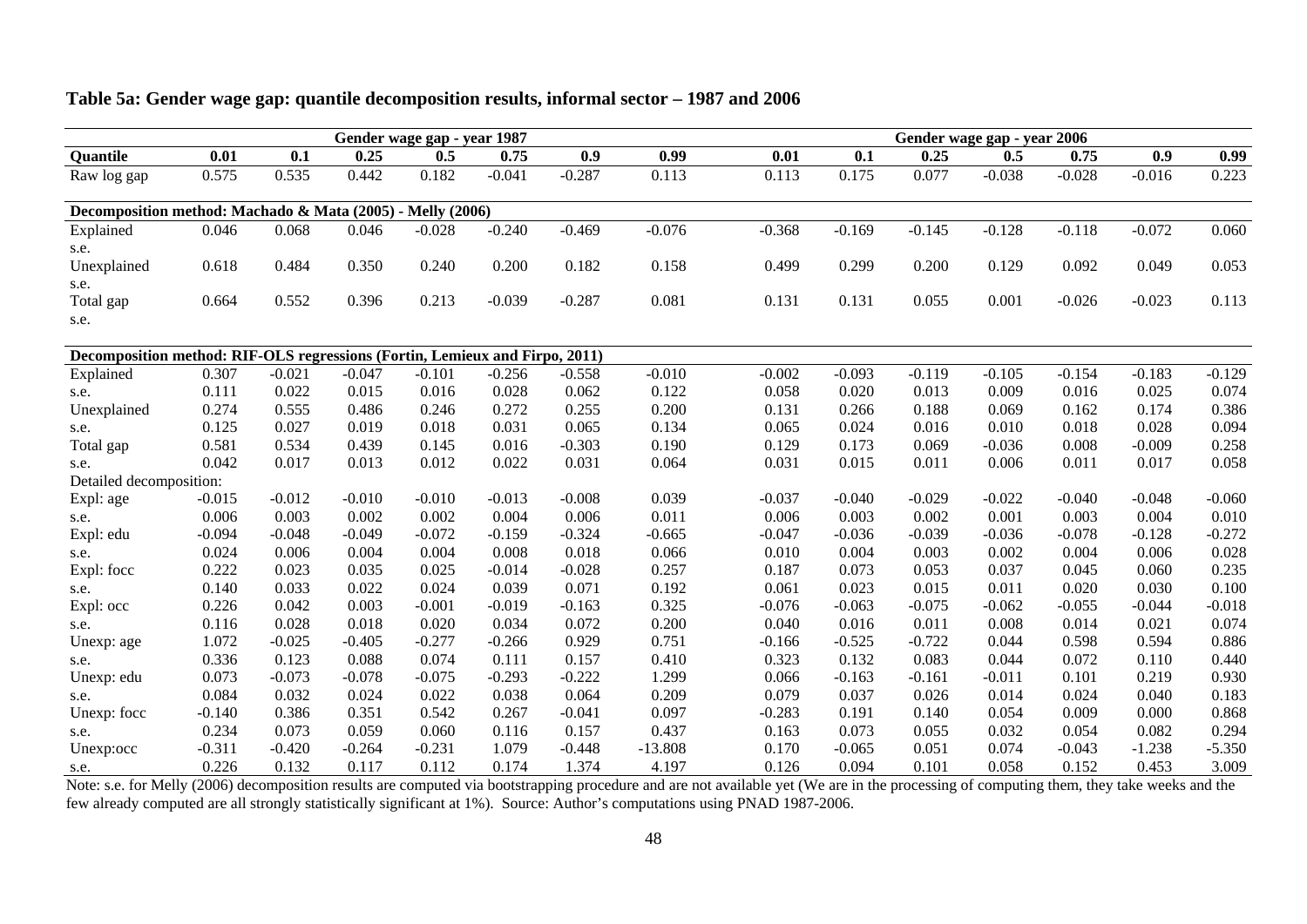|                                                                             | Racial wage gap - year 1987 |          |          |          |          |          |          |          |          |          | Racial wage gap - year 2006 |          |          |          |
|-----------------------------------------------------------------------------|-----------------------------|----------|----------|----------|----------|----------|----------|----------|----------|----------|-----------------------------|----------|----------|----------|
| Quantile                                                                    | 0.01                        | 0.1      | 0.25     | 0.5      | 0.75     | 0.9      | 0.99     | 0.01     | 0.1      | 0.25     | 0.5                         | 0.75     | 0.9      | 0.99     |
| Raw log gap                                                                 | 0.200671                    | 0.223144 | 0.256429 | 0.287682 | 0.581862 | 0.847298 | 0.798508 | 0.202941 | 0.328504 | 0.287682 | 0.287682                    | 0.364643 | 0.523729 | 0.733969 |
|                                                                             |                             |          |          |          |          |          |          |          |          |          |                             |          |          |          |
| Decomposition method: Machado & Mata (2005) - Melly (2006)                  |                             |          |          |          |          |          |          |          |          |          |                             |          |          |          |
| Explained                                                                   | 0.165                       | 0.173    | 0.192    | 0.242    | 0.362    | 0.544    | 0.546    | 0.175    | 0.207    | 0.202    | 0.212                       | 0.266    | 0.341    | 0.419    |
| s.e.                                                                        |                             |          |          |          |          |          |          |          |          |          |                             |          |          |          |
| Unexplained                                                                 | 0.031                       | 0.029    | 0.056    | 0.116    | 0.198    | 0.225    | 0.231    | 0.076    | 0.067    | 0.055    | 0.067                       | 0.108    | 0.155    | 0.217    |
| s.e.                                                                        |                             |          |          |          |          |          |          |          |          |          |                             |          |          |          |
| Total gap                                                                   | 0.195                       | 0.202    | 0.248    | 0.359    | 0.559    | 0.769    | 0.776    | 0.250    | 0.274    | 0.257    | 0.278                       | 0.373    | 0.496    | 0.636    |
| s.e.                                                                        |                             |          |          |          |          |          |          |          |          |          |                             |          |          |          |
|                                                                             |                             |          |          |          |          |          |          |          |          |          |                             |          |          |          |
| Decomposition method: RIF-OLS regressions (Fortin, Lemieux and Firpo, 2011) |                             |          |          |          |          |          |          |          |          |          |                             |          |          |          |
| Explained                                                                   | 0.296                       | 0.225    | 0.254    | 0.308    | 0.571    | 0.580    | 0.489    | 0.299    | 0.294    | 0.253    | 0.252                       | 0.296    | 0.397    | 0.357    |
| s.e.                                                                        | 0.038                       | 0.011    | 0.009    | 0.010    | 0.016    | 0.021    | 0.053    | 0.030    | 0.011    | 0.006    | 0.006                       | 0.008    | 0.015    | 0.038    |
| Unexplained                                                                 | $-0.019$                    | 0.007    | $-0.018$ | $-0.051$ | 0.010    | 0.248    | 0.256    | $-0.093$ | 0.001    | 0.010    | 0.006                       | 0.072    | 0.069    | 0.352    |
| s.e.                                                                        | 0.077                       | 0.021    | 0.014    | 0.011    | 0.016    | 0.019    | 0.057    | 0.056    | 0.020    | 0.011    | 0.007                       | 0.010    | 0.015    | 0.045    |
| Total gap                                                                   | 0.277                       | 0.232    | 0.236    | 0.258    | 0.581    | 0.828    | 0.746    | 0.206    | 0.295    | 0.263    | 0.258                       | 0.368    | 0.466    | 0.708    |
| s.e.                                                                        | 0.049                       | 0.017    | 0.013    | 0.012    | 0.019    | 0.026    | 0.066    | 0.032    | 0.015    | 0.009    | 0.008                       | 0.011    | 0.018    | 0.053    |
| Detailed decomposition:                                                     |                             |          |          |          |          |          |          |          |          |          |                             |          |          |          |
| Expl: age                                                                   | 0.028                       | 0.024    | 0.027    | 0.033    | 0.048    | 0.042    | 0.041    | 0.007    | 0.006    | 0.005    | 0.007                       | 0.012    | 0.022    | 0.031    |
| s.e.                                                                        | 0.006                       | 0.003    | 0.003    | 0.004    | 0.005    | 0.005    | 0.008    | 0.003    | 0.003    | 0.002    | 0.002                       | 0.003    | 0.004    | 0.007    |
| Expl: edu                                                                   | 0.107                       | 0.085    | 0.086    | 0.120    | 0.263    | 0.367    | 0.480    | 0.085    | 0.059    | 0.060    | 0.066                       | 0.102    | 0.178    | 0.171    |
| s.e.                                                                        | 0.029                       | 0.008    | 0.006    | 0.007    | 0.012    | 0.017    | 0.054    | 0.017    | 0.006    | 0.004    | 0.003                       | 0.005    | 0.009    | 0.025    |
| Expl: nwocc                                                                 | $-0.011$                    | $-0.052$ | $-0.048$ | $-0.010$ | 0.004    | 0.030    | 0.220    | 0.007    | 0.000    | 0.009    | 0.046                       | 0.071    | 0.110    | 0.178    |
| s.e.                                                                        | 0.038                       | 0.013    | 0.011    | 0.011    | 0.016    | 0.022    | 0.095    | 0.022    | 0.010    | 0.006    | 0.006                       | 0.009    | 0.020    | 0.062    |
| Expl: occ                                                                   | $-0.004$                    | 0.067    | 0.095    | 0.104    | 0.217    | 0.151    | $-0.137$ | 0.019    | 0.069    | 0.062    | 0.040                       | 0.063    | 0.082    | 0.021    |
| s.e.                                                                        | 0.035                       | 0.013    | 0.011    | 0.011    | 0.017    | 0.023    | 0.082    | 0.026    | 0.011    | 0.006    | 0.006                       | 0.009    | 0.019    | 0.056    |
| Unexp: age                                                                  | 0.417                       | 0.047    | 0.046    | 0.804    | 0.614    | $-0.448$ | $-1.361$ | 0.290    | $-0.338$ | $-0.458$ | 0.151                       | 0.134    | 0.374    | $-1.027$ |
| s.e.                                                                        | 0.372                       | 0.122    | 0.085    | 0.068    | 0.100    | 0.131    | 0.420    | 0.320    | 0.125    | 0.069    | 0.051                       | 0.071    | 0.118    | 0.398    |
| Unexp: edu                                                                  | 0.067                       | 0.031    | 0.010    | 0.084    | 0.196    | 0.204    | $-0.051$ | 0.142    | $-0.016$ | 0.010    | 0.090                       | 0.130    | 0.327    | $-0.087$ |
| s.e.                                                                        | 0.059                       | 0.021    | 0.015    | 0.013    | 0.022    | 0.035    | 0.134    | 0.074    | 0.030    | 0.018    | 0.014                       | 0.020    | 0.036    | 0.125    |
| Unexp: nwocc                                                                | 0.007                       | 0.434    | 0.111    | 0.262    | 0.069    | $-0.588$ | $-2.623$ | $-0.128$ | $-0.276$ | $-0.105$ | $-0.289$                    | 0.088    | $-0.194$ | 1.404    |
| s.e.                                                                        | 0.440                       | 0.179    | 0.144    | 0.136    | 0.213    | 0.320    | 1.284    | 0.352    | 0.173    | 0.110    | 0.091                       | 0.145    | 0.274    | 1.192    |
| Unexp:occ                                                                   | 0.022                       | $-0.228$ | $-0.128$ | $-0.285$ | $-1.074$ | $-0.662$ | 0.858    | 0.088    | 0.031    | 0.022    | $-0.012$                    | $-0.008$ | 0.096    | 8.433    |
| s.e.                                                                        | 0.343                       | 0.180    | 0.164    | 0.150    | 0.378    | 1.074    | 7.778    | 0.245    | 0.129    | 0.088    | 0.077                       | 0.156    | 0.438    | 4.021    |

# **Table 5b: Racial wage gap: quantile decomposition results, informal sector – 1987 and 2006**

Note: s.e. for Melly (2006) decomposition results are computed via bootstrapping procedure and are not available yet (We are in the processing of computing them, they take weeks and the few already computed are all strongly statistically significant at 1%). Source: Author's computations using PNAD 1987-2006.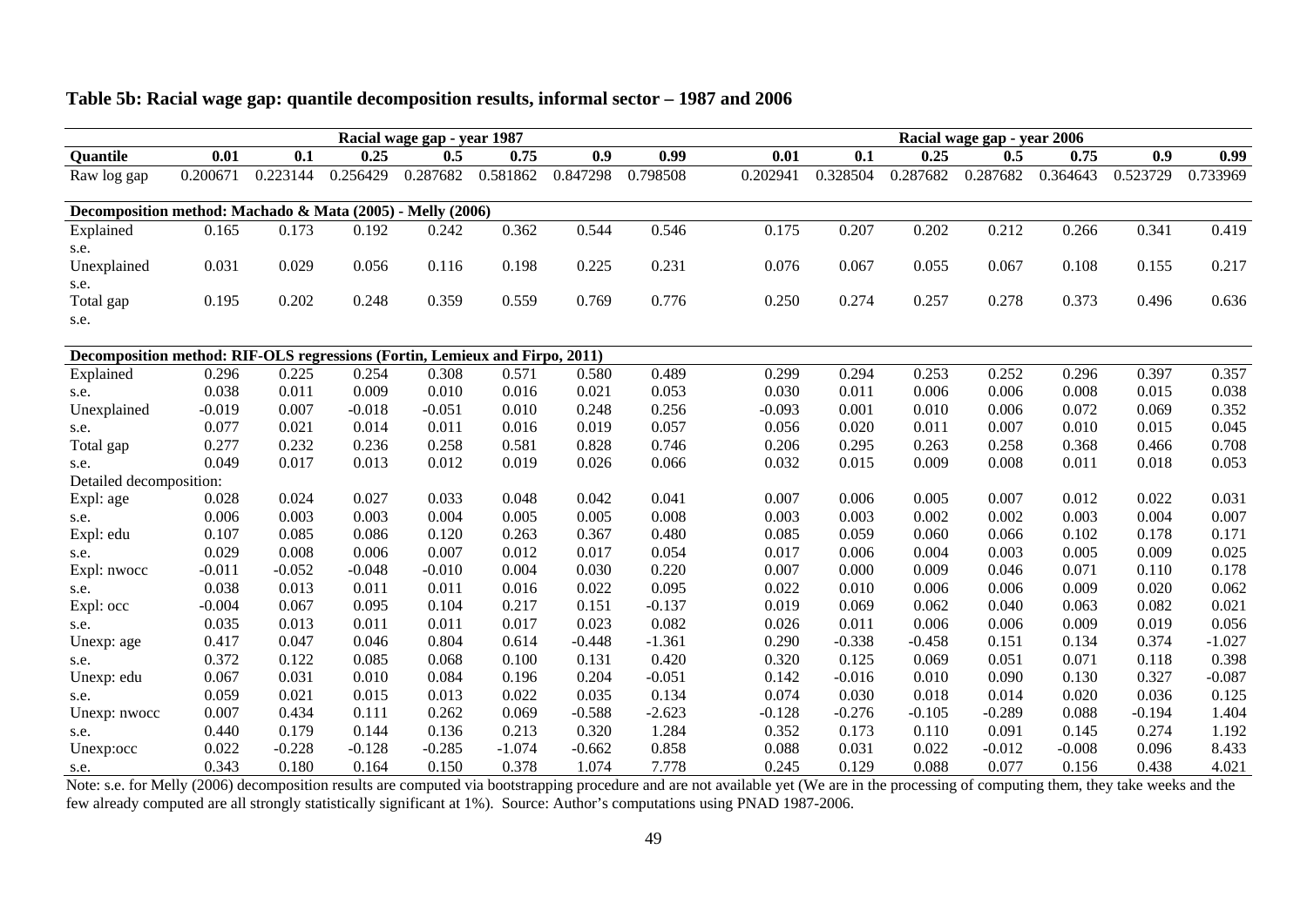|                                                                             |          |          |          | Gender wage gap - year 1987 |          |          |          |          |          |          | Gender wage gap - year 2006 |          |          |          |
|-----------------------------------------------------------------------------|----------|----------|----------|-----------------------------|----------|----------|----------|----------|----------|----------|-----------------------------|----------|----------|----------|
| Quantile                                                                    | 0.01     | 0.1      | 0.25     | 0.5                         | 0.75     | 0.9      | 0.99     | 0.01     | 0.1      | 0.25     | 0.5                         | 0.75     | 0.9      | 0.99     |
| Raw log gap                                                                 | 0.560    | 0.629    | 0.560    | 0.428                       | 0.357    | 0.329    | 0.272    | 0.251    | 0.267    | 0.188    | 0.032                       | $-0.017$ | $-0.036$ | 0.000    |
| Decomposition method: Machado & Mata (2005) - Melly (2006)                  |          |          |          |                             |          |          |          |          |          |          |                             |          |          |          |
| Explained                                                                   | $-0.097$ | $-0.100$ | $-0.097$ | $-0.091$                    | $-0.033$ | 0.033    | 0.154    | $-0.508$ | $-0.418$ | $-0.327$ | $-0.236$                    | $-0.146$ | $-0.052$ | 0.102    |
| s.e.                                                                        |          |          |          |                             |          |          |          |          |          |          |                             |          |          |          |
| Unexplained                                                                 | 0.536    | 0.709    | 0.618    | 0.517                       | 0.388    | 0.267    | 0.081    | 0.750    | 0.623    | 0.447    | 0.262                       | 0.103    | 0.003    | $-0.057$ |
| s.e.                                                                        |          |          |          |                             |          |          |          |          |          |          |                             |          |          |          |
| Total gap                                                                   | 0.439    | 0.609    | 0.521    | 0.427                       | 0.354    | 0.300    | 0.234    | 0.242    | 0.205    | 0.119    | 0.026                       | $-0.043$ | $-0.049$ | 0.045    |
| s.e.                                                                        |          |          |          |                             |          |          |          |          |          |          |                             |          |          |          |
| Decomposition method: RIF-OLS regressions (Fortin, Lemieux and Firpo, 2011) |          |          |          |                             |          |          |          |          |          |          |                             |          |          |          |
| Explained                                                                   | $-0.381$ | $-0.237$ | $-0.283$ | $-0.204$                    | $-0.160$ | 0.014    | 0.015    | $-0.328$ | $-0.227$ | $-0.158$ | $-0.146$                    | $-0.200$ | $-0.231$ | $-0.206$ |
| s.e.                                                                        | 0.094    | 0.035    | 0.026    | 0.030                       | 0.037    | 0.053    | 0.154    | 0.035    | 0.021    | 0.016    | 0.014                       | 0.018    | 0.027    | 0.057    |
| Unexplained                                                                 | 0.925    | 0.867    | 0.792    | 0.634                       | 0.514    | 0.324    | 0.325    | 0.577    | 0.426    | 0.230    | 0.113                       | 0.175    | 0.245    | 0.188    |
| s.e.                                                                        | 0.103    | 0.041    | 0.031    | 0.033                       | 0.040    | 0.058    | 0.164    | 0.046    | 0.028    | 0.020    | 0.017                       | 0.022    | 0.034    | 0.088    |
| Total gap                                                                   | 0.543    | 0.630    | 0.509    | 0.430                       | 0.354    | 0.338    | 0.340    | 0.250    | 0.198    | 0.072    | $-0.033$                    | $-0.025$ | 0.015    | $-0.017$ |
| s.e.                                                                        | 0.071    | 0.027    | 0.021    | 0.017                       | 0.020    | 0.029    | 0.064    | 0.049    | 0.022    | 0.015    | 0.013                       | 0.015    | 0.024    | 0.065    |
| Detailed decomposition:                                                     |          |          |          |                             |          |          |          |          |          |          |                             |          |          |          |
| Expl: age                                                                   | $-0.019$ | $-0.011$ | $-0.012$ | $-0.008$                    | $-0.005$ | $-0.001$ | 0.011    | 0.000    | 0.003    | 0.003    | 0.005                       | 0.008    | 0.012    | 0.019    |
| s.e.                                                                        | 0.009    | 0.003    | 0.003    | 0.002                       | 0.002    | 0.003    | 0.007    | 0.003    | 0.002    | 0.002    | 0.002                       | 0.002    | 0.003    | 0.005    |
| Expl: edu                                                                   | $-0.008$ | $-0.012$ | $-0.015$ | $-0.020$                    | $-0.028$ | $-0.040$ | $-0.048$ | $-0.046$ | $-0.078$ | $-0.089$ | $-0.100$                    | $-0.136$ | $-0.173$ | $-0.155$ |
| s.e.                                                                        | 0.004    | 0.002    | 0.003    | 0.004                       | 0.005    | 0.007    | 0.011    | 0.014    | 0.006    | 0.004    | 0.004                       | 0.006    | 0.008    | 0.022    |
| Expl: focc                                                                  | $-0.109$ | $-0.137$ | $-0.233$ | $-0.169$                    | $-0.120$ | 0.040    | $-0.163$ | $-0.224$ | $-0.209$ | $-0.135$ | $-0.045$                    | $-0.022$ | 0.016    | 0.220    |
| s.e.                                                                        | 0.160    | 0.069    | 0.047    | 0.050                       | 0.057    | 0.079    | 0.255    | 0.051    | 0.037    | 0.027    | 0.023                       | 0.029    | 0.041    | 0.088    |
| Expl: occ                                                                   | $-0.223$ | $-0.061$ | $-0.014$ | $-0.003$                    | 0.002    | 0.019    | 0.234    | $-0.090$ | 0.055    | 0.072    | 0.007                       | $-0.036$ | $-0.072$ | $-0.285$ |
| s.e.                                                                        | 0.085    | 0.048    | 0.034    | 0.033                       | 0.037    | 0.051    | 0.139    | 0.045    | 0.027    | 0.019    | 0.016                       | 0.020    | 0.029    | 0.069    |
| Unexp: age                                                                  | 1.635    | 0.170    | 0.452    | 0.372                       | 0.107    | $-0.100$ | $-0.346$ | $-0.090$ | $-0.243$ | 0.202    | 0.235                       | 0.374    | 0.307    | 0.670    |
| s.e.                                                                        | 0.880    | 0.297    | 0.195    | 0.140                       | 0.149    | 0.217    | 0.508    | 0.639    | 0.258    | 0.155    | 0.117                       | 0.131    | 0.189    | 0.534    |
| Unexp: edu                                                                  | $-0.109$ | $-0.048$ | $-0.065$ | $-0.066$                    | $-0.089$ | $-0.162$ | 0.066    | $-0.271$ | $-0.172$ | $-0.160$ | $-0.136$                    | $-0.091$ | $-0.086$ | $-0.343$ |
| s.e.                                                                        | 0.070    | 0.028    | 0.024    | 0.021                       | 0.028    | 0.050    | 0.138    | 0.109    | 0.047    | 0.031    | 0.025                       | 0.031    | 0.052    | 0.167    |
| Unexp: focc                                                                 | $-0.010$ | 1.058    | 0.964    | 0.563                       | 0.439    | 0.135    | $-0.013$ | 0.544    | 0.424    | 0.201    | 0.086                       | 0.267    | 0.322    | $-0.021$ |
| s.e.                                                                        | 0.273    | 0.152    | 0.109    | 0.087                       | 0.098    | 0.136    | 0.409    | 0.163    | 0.098    | 0.069    | 0.058                       | 0.073    | 0.113    | 0.331    |
| Unexp:occ                                                                   | 0.162    | $-0.796$ | $-0.654$ | $-0.407$                    | $-0.126$ | 1.657    | $-6.926$ | $-0.398$ | $-0.302$ | $-0.149$ | 0.041                       | 0.092    | $-1.053$ | $-0.370$ |
| s e                                                                         | 0.282    | 0.178    | 0.152    | 0.118                       | 0.145    | 0.763    | 2.384    | 0.166    | 0.088    | 0.065    | 0.061                       | 0.147    | 0.556    | 2.943    |

## **Table 6a: Gender wage gap: quantile decomposition results, self-employed sector – 1987 and 2006**

s.e.  $0.282$  0.178 0.152 0.118 0.145 0.763 2.384 0.166 0.088 0.065 0.061 0.147 0.556 2.943<br>Note: s.e. for Melly (2006) decomposition results are computed via bootstrapping procedure and are not available yet (We are in th few already computed are all strongly statistically significant at 1%). Source: Author's computations using PNAD 1987-2006.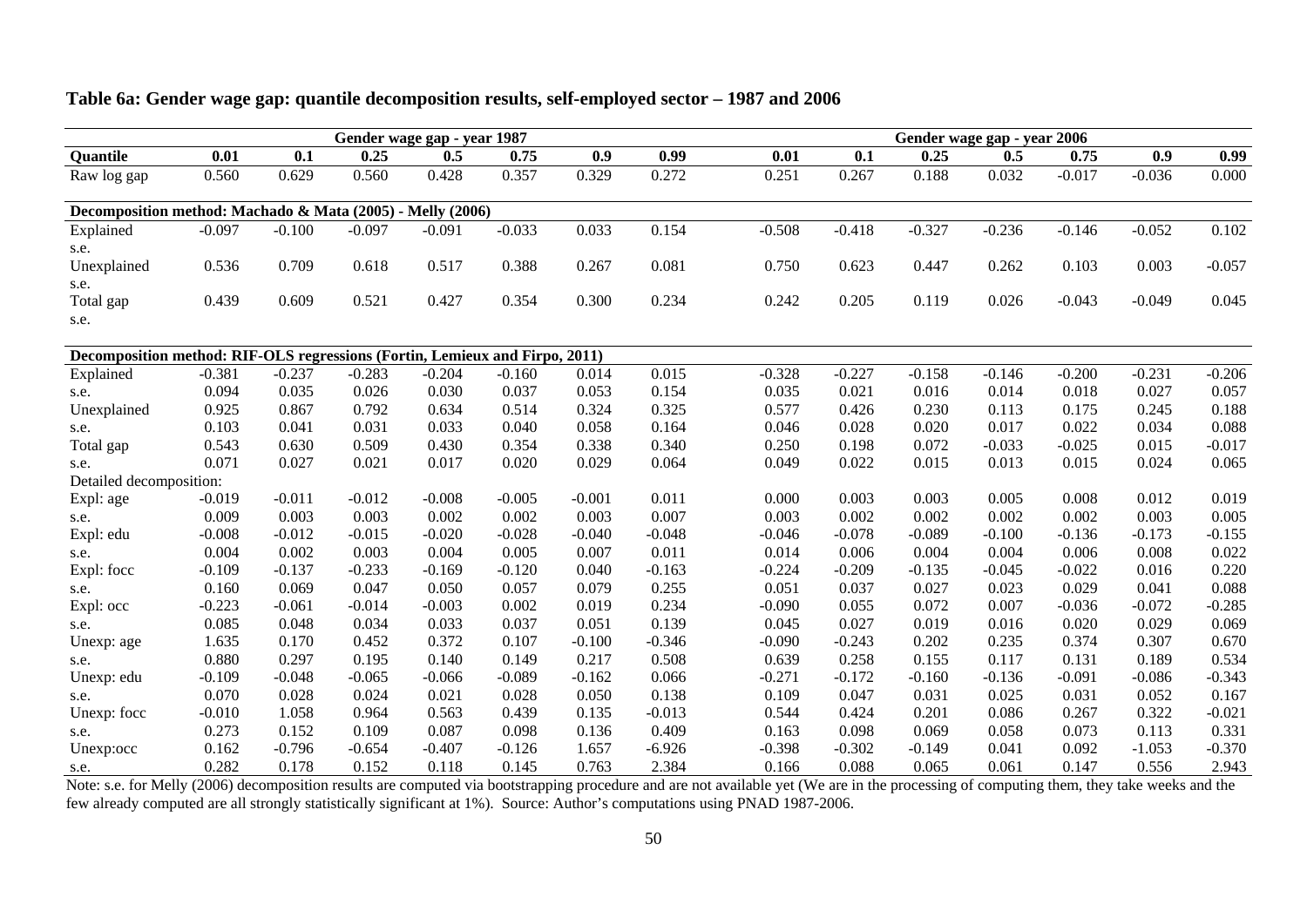|                                                                             |          |          |          | Racial wage gap - year 1987 |          |          |          |          |          | Racial wage gap - year 2006 |          |          |          |          |
|-----------------------------------------------------------------------------|----------|----------|----------|-----------------------------|----------|----------|----------|----------|----------|-----------------------------|----------|----------|----------|----------|
| Quantile                                                                    | 0.01     | 0.1      | 0.25     | 0.5                         | 0.75     | 0.9      | 0.99     | 0.01     | 0.1      | 0.25                        | 0.5      | 0.75     | 0.9      | 0.99     |
| Raw log gap                                                                 | 0.629    | 0.470    | 0.433    | 0.446                       | 0.511    | 0.606    | 0.616    | 0.405    | 0.470    | 0.377                       | 0.421    | 0.511    | 0.639    | 0.693    |
| Decomposition method: Machado & Mata (2005) - Melly (2006)                  |          |          |          |                             |          |          |          |          |          |                             |          |          |          |          |
| Explained                                                                   | 0.374    | 0.279    | 0.254    | 0.232                       | 0.248    | 0.305    | 0.384    | 0.302    | 0.254    | 0.237                       | 0.228    | 0.252    | 0.312    | 0.402    |
| s.e.                                                                        |          |          |          |                             |          |          |          |          |          |                             |          |          |          |          |
| Unexplained                                                                 | 0.239    | 0.166    | 0.165    | 0.196                       | 0.207    | 0.193    | 0.111    | 0.081    | 0.106    | 0.121                       | 0.155    | 0.214    | 0.254    | 0.227    |
| s.e.                                                                        |          |          |          |                             |          |          |          |          |          |                             |          |          |          |          |
| Total gap                                                                   | 0.613    | 0.445    | 0.419    | 0.429                       | 0.454    | 0.498    | 0.495    | 0.383    | 0.360    | 0.357                       | 0.383    | 0.466    | 0.566    | 0.629    |
| s.e.                                                                        |          |          |          |                             |          |          |          |          |          |                             |          |          |          |          |
| Decomposition method: RIF-OLS regressions (Fortin, Lemieux and Firpo, 2011) |          |          |          |                             |          |          |          |          |          |                             |          |          |          |          |
| Explained                                                                   | 0.635    | 0.399    | 0.324    | 0.316                       | 0.373    | 0.415    | 0.396    | 0.381    | 0.415    | 0.311                       | 0.350    | 0.433    | 0.461    | 0.427    |
| s.e.                                                                        | 0.072    | 0.021    | 0.014    | 0.013                       | 0.015    | 0.021    | 0.050    | 0.042    | 0.018    | 0.010                       | 0.009    | 0.012    | 0.017    | 0.052    |
| Unexplained                                                                 | $-0.003$ | 0.025    | 0.061    | 0.133                       | 0.152    | 0.236    | 0.262    | 0.045    | $-0.035$ | 0.016                       | 0.069    | 0.104    | 0.273    | 0.261    |
| s.e.                                                                        | 0.129    | 0.034    | 0.021    | 0.017                       | 0.018    | 0.024    | 0.061    | 0.077    | 0.030    | 0.015                       | 0.013    | 0.014    | 0.019    | 0.063    |
| Total gap                                                                   | 0.632    | 0.423    | 0.385    | 0.450                       | 0.525    | 0.650    | 0.658    | 0.426    | 0.380    | 0.327                       | 0.419    | 0.537    | 0.734    | 0.688    |
| s.e.                                                                        | 0.077    | 0.027    | 0.019    | 0.017                       | 0.018    | 0.025    | 0.064    | 0.047    | 0.021    | 0.013                       | 0.011    | 0.015    | 0.021    | 0.063    |
| Detailed decomposition:                                                     |          |          |          |                             |          |          |          |          |          |                             |          |          |          |          |
| Expl: age                                                                   | 0.016    | 0.011    | 0.009    | 0.008                       | 0.008    | 0.006    | 0.005    | 0.022    | 0.025    | 0.018                       | 0.021    | 0.024    | 0.028    | 0.054    |
| s.e.                                                                        | 0.007    | 0.003    | 0.002    | 0.002                       | 0.003    | 0.003    | 0.005    | 0.008    | 0.004    | 0.002                       | 0.002    | 0.002    | 0.003    | 0.008    |
| Expl: edu                                                                   | 0.158    | 0.125    | 0.139    | 0.177                       | 0.240    | 0.283    | 0.308    | 0.101    | 0.143    | 0.117                       | 0.132    | 0.170    | 0.177    | 0.200    |
| s.e.                                                                        | 0.029    | 0.010    | 0.007    | 0.008                       | 0.010    | 0.016    | 0.042    | 0.020    | 0.009    | 0.005                       | 0.005    | 0.007    | 0.009    | 0.027    |
| Expl: nwocc                                                                 | $-0.108$ | 0.059    | $-0.012$ | $-0.037$                    | 0.004    | 0.036    | 0.046    | $-0.011$ | 0.016    | 0.025                       | 0.049    | 0.097    | 0.140    | 0.101    |
| s.e.                                                                        | 0.049    | 0.016    | 0.009    | 0.008                       | 0.010    | 0.015    | 0.045    | 0.035    | 0.014    | 0.007                       | 0.007    | 0.009    | 0.015    | 0.053    |
| Expl: occ                                                                   | 0.068    | $-0.010$ | 0.055    | 0.097                       | 0.098    | 0.130    | 0.136    | $-0.002$ | $-0.005$ | $-0.004$                    | 0.016    | 0.056    | 0.085    | 0.135    |
| s.e.                                                                        | 0.039    | 0.013    | 0.009    | 0.009                       | 0.010    | 0.015    | 0.039    | 0.026    | 0.012    | 0.006                       | 0.006    | 0.008    | 0.013    | 0.042    |
| Unexp: age                                                                  | 2.136    | 0.479    | 0.177    | 0.127                       | 0.614    | 0.575    | 1.018    | 1.141    | 0.444    | 0.080                       | 0.241    | 0.087    | $-0.019$ | $-0.274$ |
| s.e.                                                                        | 0.975    | 0.278    | 0.169    | 0.135                       | 0.138    | 0.188    | 0.527    | 0.637    | 0.248    | 0.133                       | 0.106    | 0.126    | 0.177    | 0.534    |
| Unexp: edu                                                                  | 0.060    | 0.022    | 0.027    | 0.017                       | 0.088    | 0.038    | 0.004    | 0.039    | 0.166    | 0.048                       | 0.091    | 0.117    | $-0.031$ | $-0.122$ |
| s.e.                                                                        | 0.058    | 0.022    | 0.016    | 0.015                       | 0.018    | 0.031    | 0.100    | 0.084    | 0.034    | 0.020                       | 0.017    | 0.023    | 0.036    | 0.124    |
| Unexp: nwocc                                                                | $-1.778$ | $-0.435$ | 0.263    | 0.190                       | $-0.268$ | $-0.550$ | $-0.010$ | $-0.606$ | $-0.602$ | $-0.471$                    | $-0.398$ | $-0.933$ | $-1.185$ | 1.138    |
| s.e.                                                                        | 0.855    | 0.333    | 0.187    | 0.161                       | 0.177    | 0.256    | 0.863    | 0.670    | 0.250    | 0.139                       | 0.113    | 0.147    | 0.253    | 0.933    |
| Unexp:occ                                                                   | 1.416    | 0.069    | $-0.343$ | $-0.310$                    | $-0.158$ | $-1.837$ | 3.704    | 0.625    | 0.527    | 0.324                       | 0.146    | 0.180    | 1.721    | 7.893    |
| $S$ $A$                                                                     | 0.539    | 0.268    | 0.175    | 0.159                       | 0.182    | 1.038    | 6269     | 0.431    | 0.172    | 0.106                       | 0.094    | 0.148    | 0.461    | 4 4 0 9  |

#### **Table 6b: Racial wage gap: quantile decomposition results, self-employed sector – 1987 and 2006**

s.e.  $0.539$   $0.268$   $0.175$   $0.159$   $0.182$   $1.038$   $6.269$   $0.431$   $0.172$   $0.106$   $0.094$   $0.148$   $0.461$   $4.409$ <br>Note: s.e. for Melly (2006) decomposition results are computed via bootstrapping procedure and are not a few already computed are all strongly statistically significant at 1%). Source: Author's computations using PNAD 1987-2006.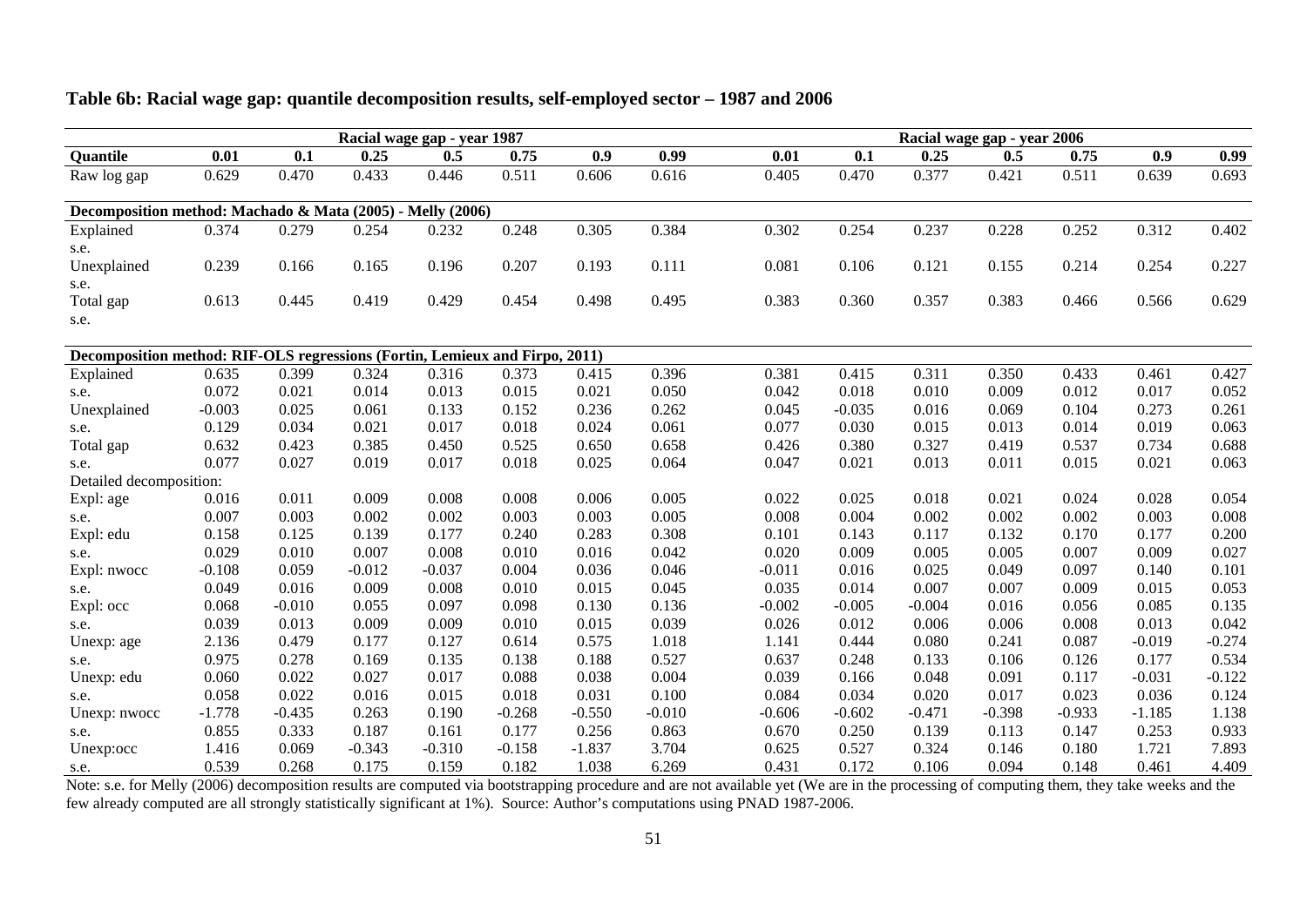# **Appendix**

# **Table A1: Pooled quantile regressions considering one selected specification, year 1987**

| T and A - Mean and quantite regressions for an pooled sample with POCC - year 1707 |             |             |             |             |             |             |  |
|------------------------------------------------------------------------------------|-------------|-------------|-------------|-------------|-------------|-------------|--|
|                                                                                    | (1)         | (2)         | (3)         | (4)         | (5)         | (6)         |  |
|                                                                                    | mean        | 0.10        | 0.25        | 0.50        | 0.75        | 0.90        |  |
| male                                                                               | $0.324***$  | $0.323***$  | $0.304***$  | $0.298***$  | $0.309***$  | $0.323***$  |  |
|                                                                                    | (0.006)     | (0.010)     | (0.008)     | (0.007)     | (0.009)     | (0.010)     |  |
| white                                                                              | $0.110***$  | $0.104***$  | $0.095***$  | $0.103***$  | $0.116***$  | $0.129***$  |  |
|                                                                                    | (0.005)     | (0.008)     | (0.006)     | (0.005)     | (0.007)     | (0.007)     |  |
| age                                                                                | $0.087***$  | $0.076***$  | $0.080***$  | $0.086***$  | $0.092***$  | $0.094***$  |  |
|                                                                                    | (0.001)     | (0.002)     | (0.001)     | (0.001)     | (0.001)     | (0.002)     |  |
| agesq                                                                              | $-0.001***$ | $-0.001***$ | $-0.001***$ | $-0.001***$ | $-0.001***$ | $-0.001***$ |  |
|                                                                                    | (0.000)     | (0.000)     | (0.000)     | (0.000)     | (0.000)     | (0.000)     |  |
| edu                                                                                | $0.090***$  | $0.072***$  | $0.078***$  | $0.087***$  | $0.093***$  | $0.099***$  |  |
|                                                                                    | (0.001)     | (0.001)     | (0.001)     | (0.001)     | (0.001)     | (0.001)     |  |
| urban                                                                              | $0.198***$  | $0.258***$  | $0.212***$  | $0.172***$  | $0.158***$  | $0.139***$  |  |
|                                                                                    | (0.007)     | (0.012)     | (0.009)     | (0.008)     | (0.010)     | (0.011)     |  |
| formal                                                                             | $0.108***$  | $0.334***$  | $0.213***$  | $0.104***$  | $0.013*$    | $-0.078***$ |  |
|                                                                                    | (0.005)     | (0.009)     | (0.007)     | (0.006)     | (0.007)     | (0.008)     |  |
| focc                                                                               | $-0.186***$ | $-0.200***$ | $-0.188***$ | $-0.176***$ | $-0.160***$ | $-0.153***$ |  |
|                                                                                    | (0.014)     | (0.023)     | (0.017)     | (0.015)     | (0.019)     | (0.022)     |  |
| Constant                                                                           | $1.541***$  | $1.006***$  | $1.385***$  | $1.680***$  | $1.916***$  | $2.159***$  |  |
|                                                                                    | (0.036)     | (0.063)     | (0.047)     | (0.041)     | (0.050)     | (0.058)     |  |
| Main region effects                                                                | <b>YES</b>  | <b>YES</b>  | <b>YES</b>  | <b>YES</b>  | <b>YES</b>  | <b>YES</b>  |  |
| Occ. 2-digit effects                                                               | <b>YES</b>  | YES         | <b>YES</b>  | <b>YES</b>  | YES         | <b>YES</b>  |  |
| N                                                                                  | 97679       | 97679       | 97679       | 97679       | 97679       | 97679       |  |
| r2                                                                                 | 0.554       | 0.3125      | 0.3084      | 0.3418      | 0.3677      | 0.3788      |  |
|                                                                                    |             |             |             |             |             |             |  |

**Panel A - Mean and quantile regressions for all pooled sample with FOCC - year 1987** 

Note: \* p<0.10, \*\* p<0.05, \*\*\* p<0.01; R2 for mean regressions, pseudo-R2 for quantile regressions. Source: Author's computations using PNAD 1987-2006.

|  | Panel B - Mean and quantile regressions for all pooled sample with NWOCC - year 1987 |  |  |  |
|--|--------------------------------------------------------------------------------------|--|--|--|
|  |                                                                                      |  |  |  |

|                      | (1)         | (2)         | (3)         | (4)         | (5)         | (6)         |
|----------------------|-------------|-------------|-------------|-------------|-------------|-------------|
|                      | mean        | 0.10        | 0.25        | 0.50        | 0.75        | 0.90        |
| male                 | $0.360***$  | $0.369***$  | $0.338***$  | $0.333***$  | $0.338***$  | $0.351***$  |
|                      | (0.006)     | (0.009)     | (0.007)     | (0.006)     | (0.007)     | (0.009)     |
| white                | $0.108***$  | $0.100***$  | $0.094***$  | $0.102***$  | $0.114***$  | $0.125***$  |
|                      | (0.005)     | (0.009)     | (0.006)     | (0.005)     | (0.006)     | (0.007)     |
| age                  | $0.088***$  | $0.077***$  | $0.081***$  | $0.086***$  | $0.092***$  | $0.095***$  |
|                      | (0.001)     | (0.002)     | (0.001)     | (0.001)     | (0.001)     | (0.002)     |
| agesq                | $-0.001***$ | $-0.001***$ | $-0.001***$ | $-0.001***$ | $-0.001***$ | $-0.001***$ |
|                      | (0.000)     | (0.000)     | (0.000)     | (0.000)     | (0.000)     | (0.000)     |
| edu                  | $0.089***$  | $0.072***$  | $0.077***$  | $0.085***$  | $0.092***$  | $0.098***$  |
|                      | (0.001)     | (0.001)     | (0.001)     | (0.001)     | (0.001)     | (0.001)     |
| urban                | $0.196***$  | $0.259***$  | $0.211***$  | $0.170***$  | $0.156***$  | $0.141***$  |
|                      | (0.007)     | (0.012)     | (0.008)     | (0.008)     | (0.009)     | (0.011)     |
| formal               | $0.118***$  | $0.346***$  | $0.223***$  | $0.108***$  | $0.019***$  | $-0.074***$ |
|                      | (0.005)     | (0.009)     | (0.006)     | (0.006)     | (0.007)     | (0.008)     |
| nwocc                | $-0.467***$ | $-0.228***$ | $-0.539***$ | $-0.670***$ | $-0.706***$ | $-0.592***$ |
|                      | (0.051)     | (0.086)     | (0.061)     | (0.057)     | (0.068)     | (0.080)     |
| Constant             | $1.579***$  | $0.981***$  | $1.427***$  | $1.777***$  | $2.004***$  | $2.246***$  |
|                      | (0.037)     | (0.068)     | (0.046)     | (0.043)     | (0.051)     | (0.059)     |
| Main region effects  | YES         | <b>YES</b>  | <b>YES</b>  | <b>YES</b>  | <b>YES</b>  | <b>YES</b>  |
| Occ. 2-digit effects | YES         | <b>YES</b>  | <b>YES</b>  | <b>YES</b>  | <b>YES</b>  | YES         |
| N                    | 97679       | 97679       | 97679       | 97679       | 97679       | 97679       |
| r2                   | 0.553       | 0.3118      | 0.3081      | 0.3418      | 0.3679      | 0.3788      |
|                      |             | ~ 2 o       |             | $-2a$       |             |             |

Note: \* p<0.10, \*\* p<0.05, \*\*\* p<0.01;  $R^2$  for mean regressions, pseudo- $R^2$  for quantile regressions. Source: Author's computations using PNAD 1987-2006.